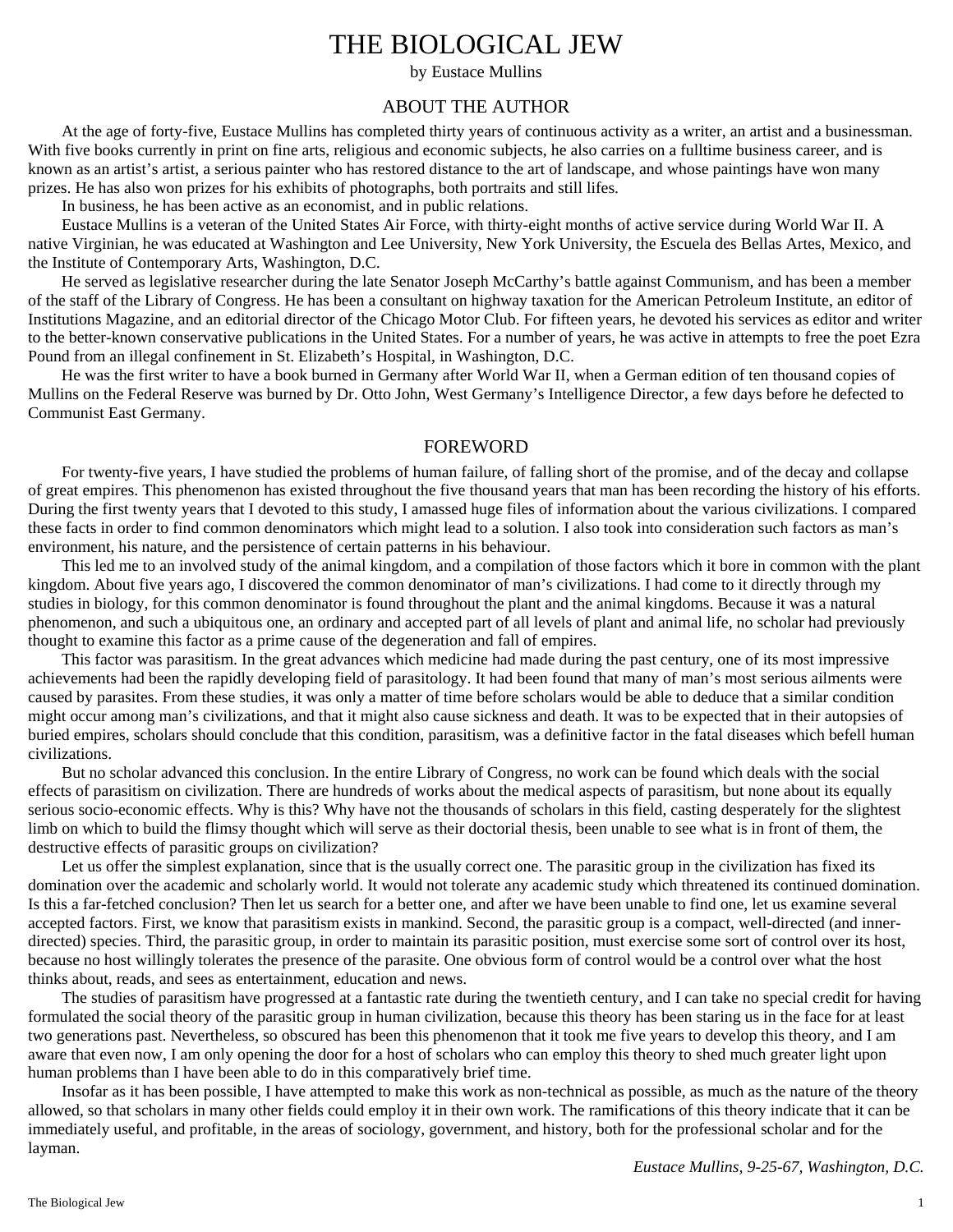# **CHAPTER ONE: THE PARASITE**

Most of us think of a parasite as something distasteful, whose role in life is to feed at the expense of someone else. As a result, the term, when applied to humans, is always one of disgust. In the animal and plant kingdoms, also, the parasite is universally disliked. The Oxford English Dictionary (1933) defines the term.

"Parasite–

1. One who eats at the table, or at the expense of, another; always an opprobrious application.

2. Biol. An animal or plant which lives in or upon another organism (technically called its host) and draws its nutriment directly from it.

3. (fig.) a person whose part or action resembles that of an animal parasite."

Thus we find that a parasite is one who is disliked, who feeds at the expense of another, and who lives in or upon another organism which is called the host. We also find that the term can be applied to a person whose life follows the classic life pattern of the parasite.

Now, in the study of mankind, we find that there is one group or classification of persons who appear persistently in the records of the great civilizations. They are always disliked, yet they remain in the midst of the people who dislike them, and if they are driven out, they insist upon returning, no matter at what cost to themselves. We also find that they always manage to live at the expense of others. The Encyclopaedia Britannica defines parasitism as follows:

"Parasitism – a one-sided nutritive relationship between two organisms of different kinds, a relationship which is more or less injurious, yet not usually fatal, to the host; a relationship, moreover, that relieves the parasite from most of the activity or struggle which is usually associated with procuring food, and thus tends to favour or induce some degree of simplification or degeneracy."

In the record of many civilizations, we find that the presence of the parasitic group is in many instances fatal to the host people, because it effects fundamental changes in the life pattern of the host people, and diverts their primary energies to the feeding of the parasites. This alteration affects every aspect of the host people's existence, and inevitably weakens them to the point where they are destroyed. Since the Encyclopaedia Britannica refers above to a purely biological parasitic condition in the animal and the plant kingdoms, it is true that the parasitic relationship can be injurious without being fatal, over a period of time, yet even in these instances, we find many examples of plants and animals being killed by parasites, a fact which apparently was not known to the learned scholar who authored the authoritative Encyclopaedia Britannica article on this condition.

We find, too, that the parasitic group is continually denounced by the more moral elements among the host people, because the parasitic group indulges in every known type of degeneracy. The reasons for this are obvious. As the Encyclopaedia Britannica article points out, a parasitic existence leads to degeneracy. Since the parasite does not have to trouble himself with the active procurement of food, he has plenty of time and energy to devote himself to the vilest pursuits, and to the debauching of members of the host people.

The Encyclopaedia Britannica also paragraphs an important factor in the present study, the localization of the parasite within the host. The Britannica article points out that,

"Parasites are often localized to a particular site within the host."

Since the parasite has reduced its life aims to one goal, that of remaining upon the host and feeding at its expense, it must choose a location where this is possible. The location must be one from which the host cannot readily dislodge it, and it must be one which allows the parasite to feed without exertion. As a result, the parasite usually chooses a place in or near the reproductive organs or the excretory organs of the host.

Throughout history, the parasitic group has chosen to localize itself near the reproductive or the excretory organs of the host. In most cases, this has meant settling in the great cities of the host people, although, in nations which were primarily agricultural, the parasitic group managed to disperse itself among the villages.

Webster's Third International Dictionary defines the parasite as "2a – an organism living in or on another living organism, obtaining from it part or all of its organic nutriment, and commonly exhibiting some degree of structural modifications.

# THE ABILITY TO MODIFY

This is an important characteristic of the parasitic group in the history of mankind. It has exhibited an amazing ability to change or to modify itself in order to achieve its parasitic goal. It has developed extremely refined techniques for remaining upon the host, and sophisticated methods of continuing to feed at the host's expense. It has adopted many guises, and it has shown a tremendous amount of adaptability for appearing in various forms, in order to remain in place.

To continue with Webster's Third International Dictionary –

"Parasite 3. something that resembles the biological parasite in dependence upon something else for existence without making a useful or adequate return (illus. the great city is a parasite on the country – Francois Bondy)."

This is the last important key to the solution of our problem, the decay of human civilization. The parasite depends on something else for existence without making a useful or an adequate return. Throughout our study of history, we find that the parasitic group never makes any return or shows any gratitude for being allowed to feed upon the host. The parasites motto is "always take." Should we be surprised, then to find that this motto actually appears in the written literature of a known parasitic group?

We now ask the reader – what group appears and reappears in the history of one civilization after another? What group has always been actively disliked by its host peoples? What group has played an often decisive role in the decay and collapse of one civilization after another? What group indulges in every type of degeneracy? What group always localizes to certain positions among the host peoples? And what group refuses to fulfill a constructive role in any civilization, but instead, remains true to its motto of "Always take," while refusing to make a useful or an adequate return?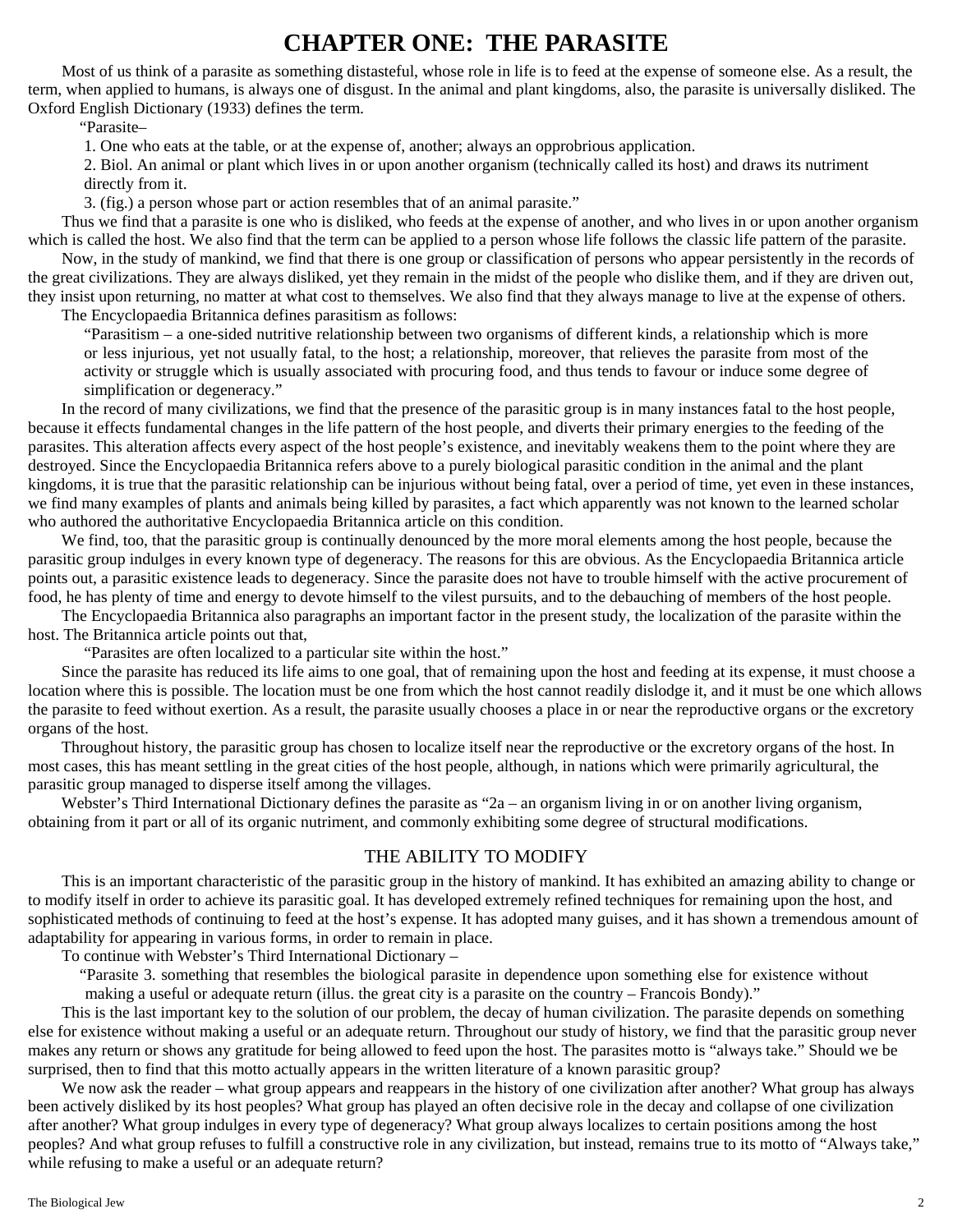#### KNOWN AS THE JEWS

This group, as the reader may have already surmised from his own studies, is known throughout history as the Jews. Prior to the present study, human individuals or groups living at the expense of others were often called parasites, but this term was used purely in a sociological sense, without any biological point of reference. Plantation owners were said to be parasites because they lived at the expense of their slaves, aristocrats were said to be parasites because they lived at the expense of the masses, armies were said to be parasites because they lived at the expense of the workers.

But, in every case, the supposed parasites were performing certain duties and fulfilling certain responsibilities in the society. Thus we find that in the purely sociological sense, it is possible to name many groups as parasitical, such as children and those who are too old to work. They are certainly feeding at the expense of others, performing no useful work, and making no adequate return. But these groups either have done useful work in the past, or they are expected to do so in the future. Thus, they do not fall within the accepted framework of the biological definition of a parasite. Throughout this work, we will find that the biological references hold true to an amazing degree, in establishing the history and the presence of a parasitical group, and that in every instance, the records of the Jews prove that they are fulfilling the role of biological parasites.

## OTHER BIOLOGICAL ASPECTS

In nature, we find that the parasite often attempts to disguise its parasitic life cycle, and to appear to be like ordinary plants and animals. Thus, a description of the biological plant, Krameria, in "The Conditions of Parasitism in Plants," by D. T. Macdougal and W. A. Cannon (Carnegie Institute of Washington, 1910):

"The Western United States desert bush Krameria is parasitic on a number of woody hosts. Krameria does not at first glance seem to be a parasite, for it does not grow directly upon its host, but its roots reach out beneath the ground and tap the roots of its host, drawing nutriment therefrom. Its favorite host is Covillea tridentata, although it is also parasitic on the acacia and a number of other plants. Its condition of parasitism was discovered after scientists were puzzled that it had no deep-going tap root. It is a grayish shrub, bearing fruit and leaves at certain seasons of the year."

The parasite in nature often finds it convenient to disguise itself and its aims, and to convince others that it is something else, in order to carry out its parasitic mission. Also, the parasite is not a species, but a *form of life*, which preys upon many other different species. In this regard, the Jew as a biological species is not so much a race, as it is a type which preys upon all other races. As Geoffrey LaPage points out, in his definitive work, "Parasitic Animals" (Cambridge University Press, 1951, page 1),

"A parasitic animal is not a particular species of animal, but an animal which has adopted a certain way of living."

In regard to Krameria's failure to develop a deep tap root, which is not necessary for its parasitic existence, we may note that the Jew never develops deep roots in any culture of a host people, but confines himself to the most superficial and the most quickly profitable aspects of its existence.

Therefore, a Jew is not so much a particular species in the civilized world, as he is a type which has adopted a certain form of parasitic life and adapted himself to exist upon a host which can provide his food.

LaPage continues,

"Unlike many other biological terms, the word parasite and its adjective parasitic have been taken into the every day language of men and women, and have, in the course of common usage, acquired emotional and moral connotations with which science – and therefore biology – has nothing whatever to do. The biologist's outlook is scientific, and because it is so, he does everything in his power to remove from his studies all human likes and dislikes and all human moral judgments. He neither despises nor admires, likes or dislikes, condemns or approves, the parasitic organism. He studies it, its way of living as dispassionately as he can, seeing parasites as one of the various ways of living practiced by different kinds of animals."

#### THE SCIENTIFIC APPROACH

We agree whole heartedly with Professor LaPage's admonition to be completely scientific and to follow the resolve not to be swayed by emotional judgments. It was precisely by this method of dispassionate study that this writer arrived at his definition of the biological Jew. Only by studying him unemotionally as a biological phenomenon can we hope to learn how to combat the maleficent influence which the parasitic body inevitably exerts upon the more advanced human civilizations.

LaPage points out that we find, in general, two kinds of animal associations, those who belong to one species, such as herds, colonies of coral, communities of bees, etc., and two, associations of different species in the same area. To this second category, parasitism belongs, for we find groups with roots in an area entertaining parasites who have no roots in that area. One of the more interesting facets of parasitism is that the parasite lives an existence which often goes beyond the customary laws of nature and of man. The parasite seems not to be bound by limiting factors of climate, geography, and other elements which play a commanding role in the lives of most groups. Thus we find that a parasite can survive in an area in which it has no roots, while its host does have roots in the area and has established its existence there over a period of time.

## NOT COMMENSALISM

LaPage also remarks that parasitism is different from commensalism, a frequently-encountered biological term which means "eating at the same table." He cites as examples of commensalisms, the ox-picker birds which perch upon the backs of rhinoceros, elephants and other large animals on the African plains. These birds not only eat ticks, lice and other parasites which infest the animals, but they also warn the animals of approaching danger.

The Biological Jew 3 In England, we find that starlings and sheep have a similar commensal arrangement. We also have the phenomenon of symbiosis, a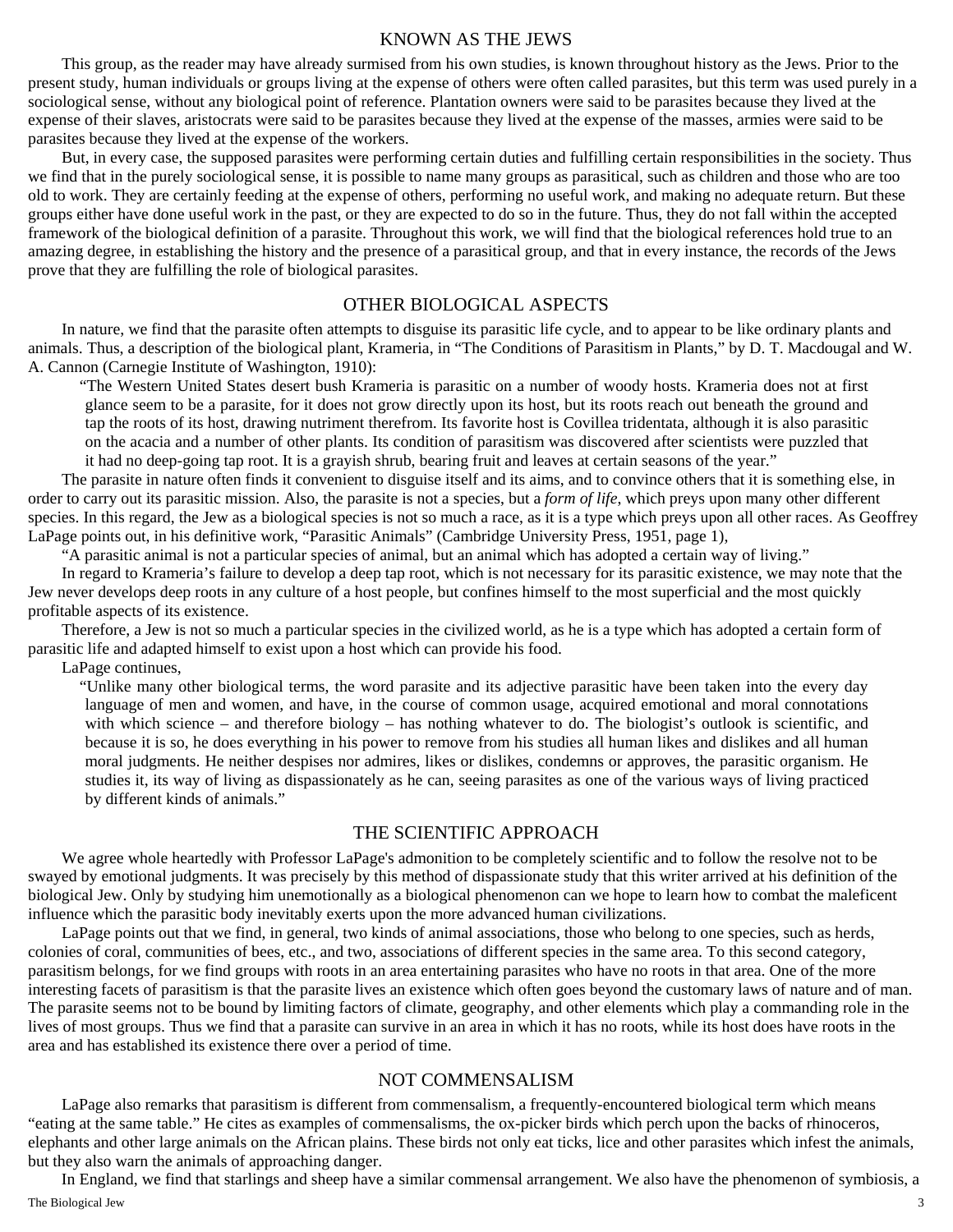biological term meaning "living together." This is a somewhat more intimate living arrangement than commensalism, because we find in symbiosis a physiological dependence of each partner upon the other. Each one supplies some food to the other without which life would be more difficult, or even impossible, and neither lives an independent life.

Parasitism, however, is defined by LaPage as similar to commensalism and symbiosis in that the association is based upon the need for an adequate food supply. He states that parasitism is an association between one partner, called the parasite, which obtains, by a number of different methods, its food from the body of the other partner, which is called the host of the parasite. But, asks LaPage, does the other partner, the host, benefit? He answers that it never does. The host is always injured by the parasite. Thus parasitism differs from commensalism and symbiosis in two particulars; first, not both, but only one of the partners, the parasite, gains a food supply, and second, not both, but only one of the partners benefits, while the host always suffers some injury.

# MODIFICATION OF THE ORGANISM

LaPage conjectures that the first parasite may have been a non-parasitic organism which penetrated by some route the body of another kind of animal, and found some food there, such as blood, which was rich in nutrition and easily digestible, and that, in the course of evolution, the descendants of this first parasite liked this way of life, and maintained such an association with some other animal. Eventually, these types became wholly dependent upon parasitism as a way of obtaining food and could not survive without following it. Thus it became an "obligatory parasite," completely dependent physiologically upon its host. As LaPage points out, the host does not tolerate passively this association with the parasite, but reacts to the injury which it is suffering. He says,

"The struggle between host and parasite went on according to the laws of evolution, and this battle is constantly being waged today.

Parasitism is quite different from the relationship of prey and predator, in which one body gets its nourishment by killing and absorbing the body of another. Here the predator is always larger and stronger than its prey, while the parasite is always smaller and weaker than its host."

# VIOLATES NATURE

Thus we find that here once more the parasite violates a fundamental law of nature. It is a law of nature that the stronger survives at the expense of the weaker, the survival of the fittest, as the weaker is eaten to provide nourishment for the strong. In the phenomenon of the parasite, however, we find that the weaker survives at the expense of the stronger, the least fitted to survive becomes the victor, and the stronger is vanquished.

This too is a fundamental aspect of the life cycle of the biological Jew. Throughout history, he has always been smaller and weaker than his gentile host, yet he has often managed to subdue him. The puny weakling, as celebrated by the Jewish comedian Charlie Chaplin, always manages to outwit and to defeat his larger and stronger gentile opponent. We find that this celebration is a fundamental approach in all Jewish humor, literature and art. The small David is shown defeating the larger Goliath, the cunning Mordecai is shown defeating the stronger gentile official, Haman. David, of course, is the small parasite, and Goliath is the large host, who is struck down from afar, before he has a chance to use his superior strength against the weakling challenger.

# TEMPORARY PARASITES

LaPage classifies as "temporary parasites" those insects such as mosquitoes and leeches, which suck the blood of the host. He names them ectoparasites because they do not enter the body of the host. Other lice, which live beneath the skin of their hosts, are classified as endoparasites. There are also hyperparasites, who live off of other parasites (the rabbinical dynasties), and brood or social parasites, which are found in ant and bee families, and which live off of the community.

# EVOLUTION AND PARASITES

LaPage points out that every animal, whatever its mode of life, is gradually altered by the slow processes of evolution. He says that the parasite, far from being an exception to this rule, actually exemplifies it.

"It develops teeth with which to rasp the tissues of the host, sucking apparatuses to suck its juices, coagulants to hold onto the host body. The remarkable cunning with which some kinds of bloodsucking bats stalk their victims and steal their blood must also be reckoned among the modifications which their temporarily parasitic habits have produced. Species of Desmodus attack cattle, horses and other animals, including man and poultry, when they are asleep at night. They watch their victims carefully, and, when they are asleep, they walk or sidle up to them and scoop out a piece of flesh so delicately that the sleeping animal often is not aware of the bite until the bleeding is discovered in the morning."

One of the specialized modifications of the Jew is his ability to suck the blood of the gentile host without alarming his victim, weakening it without being discovered, through the highly sophisticated and refined instruments and techniques which the Jew has developed over a period of centuries for these specific purposes, and which have no counterpart in any other species. In view of these techniques, need we be surprised that some of the gentiles who have been most weakened by the blood-lettings of the Jew are among his most vociferous defenders, and who will fight to the death to protect their Jewish "benefactors." They are totally unable to recognize their danger, or the insidious nature of the parasitic attack.

# SPECIALIZATION AMONG PARASITES

LaPage describes a type of parasite called the hagfish, which is classified as one of the Cyclostomes, a name whose origin refers to the circular opening inside their mounts. He says,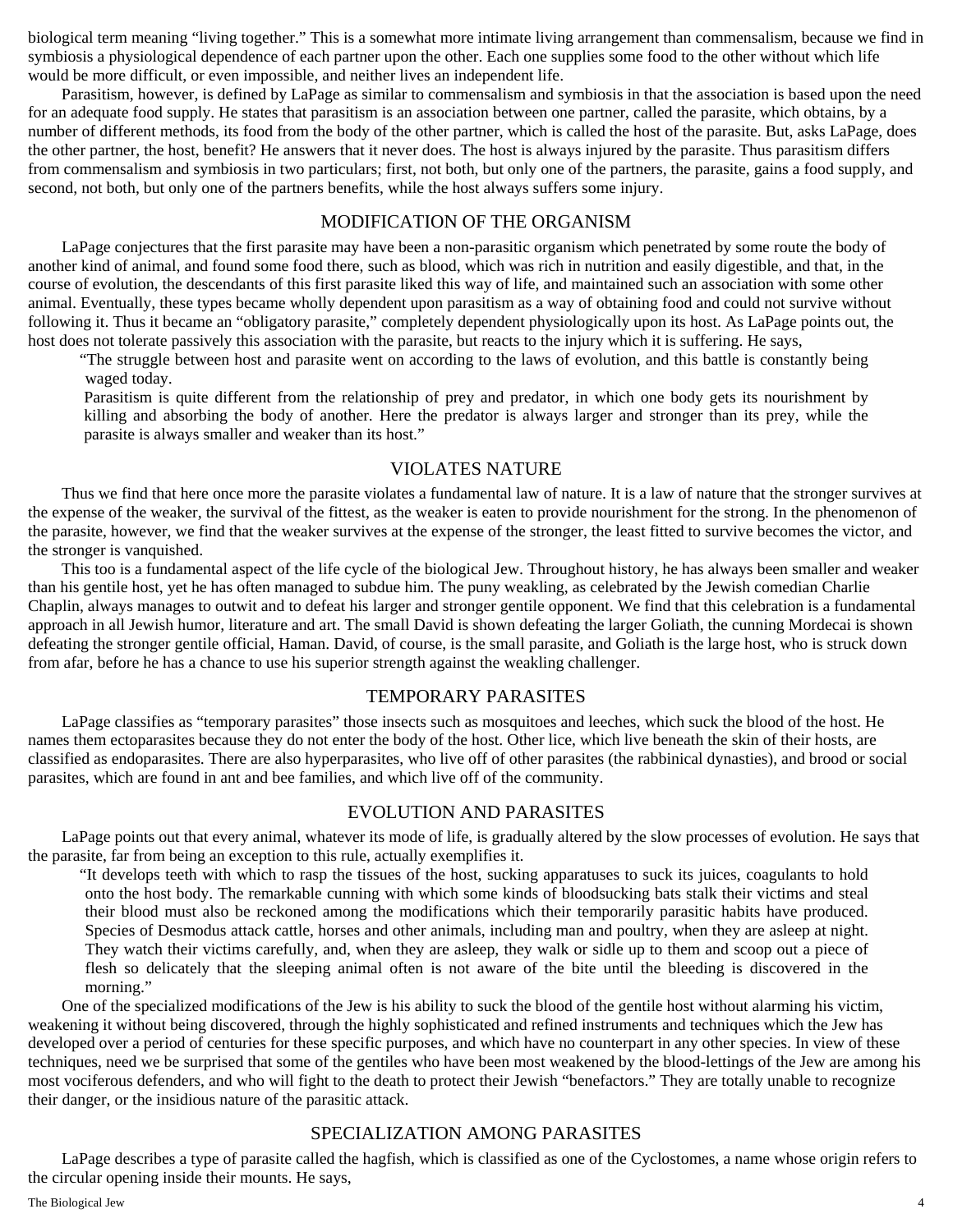"All of these fishes have a wormlike shape and perhaps the best known of them is the lamprey. The hagfish has two rows of teeth on its powerful tongue and one median tooth upon the roof of its mouth. Its eyes are very important and are buried beneath the skin, probably because the hagfish burrows deeply into the tissues of the fish which it attacks, so that its eyes have become useless. For the same reason, its gill openings are connected by long tubes to a single opening on the surface much farther back than the gill openings of the lamprey, so that the hagfish can breathe water while its head end is buried in the body of the fish upon which it is parasitic. Some species of hagfish can attach themselves so firmly by means of their sutorial mouths to the living fish that these fish can only rarely shake them off. They then rasp off the flesh of the fish and suck their blood. Some species of them consume the fish muscle until little is left of the living fish except its bones and viscera, and the fish dies."

Thus LaPage offers a complete contradiction of the definitive and scholarly article of the Encyclopaedia Britannica on Parasitism which contends that the parasite is never fatal to the host. The activities of the hagfish, in sucking the blood of the still living fish until it dies, closely corresponds to the ancient Jewish religious rite of ritual murder, in which the healthy gentile victim is strapped down onto a table, ritual cuts are made into his flesh, and the flowing blood is drunk by the celebrating Jews in one of the most important symbolic acts of their parasitic existence. The ceremony of blood-drinking continues until the gentile victim expires, in a social re-enactment of the physical activities of such parasites as the hagfish. Here we see the close correlation between the activities of parasites in the plant and animal kingdoms and those which have developed through the centuries of human civilization.

LaPage states that many leeches combine organs of attachment with organs of suction, but others have only organs of attachment, such as the hooklets developed by many kinds of parasitic animals which are attached either to the exterior or to the internal organs of the host. In the same way, when the host people of a Jewish community of parasites attempts to dislodge it, they find that the parasite has extended specialized tentacles of attachment deep into every facet of the host people's life. So deeply rooted are these tentacles that the dislodgement is not only difficult, it is such a demanding and painful operation that the dislodgement itself may be fatal to the host.

The host finds that its mortgages are held by Jewish bankers, its children are being taught by Jewish teachers, its government is being administered by Jewish "advisors" or "consultants," who, even if they hold no elective or appointive office, still make the important decisions. They turn for solace to their religion, and they find that Jewish converts, aided by appropriate gifts of money, have entered into the offices of their denominations, and have risen rapidly until the religious beliefs are altered to embrace all of the tenets of the parasitic community of Jews. What, then, does the gentile host have left? The seemingly inevitable doom of being slowly bled to death, after which the parasites will leave the body of their victim and seek another host.

## ADULT PHASES OF THE PARASITE

LaPage points out that in many instances, the adult phases of the parasite do not move much about the hosts body, because they are surrounded by food and can obtain it without the help of locomotive organs. Thus, we find that the Jews are not much interested in the transportation industry, preferring the more sedentary occupations. The parasitic community actually can and does become completely immobile in the host for long periods of time, because it is characterized by the ability of dormancy, of lying without moving through the years, while losing none of its potency. We find that ticks bearing infectious diseases can remain in the ground for as long as one hundred years, and when they emerge, they are still infectious.

Jewish communities have established themselves in gentile nations and remained for hundreds of years without exhibiting any signs of being dangerous to their hosts, but, if the gentile host attempts to dislodge them, they immediately rise to the challenge and bring into play their specialized modifications for remaining upon the host. LaPage points out that parasites are naturally inclined to lead a sedentary life, "and undergo the modifications to which this mode of life leads."

As a result of their parasitic mode of life, the Jewish communities have developed sedentary habits, which in turn have led to certain diseases, directly attributable to this sedentary life, and which have been known for their high incidence among the Jews. Thus diabetes is referred to in many medical dictionaries as "the Jewish disease."

Diabetes occurs principally because the sedentary and parasitic life prevents Jews from burning up the excess blood sugars which they ingest in their diet, and which are intended for use in direct forms of energy. This causes a surfeit of sugar in the system, which becomes the disease of diabetes. Also, generations of sedentary persons cause malfunctions or the gradual weakening of the pancreas and other organs which are responsible for controlling the level of blood sugar. Thus, diabetes becomes a hereditary disease among generations of sedentary people.

The Jewish community has developed a number of degenerative types of disease, such as blood disorders, cancers of various kinds, and other forms of physical degeneration, which are directly attributable to their mode of parasitic existence, and to the physical degeneracy which it produces. As they cohabit with the gentile community, and as their sedentary mode of life becomes more widely practiced, these degenerative diseases begin to appear throughout the host community.

In one of the most important physical correlations between the Jewish community and the known types of parasitic organism in the plant and animal kingdoms, LaPage says:

"Among other organs which are often reduced or lost when parasitic life is adopted is the nervous system. It may be reduced as a whole or the reduction may affect chiefly the eyes and other organs. Organs of special sense are best developed in active animals which feed upon other animals and need to defend themselves against their enemies. They are not required by parasitic animals which live a relatively sheltered existence on or inside the bodies of their hosts amid a relative abundance of food."

The Biological Jew 5 The effect of a parasitic mode of existence upon the nervous system, which can be observed in many types of parasites, are especially noteworthy in the Jew. The degeneration of the nervous system into a state of severe mental illness in an average of thirty percent of all Jews has long been supposed by sociologists to be due to the physical interbreeding in the Jewish community, but the high incidence of mental illness in Jews whose families have intermarried with gentiles is the same rate as those who have remained within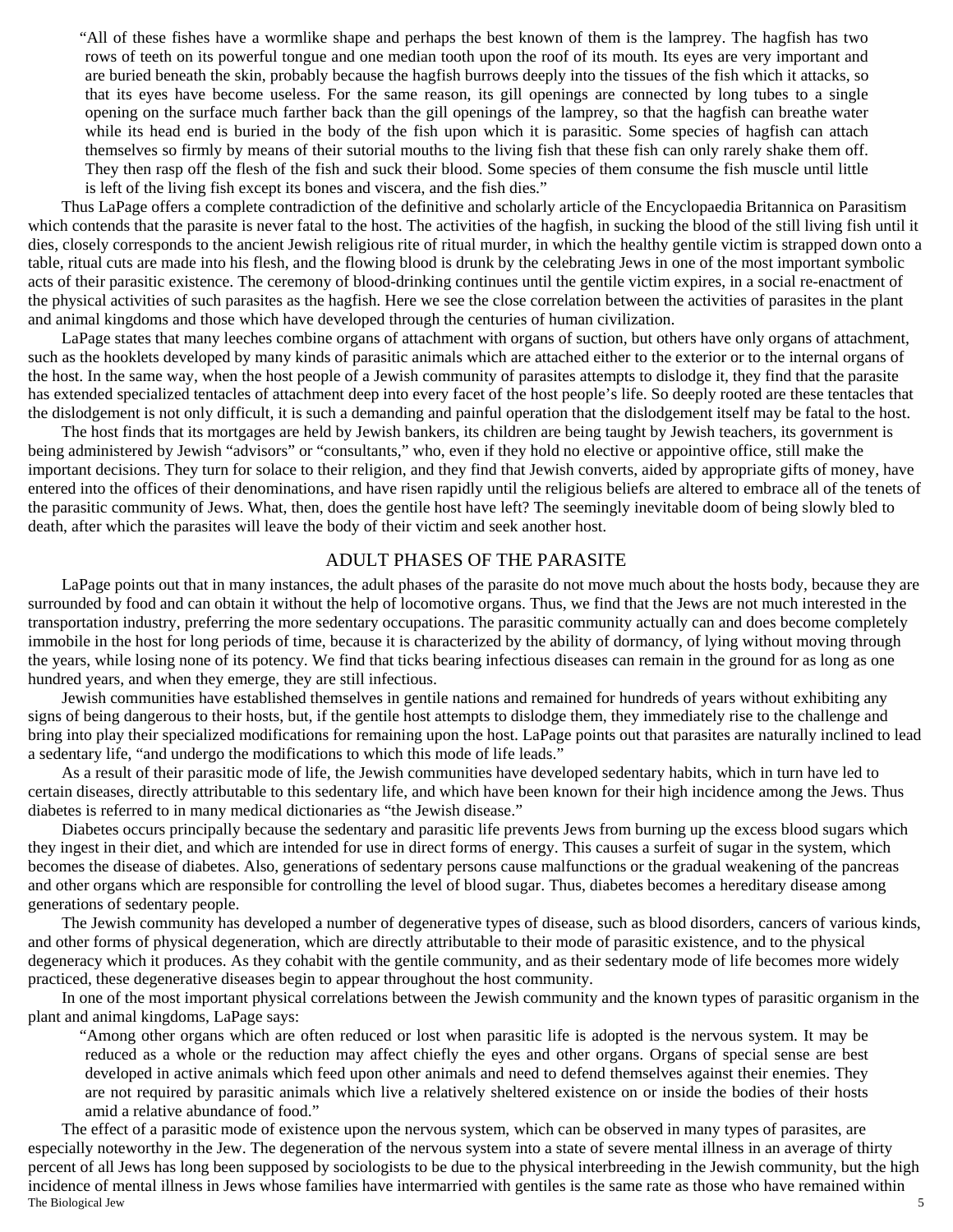the Jewish community. This points to a strictly biological origin of this degeneracy of the nervous system, and bears out Professor LaPage's contention that the leading of a parasitic mode of existence inevitably leads to a reduction or a degeneracy of the nervous system.

# PRONOUNCED CHANGES ON SKELETAL STRUCTURE

One of the most striking observations which LaPage has made in this study of animal parasites is his discovery that, "Because this mode of life tends to cause a loss of (skeletal) structure resistant enough to be preserved as fossils, we have little geological evidence of the past history of parasitic animals. At least six species of fossil roundworms, however, have been described, two of these, Hydonius antiquus and H. matutinus in the Eocine lignite, and the other four in Baltic amber."

The effortless existence led by the parasite not only affects its nervous system, which like any other physical attribute, tends to atrophy when not used or required by the animal, but it also leads, over a period of time, to extensive skeletal changes in the structure of the animal, tending towards a soft, amorphous bone structure which soon disintegrates after the death of the parasite. Here is another remarkable correlation between the life cycles of parasitic animals and the life cycle of the Jew. Because of their parasitic mode of existence, the Jews have left no artifacts which could be discovered among the ruins of ancient civilizations, even though they are known to have been present for long periods of time during these civilizations. Despite the historical records of their presence, we can find no concrete artifacts signifying their existence.

# CULTURAL ARTIFACTS

Because we have heard, and still hear, so much about the great Jewish cultures of the past, archeologists have made extensive efforts to discover some examples of Jewish art and sculpture and architecture in ancient cultures, the solid evidences which survive the ravages of time and natural catastrophes. Yet they found nothing. The sole results of these searches are a few pieces of crude waterpots, fashioned from mud, which a Stone Age man could have produced with his bare hands, since he did not know the use of the pottery wheel which made its appearance among early civilizations. These scanty evidences of the great Jewish past is but one more witness to the biological parasitical existence which the Jew has always led as a soft, amorphous and rootless creature feeding at the expense of others, and leaving no concrete artifacts to memorialize his presence.

LaPage says, "Human writings about some species of parasitic animals take us back to the earliest records of man. The Egyptian Papyrus from 1600 B.C. refers to tapeworms, blood flukes and hookworms of man."

Thus the biological parasite has been a problem of man since the dawn of recorded history. Although humans have been aware of the physical discomfort and danger which animal parasites have always presented to him, they have consistently failed to recognize the specific danger of the Jewish parasite until it was too late.

LaPage says, "The parasitic animal has to contend with difficulties and risks to which non-parasites are not exposed. It may have gained shelter and abundance of food, but it has obtained these at the cost of partial or complete dependence upon its hosts. The parasitic animal must find it and get into it or on its surface and it must maintain itself in these situations."

Thus the Jew encounters several dangers which do not ordinarily imperil other types of communities. Foremost among these is the danger of genocide, of actions against its community as a group, when the host discovers that its presence is endangering its health. The Jew is the only human group which has repeatedly undergone mass actions, or pogroms, against it.

Because of its parasitic mode of existence, the Jewish community made no effort to develop a nation or an independent state during thousands of years of recorded history. This meant that the Jew had no standing army for his defense against enemies. When a Jewish state, Israel, was finally established, the nation's budget identified it as an extension of the parasitic community, for seventy percent of its national budget consisted of contributions from abroad, and thirty percent from the sale of bonds which, of course, were worthless and which would never be paid off.

# **HATRED**

Because of its total dependence upon the gentile host, the Jewish parasite develops a deep hatred and a contempt for the animals which provide it with food and shelter. This hatred is a protective frame which acts as a shield for the Jewish community, and prevents it from accepting the life and goals of the host people for its own. Herbert Spencer may have been focusing upon the Jewish parasitic phenomenon when he wrote,

"If a group places a premium on the quality of enmity, in contrast with that of amity, a criminal type evolves."

Since the Jew is the only group which places a premium on the quality of enmity, Spencer must have been making an oblique reference to the Jewish parasite. From the standpoint of the host people, everything that the Jew does is a manifestation of a criminal act, but from the parasite's standpoint, he is only following the procedures of his life cycle which have evolved and been established over a period of thousands of years. The conflict comes from two separate and irreconcilable codes of ethics, that of the host, which places a premium upon decency, honor and self-reliance, and that of the parasite, which operates from an established modus vivendi of parasitism.

The Jew lives in constant fear of rejection, of being thrown off of the host, which would mean his starvation and death. As a result, the Jew sees everything in the light of how he "relates" to the host, or how he maintains his parasitic situation.

# ADAPTIVE MODIFICATIONS

The adaptive modifications of the parasite are attempts to anticipate possible changes in the host. LaPage says, "Other parasites correlate their life histories with that of the host; the monogenetic fluke, Polystoma integerrimum, which lives in the bladder of the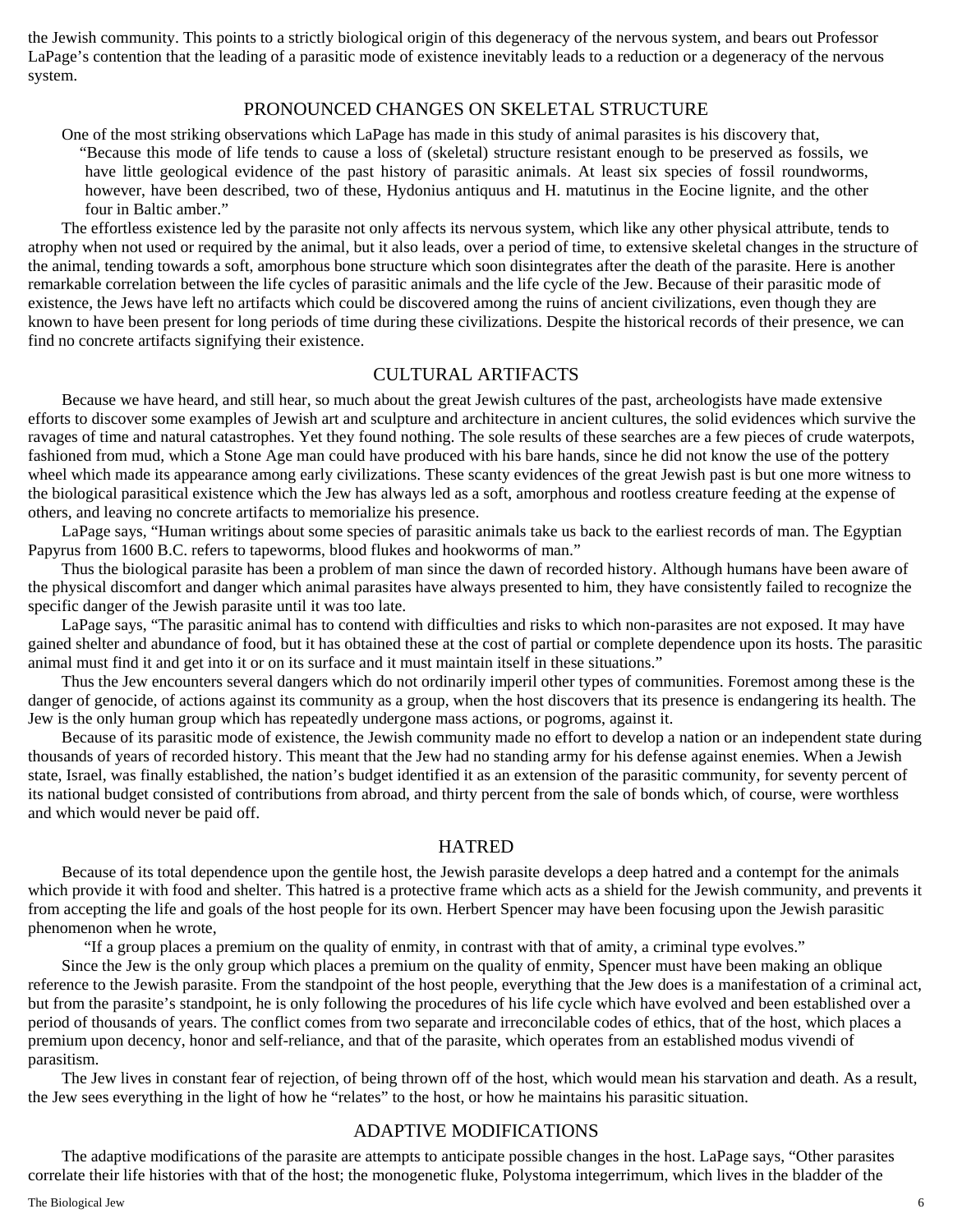common frog, ignores all tadpoles which have not reached a stage of development in which they can survive in them, but when it meets with one which has, its aimless behaviour ceases; its seems to pause and await its opportunity to dart through the spoutlike opening into the bag around the internal gills. How it knows the tadpole has reached this stage of internal development we do not know, but perhaps it is helped by its eye spots and its nervous system or by chemical substances secreted by the tadpole into the water which stimulate the miracidium larva."

The extrasensory ability of the parasite to spot a suitably developed host has always been characteristic of the Jews. From earliest history, he has made unerringly for the most advanced and the most promising civilizations, ignoring the more backwards or undeveloped peoples. Thus, we do not find the Jew sharing the Spartan existence of the pygmies in the Uturi rain forest; he is living in a comfortable apartment in New York, dining on caviar and champagne.

# REPRODUCTIVE PHASES

LaPage observes that the timing of the release of the parasitic animals reproductive phases so that they may infect the host is also shown by some species of protozoa which live in the rectum of the frog. Here again we note the affinity of the parasite for the excretory organs, the previously mentioned Polystoma integerrimum, which resides in the bladder of the frog, and the protozoa which prefer the rectum of the frog as the most suitable environment for its life.

LaPage states that the dormancy of parasites is a continuously observed phenomenon, retaining their potency during many years of inactivity and isolation. Thus, a community of Jews may live torpidly in its ghetto for centuries, seemingly self-absorbed in its own parochial existence, and having little effect upon its gentile host, until some combination of factors will cause it to become furiously active. In a short time, it permeates every aspect of the host peoples existence, and brings it to the point of destruction. The community of Jews in the Frankfort ghetto of Germany is a good illustration of this type of parasitic dormancy. It remained dormant for three hundred years, and within the span of a single generation, produced a group of bankers and traders who soon won control of the destinies of Western civilization.

#### DEFENSE REACTIONS

LaPage points out that parasites cause defense reactions in the host against a parasitic invader, such as efforts to localize and neutralize the injurious effects of the parasite, attempts to repair the damage done, and efforts to kill or to remove the parasite. He describes these as "tissue reactions," and these are primarily local reactions, but more advanced reactions, such as a resistance immunity, may be developed by the host as the reaction of the entire organism. He says that tissue reactions are inflammations caused by bacteria, "viruses and inanimate agencies, and may be acute or chronic. They are the results of injury or irritation caused by organs or teeth of the parasitic animal, by its migration through these tissues, or by chemical substances which it secrets or excretes into the body of the host."

## PARASITIC DAMAGE

LaPage goes on at some length to describe the various types of damage which the parasite inflicts upon the host. He says that in addition to these various tissue damages, parasites introduce other types of parasites into the host, as well as dangerous viruses. The parasites may produce substances which are injurious to the host, toxins or other kinds of poisons. In effect, then, the parasite begins to exercise a dangerous influence over the life cycle of the host, one which goes far beyond the simple goal of remaining attached to the host and obtaining food from it. Whether the parasite consciously intends it or not, it gradually becomes the most important single influence in the life of the host. The story of the newspaper business in the United States is a typical example. A century ago, newspapers were small and insignificant in this country, while the profession of journalism ranked only slightly above the professions of ratcatcher and garbage hauler. As the Jews began to assume a more prominent role in the life of the gentile host, they found that newspapers were an essential vehicle for their goals. They began to flood everyone with newspapers, and the newspapers became virus carriers of various forms of mental poisons and toxins which either stupefied, confused or paralyzed the gentile host, putting it into a state of suspended animation as long as these venoms could be maintained.

## OTHER PARASITES

As LaPage points out, the parasite introduces other types of parasites into the host. We find that when the Jews obtained control of the United States Immigration Service in the 1890s, through such Jewish Commissioners as Straus and Cohen, the gates were opened for a flood of Jewish immigrants from the ghettoes of Europe, most of whom had been excluded previously on grounds of illiteracy, criminal backgrounds, and various forms of physical contagions or mental illnesses.

LaPage also says, "Parasites may cause biological changes such as species which cause changes in the hosts reproductive glands, parasitic castration, such as the parasitic crustacean Sacculina, which destroys the reproductive organs of the host, the short-tailed spider cram, Inacus mauritanicus, which is attacked by Sacculina neglecta. The effects of Sacculina cause seventy percent of male crabs to acquire some of the secondary sexual characteristics of the female. The abdomen of these males becomes broad, they may acquire, in addition to their male copulating styles, appendages modified to bear eggs, and their nippers become smaller at the same time."

It is inevitable that the enormous effect which the parasite has upon the host would result in some biological alterations such as the effect of Sacculina upon Inacus mauritanicus. We have seen in America during the past quarter of a century, coincident with the great power attained by the Jews in every walk of life, startling modifications in the appearances and habits of American males, as well as a vast increase in the public practice of male homosexuality. American males have taken on some of the secondary sexual characteristics of the female, and they have shown amazing declines in such primary male characteristics as energy, aggressiveness, and physical strength.

The traditional roles of the sexes have also undergone sweeping changes, due principally to Jewish agitation for "sexual equity."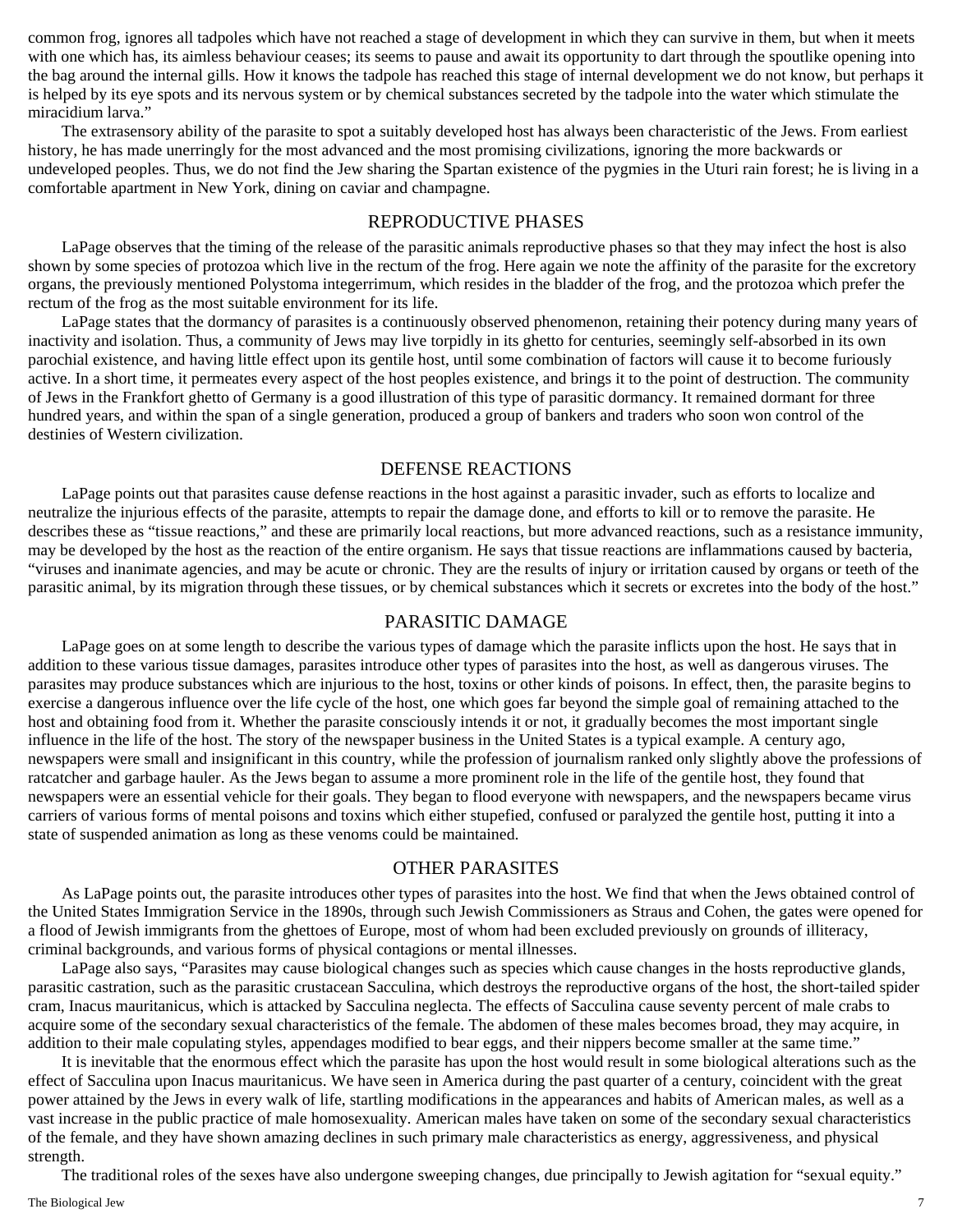This campaign has not resulted in sexual equality, since this equality could only be attained by eradicating all physical differences between males and females. However, it has resulted in a decline of masculine traits in the American male, as well as psychological confusion as to his role. This development can be equated with the pernicious influence which the parasite exercises upon the host, as LaPage describes the encounter of Sacculina with Inacus mauritanicus. Here again, we note the remarkable activity and influence of the parasite in relation to the reproductive and the excretory organs of the host.

# REACTIONS AGAINST THE PARASITE

LaPage notes throughout his definitive studies of the parasite-host relationship that the host's defense against the parasite is always of an activist or a reactionary nature, such as cattle switching their tails, fish taking evasive action in sudden, unpredictable twists and turns, and other wild actions which they hope will dislodge the parasite. During the five thousand years that history has recorded the presence of the biological parasite in civilized communities, we cannot find a single shred of evidence that the host people has ever treated the parasite phenomenon in any but an activist manner, an unthinking, involuntary action to dislodge the parasite.

The host instinctively reacts against the presence of the parasite, because it knows it will suffer in an injury form this strange creature, with its differing life cycle and goals. This is why the Jews always call those who oppose them "reactionaries," that is, those who react against the presence of the parasite. Consequently, one of the major tasks of the parasite is to seek out all potential "reactionaries" among the host people and eliminate them.

## KNOWLEDGE OF THE PARASITE

Because of this blind, unthinking reaction, which seldom is effective in ridding the host of the parasite, LaPage says, "The basic essential of any campaign against a parasitic animal is a thorough knowledge of every phase of its life history and also of its relationships with all the hosts with which it can live. We need to know all the hosts because some of them may be reservoir hosts maintaining sources of the parasites which can then infect man. With this knowledge, we can select for attack the weakest points in the life history and biology of the parasitic animal."

Research and education, then, are the tools which are needed to counterattack against the evil influence of the parasite. Above all, we must avoid blind, instinctive reaction, since the parasite has long since learned how to anticipate and control such reaction, and even to use it for its own advantage.

# ALWAYS AN ENEMY

LaPage points out that "Host and parasitic animal must always be considered together, because the parasitic animal is, like all other living things, intimately related throughout its existence to its environment. The fact that environment is, for a part or whole of its life, the surface or interior of another animal, does not absolve the parasitologist from the biologist's practice of considering animal and environment together as a whole. A second objective is the demonstration that some species of parasitic animals are among the most powerful enemies of man and his civilization."

The parasites concern with his environment sheds light upon one of the most important intellectual developments of modern man, the Enlightenment, that revolutionary force which has spearheaded the growing control of the parasite over the host. The pre-Enlightenment centuries of human thought considered man's environment as a secondary consideration, because of faith in powers of the individual, and the belief that he individual could triumph over his environment. After the sudden importance given to such French intellectuals as Jean Jacques Rousseau, man was no longer considered as important as his environment. All at once, our leading thinkers decided that environment was the most important thing in life. And indeed it is, to the parasite, whose environment is the host which feeds him.

But to the host, who is making his own way in life, environment is not the primary factor in his development. But to the parasite, environment is everything. All Socialist thinkers, and the various schools of sociological thought which have crept out of this development, place primary importance upon man's environment, rather than upon his powers to use that environment and to create a life for himself, as he achieves his life's goals.

When we understand the theory of the parasite, we are able to understand, FOR THE FIRST TIME, the entire modern Socialist school of thought, because we can recognize it for what it is, the environmental psychology which the parasite has developed around his own life cycle. As such, it negates all of the host's thought, goals and culture.

LaPage urges us to remember that the parasite is among the most powerful enemies of man and his civilization. Here again, he seems on the verge of going into the Jewish problem, but he shies away from applying his theories to the problems of human's sociology. Certainly he could not have been referring to parasitic viruses, or to the blood-sucking mosquitoes, for even if they hindered the building of the Panama Canal, they cannot be said to have caused the collapse of any human civilization. What could he mean but the biological parasite which has infested man's civilization since the beginning of recorded history, and which has brought about the downfall of one empire after another? Perhaps that is why he urges us to select for attack "the weakest points, in the life history and the biology of the parasitic animal."

# **CHAPTER TWO: THE BIOLOGICAL JEW**

During the twentieth century, man has begun to concern himself with the problem of the collapse of world cultures, great empires which rise to their zenith, and then mysteriously decline. We know why they rise. They grow because a people finds itself with a mission, or because it develops techniques for mastering its surroundings. A people takes advantage of favorable conditions, because they have the will to carry out their mission. During the period when the people are able to channel their energies constructively, a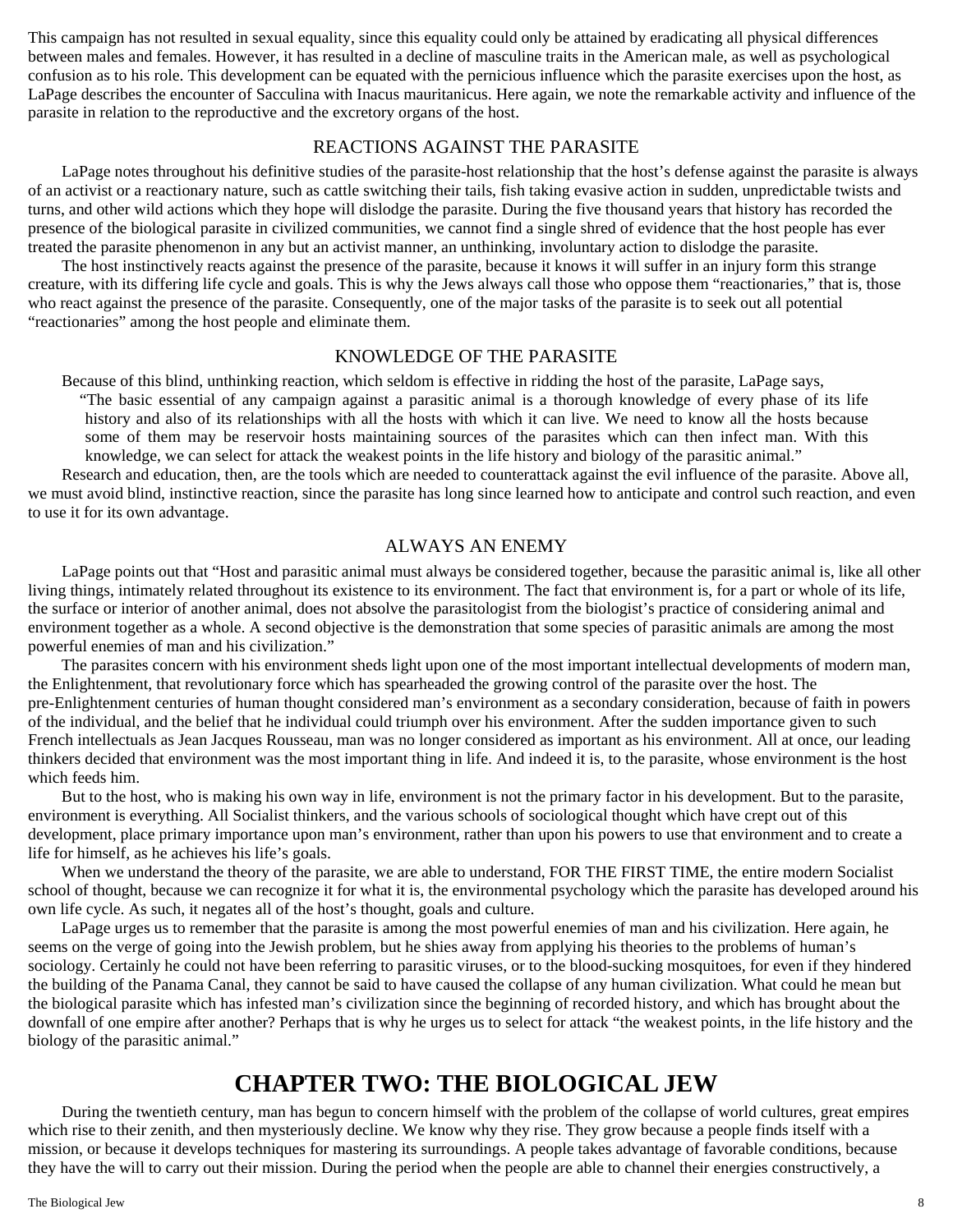nation grows amazingly in size and power, in a geometric ratio. Then, suddenly, it begins to sicken and die. One example was Elizabethan England, which had expelled the Jews. When Oliver Cromwell brought back the Jews, the English people lost their sense of direction, and although their momentum was still sufficient to carry them on an upward course through the Victorian period, today we find that their aristocracy has been dispossessed, and their assets, although greatly reduced, are administered by aliens.

Two scholars have formulated theories, developed through many years of study, to explain this process of the downfall of nations. The first, Oswald Spengler,<sup>[1](#page-8-0)</sup> was a German scholar of unique power and energy. He compiled interlocking records of every known civilization, and carried on intricate comparative studies which today could only be done by an electronic computer, so complex was his mastery of conjunctive of interweaving factors.

Spengler concluded that a civilization is a body like any other, which is subject to the laws which govern natural bodies. He saw that a civilization had its birth stage, a young and vigorous stage, and an old age which left it weak and prey to its enemies. In proposing this biological pattern for civilizations, Spengler was on the right track. Nor was he insensitive to the fact that civilizations develop internal problems which function, like a fatal disease. Only on one point did he seem to be blind, the concept of the parasite. This is not too strange, for Spengler was greatly concerned with the finer aspects of human culture, the greatest achievements of man, his art, his music, his poetry, his architecture. Of course a scholar of this elevated turn of mind did not wish to concern himself with degenerative things which creep and entwine themselves about the reproductive and the excretory organs of man, those parasitic organisms which cause discomfort, disease and death.

## A LATE THEORY

A second explorer of this ground was Arnold Toynbee, a donnish Englishman. He was equally reluctant to face the omnipresent and distasteful fact of the biological Jew. He embarked upon a vast study of civilization, which covered essentially the same ground as Spengler, and added little to Spengler's findings. His sole original contribution was a theory which immediately became popular with the intellectual lightweights of the time, since it conformed to their own prejudices. It was cast in the accepted pseudo-sociological jargon which university nitwits employ to bemuse their students and each other.

Civilizations fall, declared Toynbee, because of a "failure of nerve," at some point in its development, a civilization, which lives by a system of "challenge and response" fails to respond to some challenge, and goes down before it.

Now, this could refer to the biological Jew, since the parasite is a challenge to the continued threat of the host. However, it is a challenge which no gentile host has ever been prepared to meet. It is a germ which is best defeated by inoculation, or by personal cleanliness and careful attention to matters of health.

Spengler's history of the decline and fall of civilizations could not be upheld because it did not take into consideration the obvious fact that few, if any, civilizations, had died of old age. Nearly all of them had been murdered, in one way or another, but Spengler was too preoccupied with the fine arts to become interested in the problems of crime and disease.

Toynbee, on the other hand, could not be the detective in this case because he had lived most of his life on a subsidy from the criminal classes. His years of study had been financed by generous grants from the Royal Institute of International Affairs, one of a network of organizations which had been set up by international Jewish bankers as useful pawns in their operations. The sister organization of the RIIA in the United States is the Council on Foreign Relations, which I was the first to uncover as the principal power holding company of the parasitic Establishment in this country. In the first edition of Mullins on the Federal Reserve, in 1952, a biographical note on the back cover announced that I was completing a sequel to the Federal Reserve book which would be an expose of the Council on Foreign Relations. This was the first time that any American nationalist had ever publicly called attention to this organization. A few months later, a New York Jew via Hungary, Dr. Emanuel Josephson, rushed into print with a book on the Council on Foreign Relations, which attempted to show that it was an instrument of gentiles such as the Rockefellers, and not a front for the parasitic Jewish community. I visited him and we talked for seven hours. It was quite obvious that he knew everything that I knew about the Council on Foreign Relations, whose offices were only a few doors from his home, and it was also obvious that he had placed a different interpretation on his findings.

Just as Emanuel Josephson refused to face the facts about the Council on Foreign Relations, so Arnold Toynbee, living on comfortable grants from the Rothschild family, found no evidence of parasitical weakenings of civilizations in his vast work ("A Study of History," by Arnold Toynbee, Oxford, 1934). Instead, Toynbee superficially studied the nerve patterns of cultures, and the stimuli which affected them, without once mentioning the most vicious enemy of the nervous system, the parasite. When Toynbee says that a civilization failed to respond to a challenge, he asks us to believe that a man who is standing on a street corner, and who is knocked down from behind by a runaway truck, has failed to respond to a challenge. The fact is that he has been killed.

#### IMPORTANCE OF BIOLOGY

Has Toynbee ever heard of biology? Has he ever heard of parasites? We find no evidence of it in his encyclopaedic studies. Does he have any inkling that civilizations allow foreign bodies to settle in their midst, to flourish and operate without supervision and control, no matter how pernicious their influence may be? How could Toynbee spend twenty years in the study of ancient civilizations without knowing that the Jews opened the gates of Babylon to the Persian invaders, without knowing how the Jews brought Rome to its knees, without knowing how the Jews subjected Egypt to a terrible dictatorship for three hundred years, until the Egyptians rose and drove them out? Only a great intellectual pervert, in the pay of the parasites, could conceal such information after having uncovered it. A comparable deed would be Pasteur destroying the records of his rabies vaccine after discovering it, or Jenner concealing the formula for his smallpox remedy.

 $\overline{a}$ 

<span id="page-8-0"></span>The Biological Jew 9  $1$  *The Decline of the West*, by Oswald Spengler, English edition, Knopf, NY 1926. The Biological Jew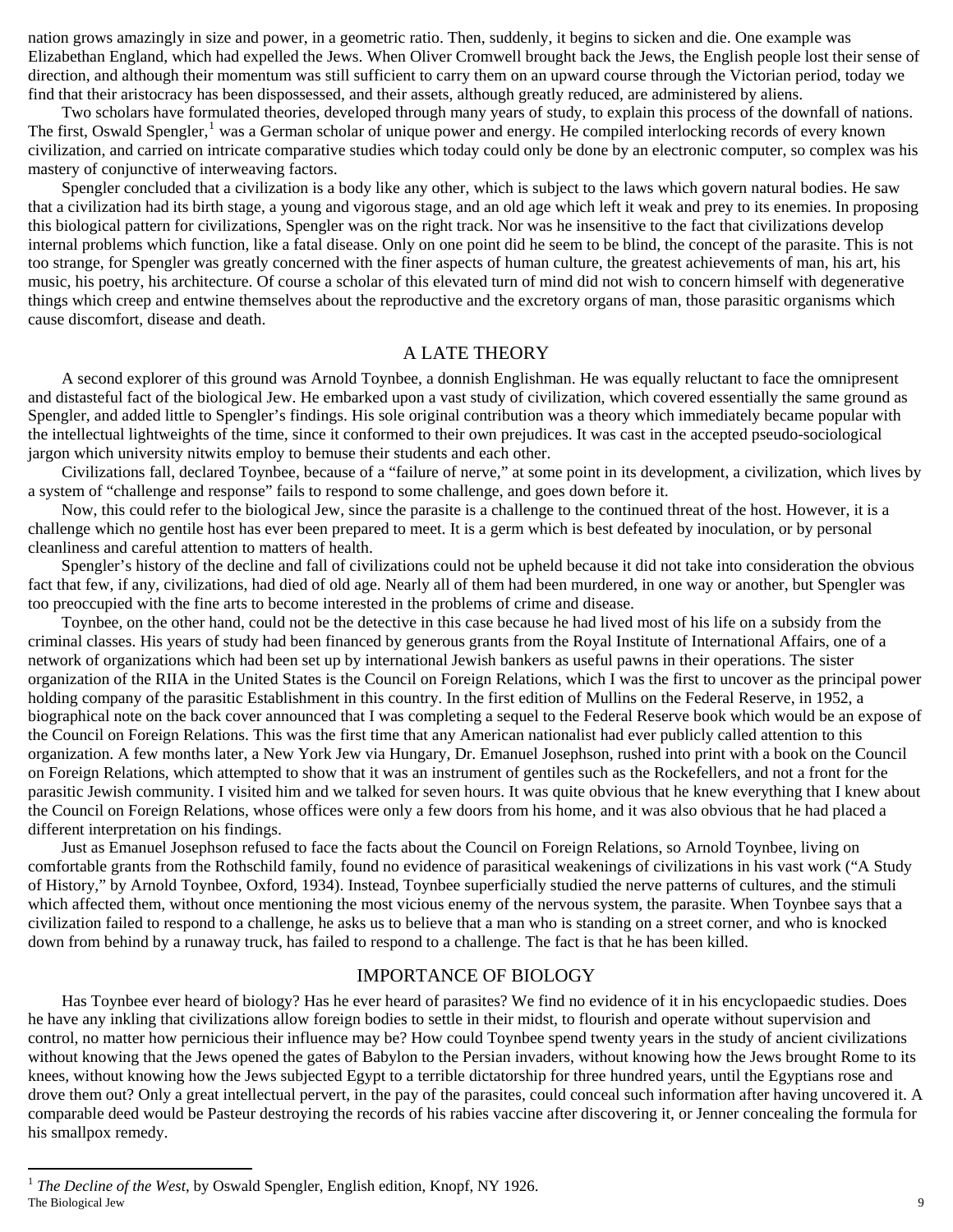#### PATTERN OF THE PARASITE

The study of the biological parasite reveals a pattern, a set of characteristic and interweaving facts of nature: 1. the parasite prefers a healthy organism as a feeding ground; 2. the parasite's life cycle depends upon its finding a host upon which it can feed; 3. a healthy organism which is invaded by a parasitic organism is inevitably injured and often dies from the evil effect of the parasitic presence. Most often, the parasite causes the host to lose its sense of direction, so that it becomes helpless and is unable to defend itself against its exterior enemies.

This pattern embraces a set of factors which have been common to every great civilization which has suddenly sickened and died. Was Mr. Toynbee, in his decades of concentrated study, unable to discern a single one of then? Apparently, the answer is yes. We see a state of affairs in which a people has built, through its own efforts, a great empire, whose ships trade with far-off lands, whose armies are invincible. This people is strong, self-confident, and aware of their virtues. Why should they fear a few shabby, furtive aliens who have drifted in from unknown places, and who establish themselves in the heart of the city so unobtrusively that it seems they have always been there? These aliens are willing to do anything, they perform any sort of distasteful task which the natives feel is beneath them. The aliens traffic in the bodies of girls, set up gambling dens, clear in stolen goods, lend money, establish houses in which one can perform every imaginable type of sexual degeneracy, and provide assassins for hire.

#### THE INEXTRICABLE HOLD

In a short time, the aliens know every secret of the peoples' leaders, and they have established holds over them. The colony of aliens multiplies rapidly, and soon a once healthy people finds itself helpless, because their native virtues of strength, courage and honor, which have made them great, are of no avail against the newcomers. The host does not understand the parasite, which is like a creature from another planet, because they do not have the same goals, nor do they respond to the same stimuli, as the host people. They even seem to have different nerve patterns. As the pernicious influence grows, the army is demoralized, the native leaders are murdered or exiled, and the wealth of the nation swiftly passes into the hands of the aliens. The people are plundered of everything, and most of all of their self-respect. No member of a host people is allowed to preserve his self-respect or his privacy, once the parasite has taken command.

One morning, the ships of a rival nation appear in the harbor. In exchange for certain guarantees, the parasites welcome them. The host people does not resist, an empire is gone. Now, this process is not a typical life pattern of a culture a la Spengler; neither is it a challenge and response a la Toynbee. The host people could have repelled any other attack by an armed invader, but they could not fight against the onset of a furtive parasite and the inevitable decay which he brought with him, a disease which affected and paralyzed the entire organism of the people.

# FOREIGN BODIES

The theory of the biological parasite explains for the first time the fall of Egypt, of Babylon, of Rome, of Persia, and of England. A prosperous, healthy people allows a foreign body to establish itself in their midst. The foreign body paralyzes and destroys them. This new concept of history brings both Spengler and Toynbee up to date. It also offers a civilization, for the first time, an opportunity to escape the fate of its predecessors.

The serious student may find himself appalled by the more repulsive aspects of the study of the biological parasite. He finds that one type of fish in the South Seas has a long, tapering body, and that it enters the rear of larger fish, and feeds upon the feces within. Man is plagued by a tapeworm which enters his body, hooks onto the large intestine with a hook which he has developed solely for that purpose, and begins to absorb the nourishment from the food eaten by man. Various forms of lice secrete themselves around the reproductive or the excretory organs of man and cause him extreme discomfort.

Parasites find that the waste matter excreted by humans is a fertile breeding ground for them, because the human is a higher form of life which uses large quantities of food and excretes much of it with the food values intact. These excretions provide rich food for the parasite, but his attachment to it poses health problems for humans. Consequently, humans try to dispose of their waste matter so that it will not become a breeding ground for various obnoxious forms of parasites. The parasite considers this to be very cruel and unjust, and he endeavours by any means to reach it. If he endangers the life of the human, so what? A fly on a manure pile is not concerned as to whether he poses a threat to the health of humans.

# PARASITE'S ATTITUDE

It follows that the parasite which has established itself upon the gentile host does not care how much it injures the host. Its only goal is to lead a parasitic life at the expense of the host, and its natural objectives are usually the reproductive and the excretory organs. Throughout history, we find the Jew entwined about the reproductive organs of the gentile host like a parasitic vine which is slowly strangling a healthy tree. The Jew has always functioned best as a panderer, a pornographer, a master of prostitution, an apostle of sexual perversion, an enemy of the prevailing sexual standards and prohibitions of the gentile community. When the title of "America's largest pornographer" was bestowed by police investigators, who was the holder of the title? One Irving Klaw of New York, who carried on a vast business in nude photographs and other items of the trade.

The Biological Jew 10 Other Jews, of great intellectual aspirations, have become writers, transforming our literature into dreary recitals of sexual acts, and making it impossible to publish anything which fails to conform to their standards of depravity. Other intellectual Jews have created a new profession, one so characteristic of them that it is known everywhere as a Jewish profession. This is the profession of psychiatry, an outgrowth of the parasite's obsession with the reproductive and excretory habits of the host. What is the basis of the "science" of psychiatry, as it has been formulated by its Jewish founder and patron saint, Sigmund Freud? The basis of psychiatry is the "anal complex," the theory that an obsession with the anus is the principal influence in our emotional development. Many millions of words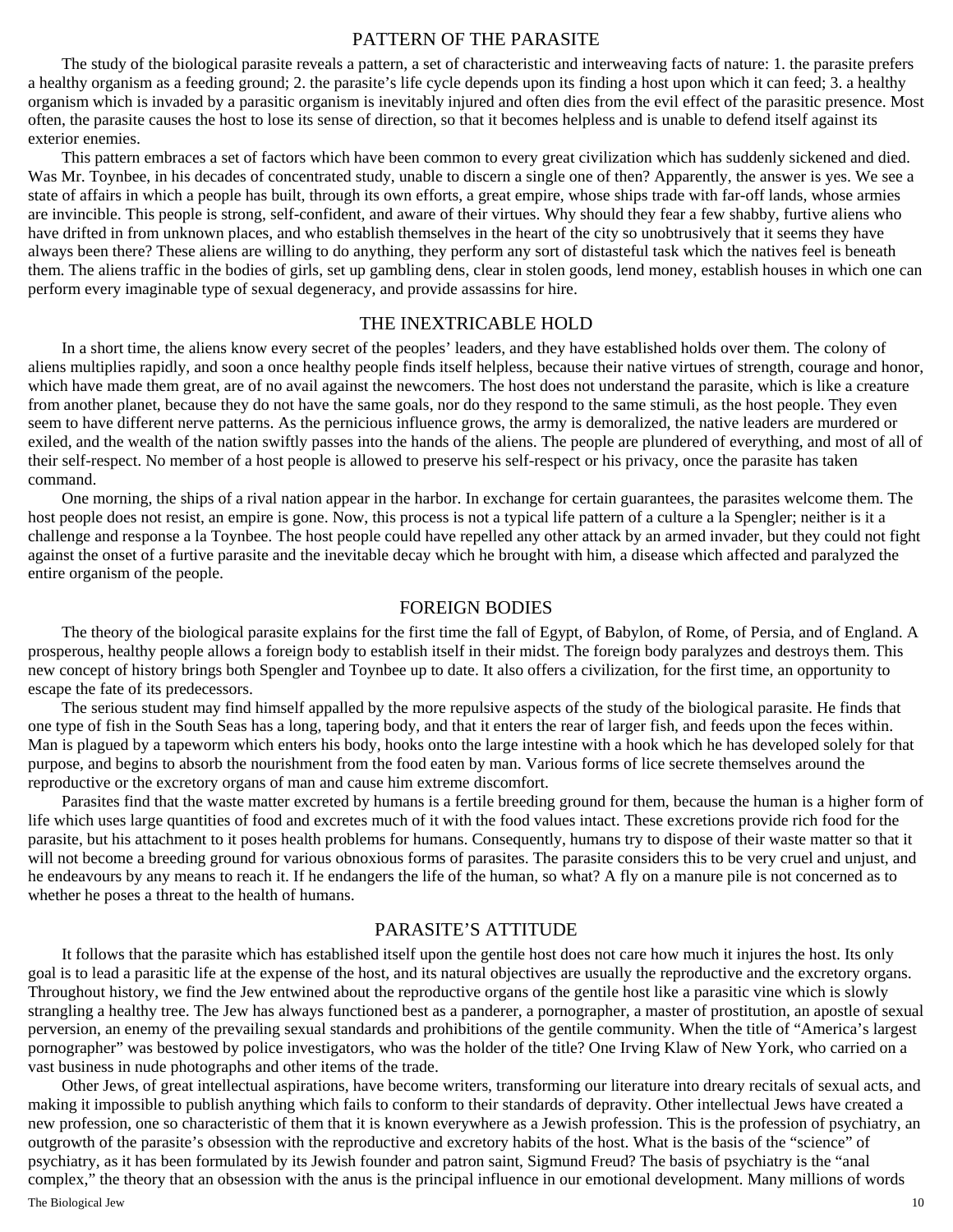have been written on this subject, despite its distasteful connotations, and learned speeches about the anal compulsion are delivered by scholars before the world's learned bodies of distinguished men.

## THE ANAL COMPLEX

With the anal complex setting the tasteful tone of the parasite's obsessions, the Jew has gone on to develop other theories about the processes of human excretion. The most important influence in the modern school of progressive education is the science of toilet training, while much of modern art is based, and easily recognizable in its origins, upon the feces complex, or the handling of its stool by the pre-school child. Other important contributions of Jewish psychiatric thought, which have been hailed as major intellectual developments of tremendous depth and scope, are too filthy to be repeated here.

When one contemplates the spectacle of a great hall, filled with well-dressed and well-educated men and women from many countries, who are listening intently, and occasionally applauding, a little Jew in a tuxedo who is delivering a learned dissertation upon the anal and excretory habits of mankind, we realize yet another aspect of the Jew. No matter what he does, the Jew is so fantastic that he becomes a comic figure. When the former Premier of France, Mendes-France, announced that his nation was surrendering the huge French investment in Vietnam to the Communists, one hardly knew whether to laugh or cry, so comic was the bulging-eyed blackjowled image of a rag merchant howling "O-o-o-l-l-d-d-r-a-a-a-a-g-g-z-z-uh" through the streets.

The poet Ezra Pound once observed to me that when he began to suggest to people that Jews were exercising undue power in the gentile world, no one took him seriously, because everyone knew that Jews were only clowns. As usual, the Jew used this impression to fix his position upon the gentile host. Charlie Chaplin, with his racially characteristic gestures, employed his typically obscene movements to be hailed as a great comic genius by the indefatigable international Jewish claque. He made millions of dollars by wagging his behind at the audience, scratching frantically at his buttocks, and exhibiting the usual run of the parasite's age-old preoccupations with the reproductive and the excretory organs.

In his own right, Sigmund Freud is an even greater comedian than Charlie Chaplin, because the Freudian theories of human behaviour, as the great gentile psychologist, Carl Jung, reminded us, are based upon the biological parasite's enormous misconceptions of the nature of his gentile host, and Freud's theories are even more comical than the gyrations of Charlie Chaplin. Yet we laugh at Chaplin, and study the theories of Freud seriously.

# PARASITES IN MANY ASPECTS OF LIFE

Another obsession of the parasite is that it must force its way into every aspect of the host's existence. It cannot endure the thought of a group of gentiles discussing anything without the parasite or one of his shabez goi agents being present to make notes. Thus, the Jew campaigns to force his way into every gentile organization, whether it he social, religious, a private school, a club, or a neighborhood, anywhere that the gentiles might be able to gather and talk over things which the Jew wishes to know .

This obsession is due to the fact that the Jew can never know any real security in his parasitic existence. He lives daily with the terrible fear that the host will cast him off, and even when he has obtained control at every level of the gentile's life, the Jew still feels insecure. If the gentile manages to keep him out of anything, the Jew becomes wild with rage.

# THE DREYFUS CASE

This obsession with security was the real force behind the furor over the Dreyfus case in France during the last century. A Jew named Captain Dreyfus had managed to penetrate the formerly all gentile French High Command. Soon afterwards, he was charged with selling French military secrets to the highest bidder. Although it was an open and shut case, as usual, the Jews launched a frantic international campaign to free him. It seemed odd that so much noise was raised over the fate of one French officer, but the theory of the biological parasite explains the mystery. The parasite had penetrated one of the last bastions of the gentile host. Now he knew all the military secrets, and he was also in a position to inform his people if the army should become involved in a reaction against the presence of the parasites. But the parasite was arrested and charged as a traitor, which he was, because his primary loyalty was to the parasitic community. The tragedy is not that he is convicted, but that the Jews have lost their man in the nation's security council. At once, the entire parasite community charges to his defense, exhibiting terrible fear and anger. This rejection or exclusion is the fate which haunts the parasite, because, for him, it is a matter of life and death. If he is rejected by the host, he cannot lead a parasitic existence, and he will die. Hence the great furor over the Dreyfus case.

# OUR OWN DREYFUS CASES

Democratic administrations in the United States have had a plethora of Dreyfus cases in recent years, in which a parasite who had burrowed into the nation's security councils was charged with disloyalty. One of them was Dr. Oppenheimer, a Jew whose social circle was composed of dedicated Communist agents, most of whom were known as such while he worked on our nation's most vital defense secrets. He was finally denied a security clearance, due to public alarm over his background, and a terrible clamor arose from the international Jewish community, which went on for years. We still do not know how much damage he did to the nation.

A more celebrated case was a Jew of Russian origins, Walt Rostow. He is only the person in charge of our national security! Yet a few years ago, loyal employees of the State Department refused Rostow a security clearance, not once, but three times, because of his notorious associations. Yet when John F. Kennedy became President, he placed Walt Rostow in charge of our national security!

Drew Pearson recently revealed that it was this Jew who made the personal decision to employ American troops in large forces in Vietnam, one of the greatest victories for Communism since 1917. While Americans were being slaughtered in Vietnam, Russia could sit back and see us bleed to death without the Communist world being weakened at all. In this Dreyfus case, the Jews .have won every round, while the gentile who exposed him, Otto Otepka, is still being persecuted by "our" government.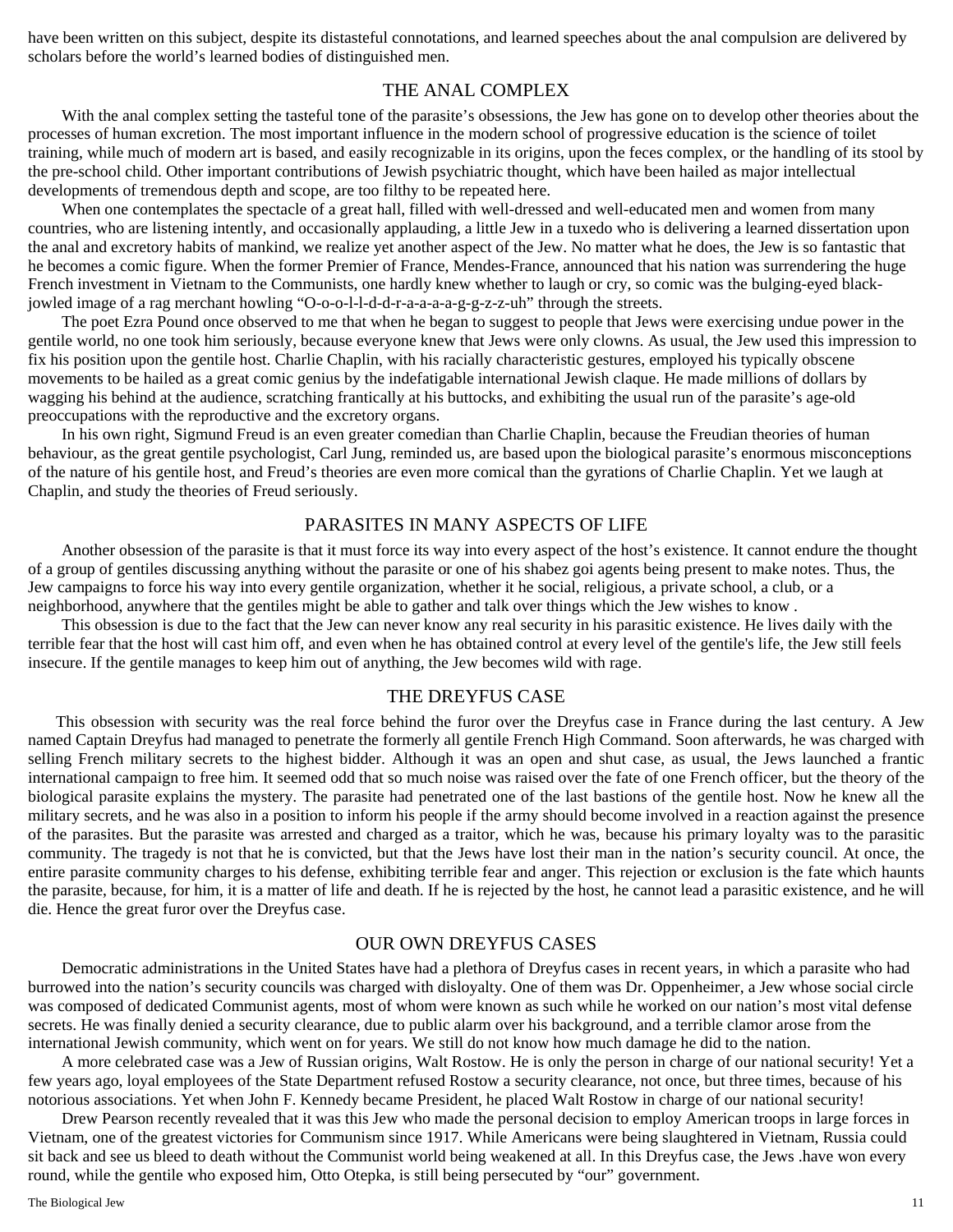#### GENTILE OPPORTUNISTS

In France, a few clever gentiles sensed which way the wind was blowing in the Dreyfus case, even if they had no understanding of the parasitic theory. An obscure hackwriter named Emile Zola wrote some fiery articles, such as "J'Accuse," demanding that Dreyfus be freed, and the international Jewish propaganda machine immediately began to puff Zola as a great writer. He enjoyed great fame and fortune during the rest of his life, although his novels are now ignored.

A pompous little country lawyer, Clemenceau, also found his career in the Dreyfus case. He intervened on Dreyfus' behalf, and the Jews made him Premier of France. The way of the shabez goi can he smoothed.

The threat of rejection always stirs a torrent of fear and anger in the parasite. This writer encountered an example of this when he purchased a secondhand mattress in Jersey City. Late that night, he was awakened by an unwelcome presence. He switched on the light, and there on his stomach was a fat little bedbug, swollen with its feast, and reluctant to abandon its host even in the light of exposure. When the light came on, the bedbug gave a furious shriek of anger, and waddled out of sight. At this time, the writer did not immediately relate this episode to the theory of the biological parasite, but he later reflected that this anger of the bedbug, which was carrying on its usual activity, was understandable. We cannot expect the Jew to appreciate any effort of the gentile host to dislodge him, and remove him from the feast. This is why he works day and night to prevent such a thing.

#### NECESSITY OF CONTROL

This is why the Jew MUST control our communications; this is why he MUST control our education; this is why he MUST control our government; and most important, this is why he MUST control our religion. If he fails to do this, in any area, he endangers his continued existence as a biological parasite. Even in the Soviet Union, with its idealistic slogan of "From each according to his means; to each according to his needs," the parasite gains control over gentile workers and sets them to producing goods which he sells, and pockets the proceeds. Fat Jews and their blond mistresses stroll from their luxurious villas on the Black Sea, while intense, dogmatic gentile commissars such as Mikhail Suslov sit in the Kremlin trying desperately to devise a system which the Jew cannot twist to his own advantage. They cannot succeed, because the parasite has always thought one step ahead of them.

#### AGGRESSION

When the Jews seized the lands of peaceful Arab farmers by aggression in 1948, many gentiles throughout the world supposed that a new era had begun. These gentiles assured each other, now that they have their own country, the Jews will go there and stop exploiting us. Instead, the parasitic communities in all parts of the world intensified their exploitations of their gentile hosts, in order to meet the vast needs of the new State of Israel. Garment workers in the notorious New York sweat shops, most of them Negro and Puerto Rican women and children, had large portions of their earnings extorted from them by the cold-blooded Jew, David Dubinsky, the fascist dictator of the garment union. These funds were turned over to the State of Israel.

This illustrates the facility of the Jew for being on all sides, and for always being on the winning side. Chaim Weizmann, the founder of the State of Israel, quotes an oft-repeated saying of his mother, in his autobiography, "Trial and Error," Harper, New York, 1949, page 13,

"Whatever happens, I shall be well off. If Shemuel (the revolutionary son) is right, we shall all be happy in Russia; and if Chaim (the Zionist) is right, then I shall go to live in Palestine."

## PARASITE'S BUDGET

On April 17, 1950, the *New York Times* announced that the annual budget of the State of Israel had been released. It was composed of seventy percent of donations from abroad, and thirty percent from the sale of Israeli bonds, which would never have any redeemable value, and which could only be described as contributions. No other nation on earth could envision such a budget, for even India, the perennial beggar among nations, with its swollen, mongrelized population, can raise only one percent of its budget from abroad, and that is entirely donated by the United States. Yet the State of Israel confidently envisions a national budget for years to come consisting of charity and the peddling of dubious paper. This is the budget of a nation of parasites, still depending upon the gentile hosts.

#### TREND TO DEGENERACY

The bizarre, unhealthy existence of the parasite, with his trend to degeneracy and his decaying nervous system, places him outside of every known system of morality and human decency. Now he has perfected a Jewish hellbomb, which threatens to destroy the host and himself as well. When Alechsander Sachs, of the international Jewish banking firm of Lehman Brothers, New York, and Albert Einstein, "suggested" to President Roosevelt that he invest hundreds of millions of dollars in the production of a hellbomb, how could Roosevelt refuse? Now they needed a gentile front for their project. Major General Leslie Groves was asked to head the project, but when he found that most of the scientists were Jewish, he asked to be excused, saving that he believed that a Jewish director would be more efficient in this atmosphere.

"Not at all," he was assured. "We need a gentile as the ostensible head of the project. Don't worry, we'll handle all of the responsibility."

We know that the gentile can never expect any mercy from the Jew. The horrible practice of ritual murder is sufficient evidence of this. The ritual murder of gentile children by bleeding them to death and drinking their blood is the highest symbolic revelation of the theory of the biological parasite.

## SYMBOL OF VICTORY

The Biological Jew 12 Primitive man sometimes drank the blood of fallen foes as a symbol of victory, and to absorb some of the strength of the enemy,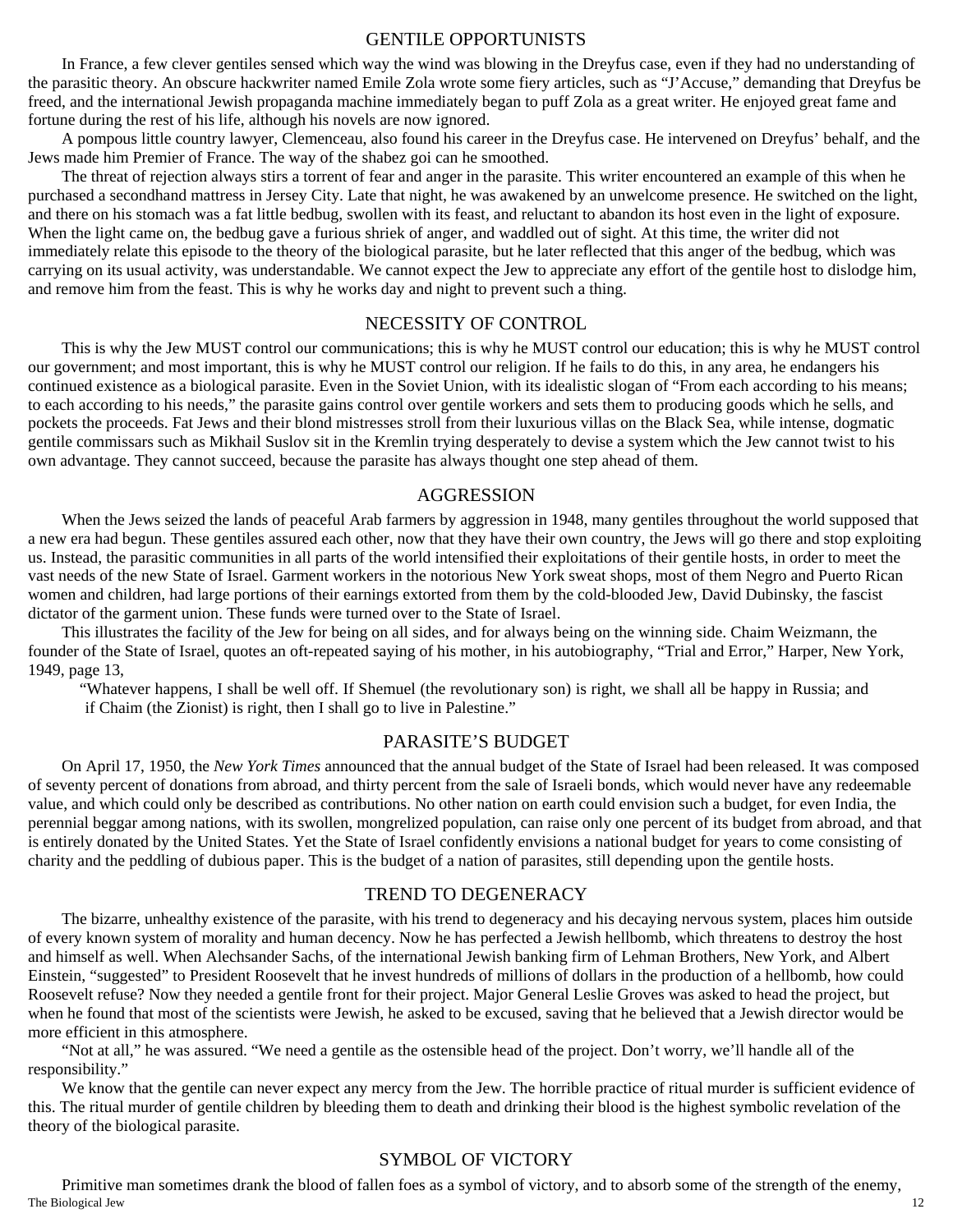but another blood-drinking practice, that of ritual murder, is the only one which has survived into modern times. This religious ceremony of drinking the blood of an innocent gentile child is basic to the Jew's entire concept of his existence as a parasite, living off of the blood of the host. That is why he refuses to abandon this custom, even though it has brought him close to extinction many times.

When the Jew can no longer symbolize his role by kidnapping a perfectly formed gentile child, spiriting him away to a synagogue, and ritually puncturing his body in the places which they boasted they had wounded the Body of Christ, and drinking the blood of the dying child, then, according to Jewish belief, he is doomed. His prophets have warned him that when this custom can no longer be observed, the Jewish parasite's hold onto the host will be loosened, and he will be cast off. Even though this ceremony is so horrible that most Jews refuse to participate in it, and all of them deny its practice, it still remains the final method by which the Jewish leaders signify and retain their control over this people. Should they abandon the practice of ritual murder, perhaps there would be a possibility that the Jew could be weaned away from his historical role as a biological parasite, and become a constructive member of the gentile community, turning his back upon a record of five thousand years of bloodshed, treachery and murder, which is his entire history. We say perhaps, because we do not know.

## THE BIOLOGICAL PATTERN

Viewing this prospect from the biological realities, it seems unlikely that the Jew could renounce his past and join gentile society as a contributing member. Certainly we find no evidence of it in the writings of the Jews themselves, even at the present time. From the most religious of them to the most worldly, their attitude towards the gentile host is the same, a fierce, undying hatred. Consider what the high priestess of the modern Jewish, intellectuals, Susan Sontag, has to say in the Jewish house organ, the Partisan Review, in 1967:

"The white race is the cancer of history. It is the white race and it alone – its ideologies and inventions – which

eradicates autonomous civilization wherever it spreads."

These twenty-seven words capsule an enormous amount of information about the parasite-host relationship. First, it is an expression of the undying hatred which the parasite bears for its white race host. Second, it reveals that the Jew has never and will never consider himself as part of the white race, which it regards as a separate species. Third, this passage attributes savagery only to the white race – not to the bloodthirsty tribes of the Congo, not to the mass murders in China, nor to anyone except the highly developed North European civilization in Europe and America. And fourth, Susan Sontag reveals the entire situation in her phrase "autonomous civilization." What does she mean by autonomous civilization? She means the parasite community, which demands total freedom to attach itself to the host, to rule the host, and to prevent the host from casting it off. And she says here that the white race, because in the past it has reacted against the "autonomous civilization" of the Jewish parasite, is totally savage and evil.

# **CHAPTER THREE: THE SHABEZ GOI**

We have remarked on the strange omission of works which one might expect in our libraries, works which treat of the phenomenon of parasitic communities in human civilizations. And we have suggested that these works have not been written because the parasite exercises control over the academic and scholarly life of the host. Is this a fantastic conclusion? Not at all … Since the host is physically stronger than the parasite, obviously the parasite cannot control him through physical strength. Then he must exercise mental control. How is this done? The Jewish parasite controls the gentile host through an entire class of gentiles which he has created, and who serve him by maintaining control over the gentile host. This class is known as the shabez goi.

# THE ADVANCED CIVILIZATIONS

We have pointed out that the Jewish parasite is a disease of the more advanced civilizations. One does not find the Jew sharing the hostile desert with the Australian aborigine. Primitive man had no experience of parasites. There was little food and less shelter. But those who survived began to master their environment, to till the land, to domesticate animals, and there began to be surpluses of food. Now rats and cockroaches appeared, feasting on these surpluses (one of the heroes of the Jewish intellectual movement, Franz Kafka, wrote a work in which a man envisioned himself as a cockroach, writing out of some ancient racial memory which has bemused thousands of university students who had it rammed down their throats by their professors, with no explanation of its overtones).

With these surpluses, there also appeared a new type of person, a variant of the species, one who existed by producing no goods or services, but who became adept at producing an illusion that he was giving goods and services. This was the Jew, who made his appearance upon the stage of history as a magician, a fortuneteller, a petty thief, or, in the open country, a treacherous and cold-blooded bandit. He became a physician, a teacher, an acolyte in any kind of religious group. From earliest history, he practiced money-lending, and always at usurious rates of interest.

All of these Jewish vocations have one thing in common, the opportunity for fraud. The Jew always operated from a basis of fraud, and slipped easily from one vocation into another. A Jew practices medicine in one city, and, leaving behind a trail of corpses, turns up in another town as a soothsayer. After some widows are bilked of their life savings, he again takes to the road, assisted, as always, by the international Jewish community. In another town, he becomes a student priest, and soon he offers daring new interpretations of the religious beliefs, until his superiors find that he is stealthily transforming every tenet of their faith into some strange and barbaric dogma. He moves on, and turns up in another city as a highly trusted government official, respected by all, until, one evening, the gates of the city are opened to an invader, and the Jew becomes the Grand Vizier of the conquerors.

# A DEFINITION

But is this parasitism, or is it merely crime? It is crime, yes, for each of these isolated events is a crime, but the whole is not merely crime, it is parasitism. Treason, fraud, perversion, all the hallmarks of Jewish life among the gentiles in the Diaspora. And it is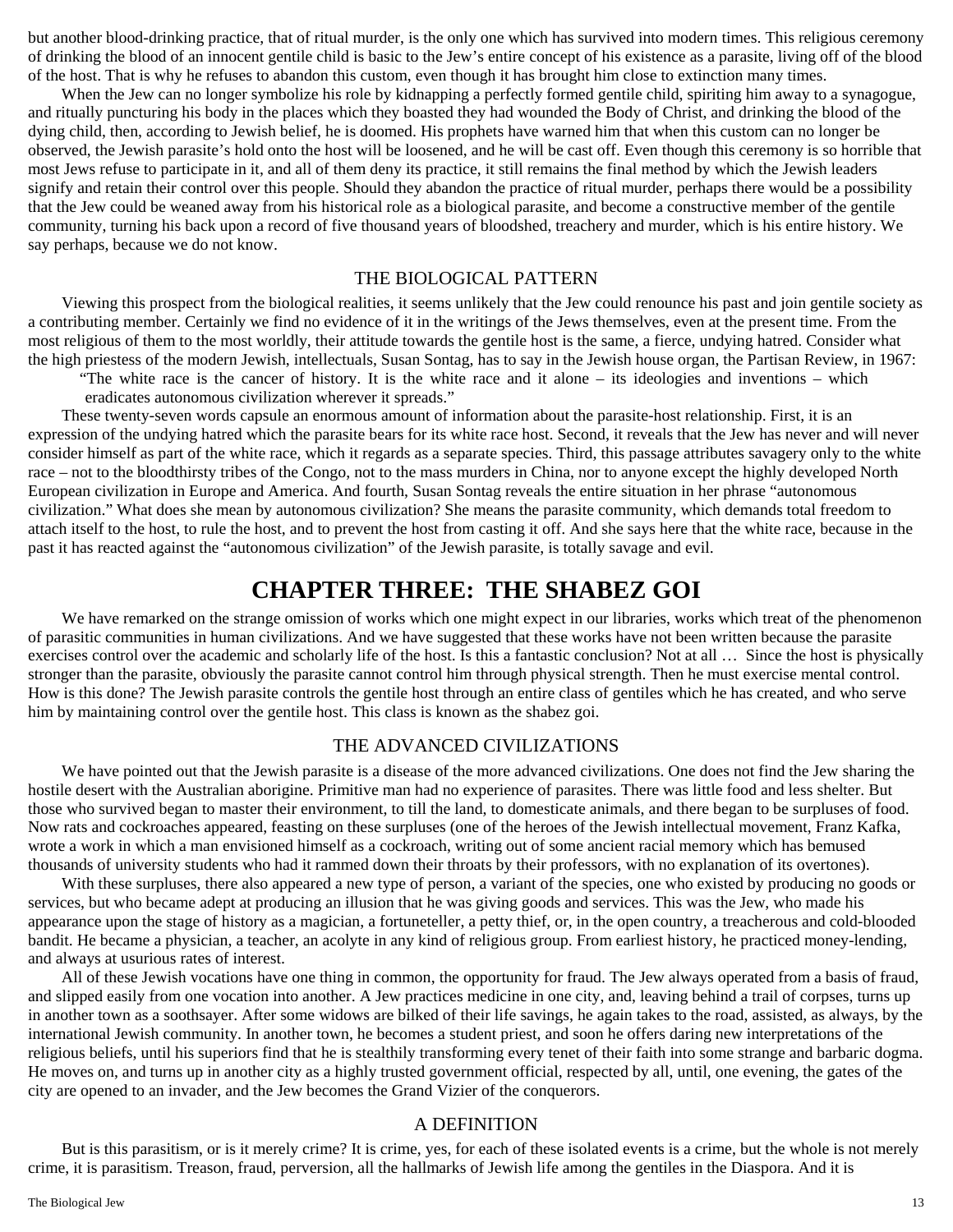parasitism. All of these things are not merely crimes in themselves, they are crimes which are committed as essential parts of the Jew's parasitical relationship with the gentile host. We must remember that there is no Jewish crime per se, since the existence of the Jewish parasite upon the host is a crime against nature, because its existence imperils the health and the life of the host. Thus, everything that the Jew does in connection with this parasitic existence is a criminal act, and part of an overall criminal existence.

# CONVICTION AND EXPULSION

A gentile government which had as its concern the health of the nation would convict the Jewish parasite and cast him off. This has happened hundreds of times in recorded history. Therefore, the Jew knows that his first task, upon arriving in a gentile community, is to subvert and take over its government, and to paralyse the people with subtle injections of poison, so that they become helpless and unable to defend themselves. Thus, the Jew begins agitation to set up a "progressive" government, also known as a "popular front," a "democratic" government, a "people's" government, a "liberal" government, and all of these are synonyms for the Jewish government, which will protect the presence of the parasite and guard it against the anger of the exploited gentiles.

When he has set up this government, usually by subversion, the Jew sets out to exterminate all of the former gentile leaders, whom he reviles as "reactionaries," that is, those who might react against the presence of the parasite. First, they are prevented from engaging in any gainful employment. Then they and all members of their families have their landholdings, bank accounts and other assets confiscated. Finally, after extensive agitation against them, the Jew arouses the populace against them and they are hunted down and killed, because they might be able to set up a "reactionary" government if they are allowed to survive. Thus the Jew has introduced the blood-thirsty custom of genocide, or extermination of groups, into world affairs.

Now, does not this sound familiar, the confiscation of assets, the mass murders? Oh, yes, Russia, 1917, the victory of the Bolsheviks, the carrying out of Marx's program of Communism, when a government which believed in the principle of "solidarity" was installed to enslave the gentile Russian people. The Czar and his wife and children were murdered in cold blood, because the biological Jew is not concerned with chivalry in his struggle to maintain control over the gentile host. We have only to read the sadistic Book of Esther in the Bible to see the Jewish custom of mass murder exposed in detail.

# WEAKNESS OF THE HOST

Is the helplessness of the gentile host before the onslaught of the parasite an essential weakness? We have only to think of the strong, healthy man subdued by flu virus to get the answer. Health in all matters is the principal defense against the attack of the parasitic virus. For centuries, the larger and stronger gentile host has gone down in defeat before the smaller and weaker, but more deadly, parasitic virus. The survival of the gentile host is a matter of understanding biological laws. The gentile community has set up elaborate codes by which it lives, codes of honor, codes of laws, and the trust which the observance of these codes breeds in the members of the community. They respect the law, they respect each other's families, they respect each other's property, and they defend the nation when it is attacked.

# BOUND BY NO CODES

It is the code of honor which gives the Jewish parasite his first opening in the armor of the gentile host, since this code is binding upon the gentile host, and its members achieve status in the community only if they observe it. But the parasite is bound only by his determination to achieve parasitic status upon the host. The gentile's code is itself a biological phenomenon, since it grows out of his attitude towards all life, and it is a manifestation of his innate courage, his honor and his industry, the virtues upon which he builds his nation.

The code of the Jew is quite different: It is a code which abnegates all other codes. He agrees to pay one price and later settles only half of it; he appears in court with forged deeds and wills, paid perjured witnesses, and kept judges, thus taking over gentile properties. He takes advantage of the gentile wives while their husbands are at work, thus shaming them, and in time of war, the Jew avoids army service and disrupts civilian life at home. At the times of gravest peril, he makes deals with the enemy and betrays the nation.

## PARADOX OF THE PARASITE

Since the parasite depends upon the host for its food, we would suppose that it would do everything within its power to aid the gentile community to become richer and more powerful. But, overriding every other consideration is the parasite's determination to keep its position upon the host. For five thousand years, history has recorded the efforts of gentile hosts to dislodge their Jewish parasites. Empires rise and fall, continents are discovered, wildernesses are explored and settled, and man makes progress through new inventions. Yet through it all, one factor remains constant. The gentile host, fearful of the damage which it is suffering from the presence of the Jewish parasite, tries to dislodge it. The parasite has prepared for such efforts, which it always foresees, by attaching itself so securely to the host that the host only damages itself in its wild struggles. In some cases, the gentile host destroys itself in these efforts. The Jewish host prefers seeing the gentile host destroyed instead of leaving peaceably from a still-living host. If the host dies, the parasite looks for another host. It has no feeling of any kind for the host which has provided it with food. This callous attitude is typical of the philosophy of the Jew, and it is exemplified by the current phrase so popular in Jewish Hollywood, "Who needs it?"

Like other Jewish sayings, this phrase has become part of contemporary American life, yet gentiles do not know what it means. It means that the Jew doesn't need the gentile host, because he can always find another one.

#### HARD WORK

The Biological Jew 14 Millions of gentile Americans work hard all of their lives, raising their families and feeding themselves. When they die, there is hardly enough left to pay the funeral costs. Despite the fact that they have lived useful and productive lives, none of the profits have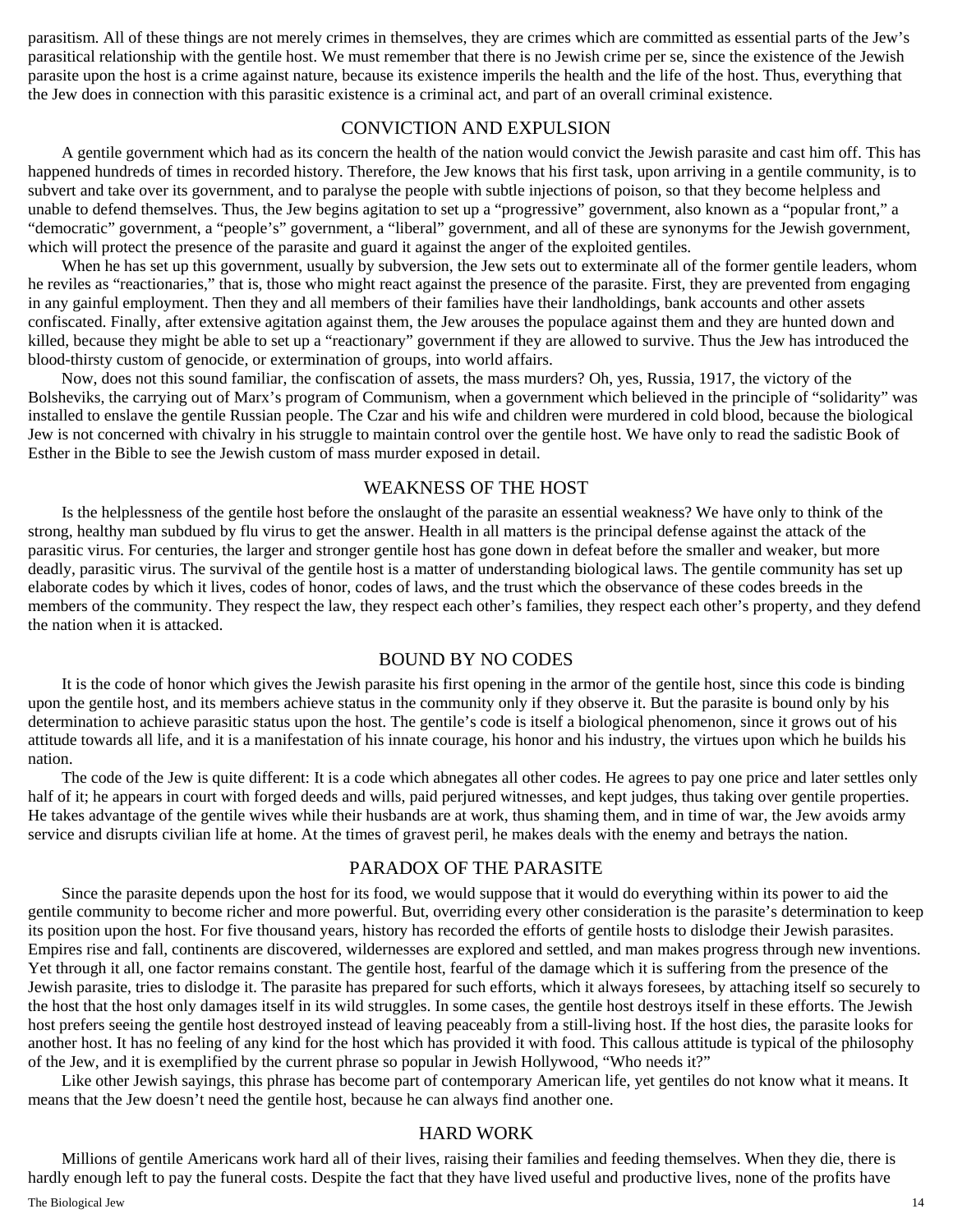accrued to them or to their families, they have been unable to accumulate any of the world's goods. Yet millions of Jews, who produce nothing, accumulate vast fortunes, and die with a disproportionate share of the nation's wealth, which then goes to the parasite community. Why is this? Is it because the gentile worker is lazy? No, he has worked hard all of his life. Did he gamble away his earnings? No, he has never gambled. It is the Jews who make up the majority of the nation's gamblers.

# THE THEORY OF BIOLOGICAL PARASITISM

We find the answer to this question in the theory of biological parasitism. The gentile worker has spent his life in providing sustenance for the Jewish parasite, enabling the parasite to live in luxury while the gentile worker labors long hours each day in order to survive on a mere subsistence level. The earnings of the gentile worker vanish before his eyes into the Jewish monetary system, as calculated and abstruse monetary laws go into effect. Meanwhile, the Jewish educational system instructs the gentile worker's children that they can look forward to the privilege of laboring all of their life to support the Chosen People of God, who live in the style to which they have become accustomed.

The Jewish monetary system is a series of variations on the shell game at the county fair. The gentile is certain that the pea is under the shell on the left, but when he bets on it, the shell on the left has nothing under it. The gentile puts his money down on other Jewish peas, but whatever he buys suddenly depreciates. The bonds which he purchases drop in value, and he sells at a loss, in order to avoid losing everything he has.

Many people emigrated to America because the Rothschilds had suddenly risen to power in Europe, and were now looting the continent. As these gentiles fled, the greedy Jewish parasites inflicted heavier taxes on those who remained, conscripted the youths into armies which were leased for hire to other nations, and invaded every level of life with their pernicious influence.

Now, a feature of the parasite is his mobility. When the host moves, the parasite follows, catches up with him, and re-establishes his attachment. The American pioneers resented the efforts of the parasites to follow them, and one of the longest debates at the Continental Congress concerned a proposal for permanent exclusion of the Jews. It was finally defeated by the curious argument that, as the Jews were not presently a problem, they would be unlikely to become so in the future. This certainly went against the grain of everything that was known about the Jews and their methods. The records of these debates have survived only in a few notes taken by some of the delegates. The drafts of the Constitution which contains the proposal for Jewish exclusion have all been destroyed. One of the Jewish vocations is that of dealer in old books and rare documents. In these dealings, records containing unfavorable references to the past can be sequestered and destroyed. Other rare documents, which contain no unfavorable references to the Jews, are sold to gentile collectors at huge profits. As usual, the Jew has it both ways, protecting his flanks by destroying all references to his activities, and financing this task with the gentile's money.

## THE FUNCTION OF GOVERNMENT

What is the function of government? The function of government is to provide the people with essential services, to guide the defense of the nation, and to promote justice and free enterprise. Now, what is the function of a gentile government which has come under the direction of the parasite? The chief function of a government controlled by the parasite is to guarantee his right to feed upon the host, to protect him against being cast out, and to allow other parasites the right to come in and feed upon the host. Thus, the chief function of such a government is bound up with campaigns for civil rights for minorities, liberalizing all immigration laws, and attacking other hosts who threaten to cast off their parasites. All other considerations of government are swept aside in the performing of these functions, which are so essential to the well-being of the parasite.

Thus, in the United States, we find the Federal Bureau of Investigation ignoring the mounting crime rate while its agents spend all of their time in battling those gentile "reactionaries" who are reacting against the harmful presence of the parasite. We find that the American government has become a vast tax-collecting agency for the benefit of the parasites, and that eighty-four percent of the gentiles' earnings are forcibly taken from them and given to the parasites. We find that every department of the government has interested itself in the added function of guaranteeing the parasite's continued security in its position upon the host. They have set up many new economic subsidiaries whose task is to funnel all of the nation's economic resources into the hands of the parasites. We find that the Department of Defense, instead of guarding our nation, is punishing the nation with a tremendous blood-letting by sending many thousands of our finest youth to be slaughtered in jungles many thousands of miles from our shores, in wars which the Jewish parasites have conjured up for this sole purpose.

#### WHAT JUSTICE?

Instead of providing equal justice for all, the courts of the nation have become rubber stamp Star Chambers for the persecution of those gentiles who react to the presence of the parasite. These gentile "reactionaries" are arrested on some pretext or other, or evidence against them is planted by FBI agents, and they are sentenced to long terms in prison.

What about education? We find that the Jewish parasite makes a fetish of education. There must be universal education, education for all. But what sort of education does the gentile host receive in a state which is dominated by the Jewish parasite? First, he is taught that he must never think for himself, because this is the original sin. He is carefully instructed in how to be a docile slave for the rest of his life, a robot-like zombie who will never be able to use his mind for his own protection or advancement.

Why does the Jewish parasite have to control the native intelligence of the gentile? First, the Jew is not invisible, he has high visibility. He knows that the gentile is bound to see him, to become irritated by his presence, and to wish to cast him out. The gentile has only to look down the street on any Main Street in America to see that most of the businesses are owned by Jews. The place where he works is owned by a Jew. He pays rent each month, or a lifelong mortgage, to a Jewish bank. He knows that he is being mercilessly exploited by a foreign body known as the Kingdom of Israel. Therefore, the biological parasite begins its instruction of the gentile child,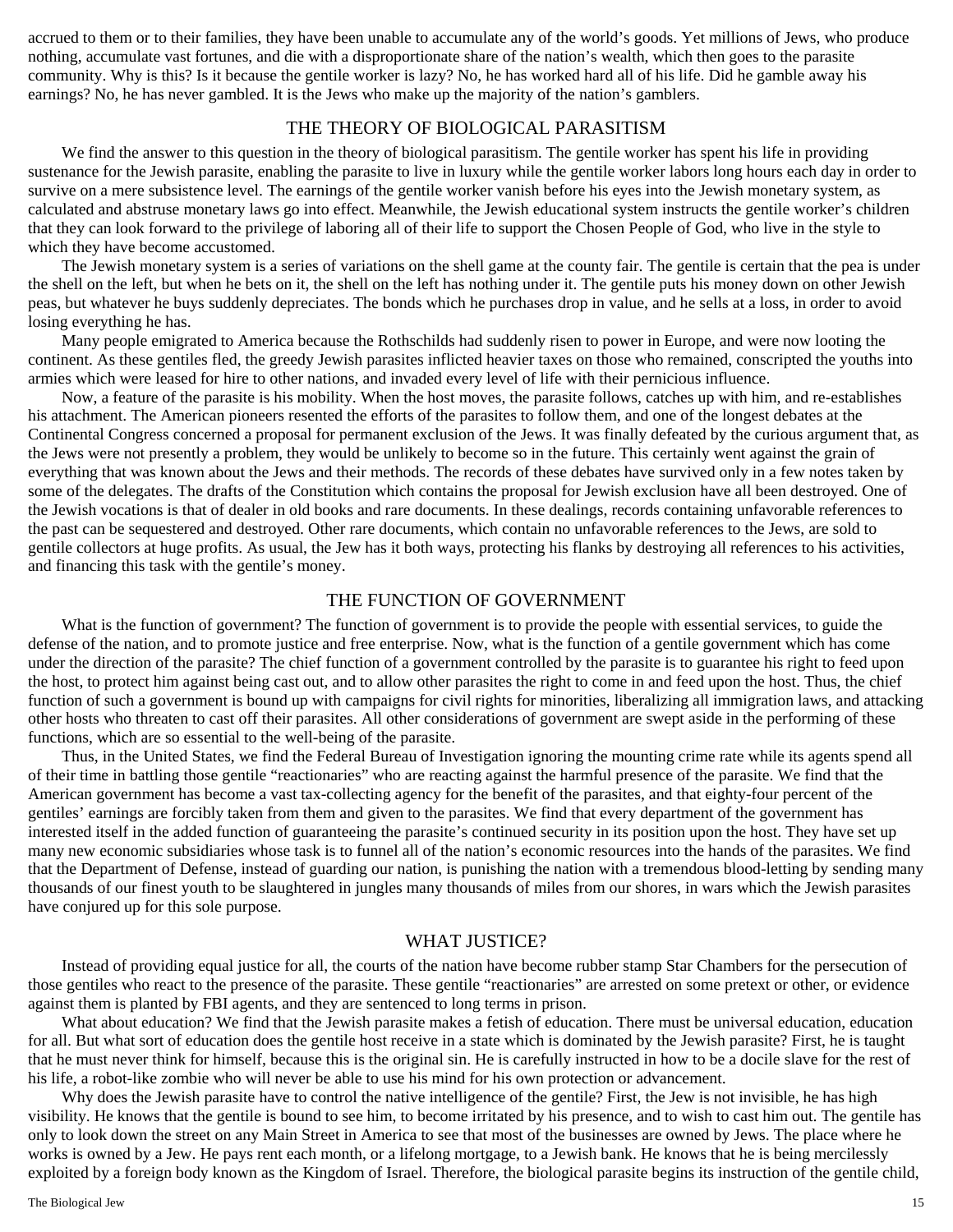even before the alphabet, with the definition of the forbidden sin. What is the forbidden sin? One must never show "prejudice" towards another human being. The children hear this admonition daily from the time they enter kindergarten. They are puzzled by it, because children are naturally open and generous, they do not hate anyone. They never realize that if the teacher fails to give them this daily lesson about "prejudice," she will he fired from her job.

# DIRECT INFLUENCE

In high school and college, the gentile comes under the more forceful influence of Jewish teachers. They find that the Jewish teachers are interesting, because they seem to have carte blanche to say or do whatever they wish in class, while the gentile teachers seem hamstrung in everything they do. The Jewish teachers recommend pornographic books to the children, discuss sexual perversions in detail, and frequently harangue their classes for hours about the evils of Nazism. Since there is no Nazi government anywhere, the gentile children are puzzled by this. They do not understand the terrible fear and hatred which fills the Jewish people at the memory of a gentile people who reacted against them and cast them out.

At home, the gentile child watches television programs which are largely devoted to anti-Nazi themes. This is not surprising, since the Jewish parasites own outright the three television networks, and no program can be seen which is not subjected to their warped censorship. In the universities, the gentile is taught that all of the world's culture stems from the writings of three Jewish parasites, Marx, Freud and Einstein. Gentile artists and writers are no longer mentioned.

#### THE GREATEST PERIL

Ask any American college graduate – "What is the greatest evil which has ever existed upon this earth?" He will reply very promptly, and energetically, "Nazism!"

He gives this answer because it is what he has been taught. In fact, it *is all* he has been taught**,** and it is the sole result of four years of higher education. Do not ask him WHY Nazism is the greatest evil that has ever been known, because he does not know. You will only perplex and confuse him, and make him angry at you, because he does not know the WHY of anything. He has only been indoctrinated with conditioned responses, he is repeating the lesson which has been drummed into him until he has learned it by heart, at the hands of his Jewish and shabez goi professors. In all of the hundreds of books which have been written about Nazism, yon will not find a definition of what Nazism is. This is quite understandable. The Jews do not want anyone to know what Nazism is. Nazism is simply this – a proposal that the German people rid themselves of the parasitic Jews. The gentile host dared to protest against the continued presence of the parasite, and attempted to throw it off. It was an ineffectual reaction, because it was emotional and illinformed, as were all the gentile reactions which preceded it for five thousand years. And how futile it all was, because today, Jewish bankers own sixty per cent of German industry, and their holdings are protected by the occupation army of America.

## WHAT IS SHABEZ GOI?

Since the parasite is smaller and weaker than the host, he must control it principally by guile. And because he is out-numbered, he must depend upon active agents among the gentiles. Once he has destroyed the host people's native leadership, he creates a new ruling class, a group recruited from the weakest and the most depraved of the gentiles. This class becomes known as "the new class," and it is composed of the government officials, the educators, the judges and lawyers, and the religious leaders. This "new class" is known to the Jew as his *shabez goi,* or his "Sabbath gentile cattle."

The creation of the shabez goi class provides that the Jewish religion is basically a ritualization of the parasite's techniques for controlling the host. A key tenet of the Jewish religion is that he must not perform the slightest task on his Sabbath. He cannot begin his religious service until the candles are lit, but his religion forbids him to light the candles, because this would be work. He must find a gentile to light the candle for him. This gentile is called a "shabez goi." Thus, the Jewish religion cannot be enacted until the Jew finds a gentile to do his work for him.<sup>[2](#page-15-0)</sup> The Jewish religion also forbids the Jew to work for a gentile, although it is permitted for short periods of time if the Jew finds it necessary to take such a position during the period he is plotting to steal the gentile's business from him!

Those gentiles who become shabez goi for the Jews lead comfortable lives at the expense of their fellows, but they can never overcome their shame, regardless of how wealthy and powerful the Jews make them. The exploiting class which the Jews create from the most servile and contemptible of the gentiles are the most despicable human beings who have ever infested the earth. Although they comprise the educated and moneyed classes in a host nation which has fallen prey to the Jewish parasites, the shabez goi wretches never lead happy lives. In the United States, we find that the gentile bankers, judges, college presidents and leaders of religious denominations whose mission is to parrot in Pavlov, trained-dog fashion every whim of the Jews, are also the people who have the highest rates of alcoholism, the highest rate of divorce, the highest rate of suicide, and the highest rate of juvenile delinquency among their children.

# SEXUAL DEGENERACY

This "affluent society" of the shabez goi also has spawned a massive wave of homosexuality and degeneracy in America. Is this surprising? We have only to recall Professor LaPage's description of the effect which the parasite Sacculina has upon its host, the shorttailed spider crab, Inacus mauritanicus. LaPage says that his researches showed that seventy percent of the male spider crabs acquired some of the secondary sexual characteristics of the female and had their reproductive organs destroyed by the attack of Sacculina

 $\overline{a}$ 

<span id="page-15-0"></span>The Biological Jew 16 2 Drew Pearson described the process in a column, *Washington Post*, July 5, 1968 when he quoted Mayor of San Francisco, Joseph Alioto, a Catholic, as follows: "I've been raised in the shadow of the synagogue across the street from me, and my parish priest has been Rabbi Fine. Every week I light a candle in the synagogue, and Cyril Magnin lights a candle in my cathedral." Alioto's political success has been due to his operation as a shabez goi, lighting candles for the Jews.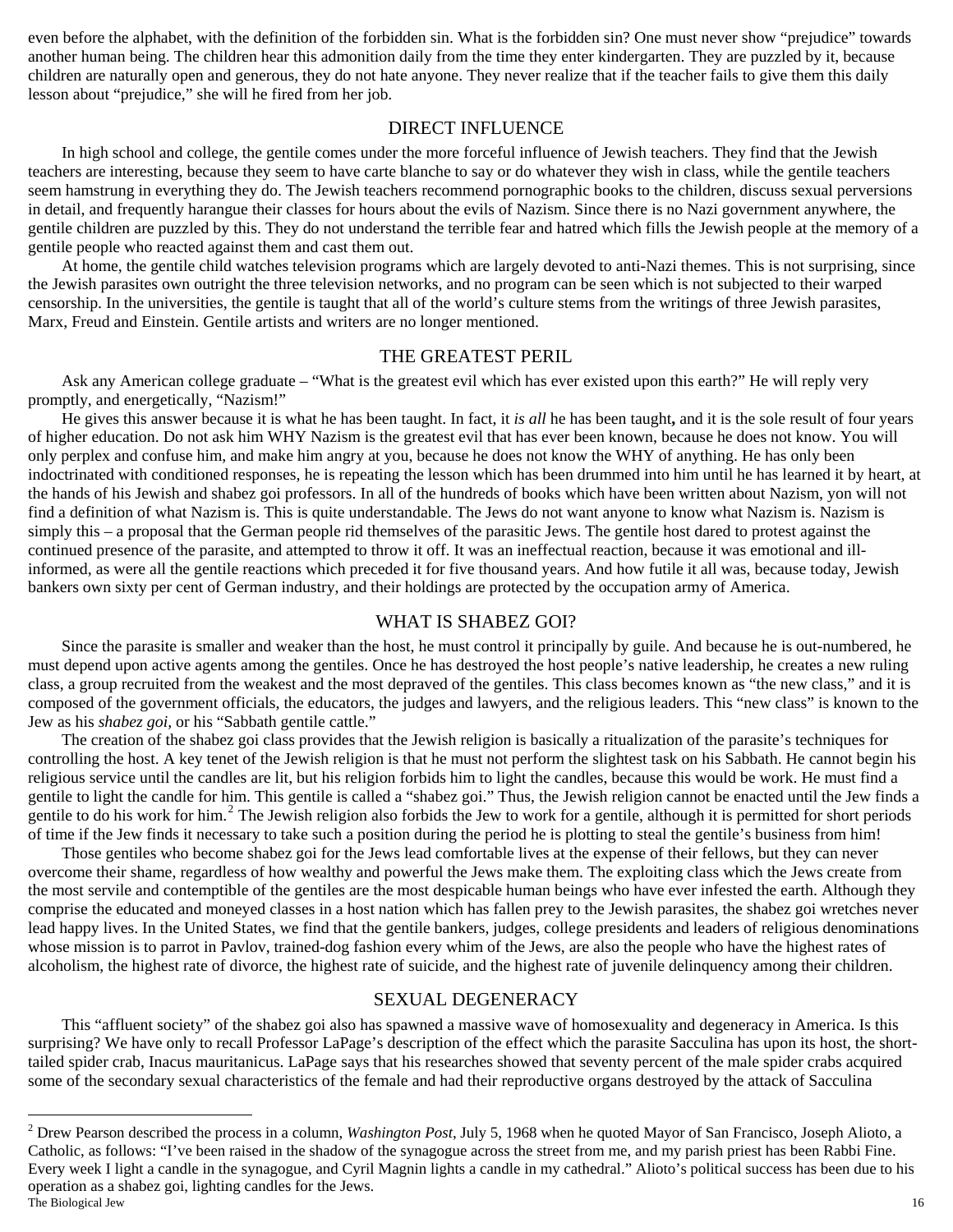neglecta. He also stated that "the abdomen of these males becomes broad, they may acquire, in addition to their male copulating styles, appendages modified to bear eggs, and their nippers become smaller at the same time."

What better description could we have of a middle-aged college professor simpering in the wake of a brawny football player? One of the characteristics of nations which are controlled by the Jews is the gradual eradication of masculine influence and power, and the transfer of influence into feminine forms. This is understandable. The masculine force is naturally aggressive and self-assertive, independent and self-reliant, courageous and willing to fight for its rights. The feminine force, on the other hand, is more passive, willing to accept orders, and avoids direct action. Thus, Russia and America, the two most influential powers in the world today, a world which is controlled by the Jewish parasites, are basically feminine powers, but the two powers which were more masculine in their attributes, Germany and Japan, and which did not give power to the Jewish parasites, are small and of lesser influence. Nevertheless, as masculine forces, they retain the will to again exert force upon the world, while Russia prefers to use her influence in sinister intrigue, a worldwide network of agents and assassins, those who stab in the hack. Now America has followed in Russia's footsteps with the worldwide force of the Central Intelligence Agency, and at home, the furtive operations of the FBI are aimed solely at controlling "reactionaries" among this host people.

#### SOFT AND TREACHEROUS

In a Jewish-controlled environment, gentile men become soft and capable of any treachery, because their new class, the shabez goi, are epitomes of the living lie, with their insidious conspiracies on behalf of the secret government of the parasites. In this sort of world, manliness, strength and honor are despised.

The most important feature of the shabez goi wretches, as liberal, faceless representatives of Jewish interests, is that they never solve a problem. If we have a national problem today, we can be sure it will be worse ten years from now, and even worse twenty-five years hence. *All problems intensify,* this *is* the basic law of the shabez goi government.

We have only to look at the race problem in America, as a typical illustration. One hundred years ago, we fought a bloody war which ravaged much of the nation, in order to solve the problem of the Negro minority in America. One hundred years later, the nation is on the point of being torn apart once more by this problem, as the shabez goi wretches have worked ceaselessly since 1900 to intensify this problem, which had been dormant from the period of 1870 to 1900. De Tocqueville said everything which needed to be said about the race problem in America more than a century ago, but no one paid him the slightest attention.

# A HOPELESS LIFE

One of the striking points of identification of the shabez goi new class is their complete erosion of all sense of responsibility. Since the shabez goi life means that they are living for themselves alone, as enemies of their people, it is understandable that they should think little of the future, but it goes further than this, as a direct biological result of the effect of the Jewish parasite upon the weakest and the shabbiest of the host people. Today, the principal group in America which has resisted this biological effect is the working class. This is due to several factors, first, because the working class has had less of the effect of years of "higher education," which, in this nation, is simply extended instruction in how to be a shabez goi, and second, as workers who produce their own living, they have greater selfreliance and less erosion of their sense of responsibility and self-respect.

Although I have passed beyond any possible deleterious effect which the Jewish parasite or the shabez goi could have upon me, I know the hopelessness of the life of my people. I was freed from this paralysis, which the Jew inflects upon the healthy members of a host nation, in two ways, first, through my life in art, and second, through my life in Christ.

# THE JOY OF A HEALTHY LIFE

In 1948, when I went to San Miguel de Allende, a beautiful village in Mexico, I began to live my life in art. At the age of twentyfive, this was my first experience of joy, because my life had been passed in the gloom which the pall of the Jewish parasite had cast over America. I began to understand what D. H. Lawrence had experienced during his years of desperate wanderings in search of the sun and seeking a healthy life. Not only was D. H. Lawrence dying of tuberculosis, but he was also dying of the terrible malaise which had settled over European civilization, the loss of the will to live, which had been eroded away by centuries of slavery under the Jews and misgovernment by the shabez goi.

In the bright, sun-washed streets of San Miguel de Allende, for the first time, I knew what light was. The people, though poor, were strong and self-reliant, they bore no resemblance to the Americans I had left at home. Although I did not realize it at the time, there were no Jews here, and no shabez goi. Now I began to know the joy of the creative life, my life in art, the life of the mind and the God-given talents to which all of us are born and of which we are robbed by the Jews and the shabez goi.

Now, there was nothing selfish in my attaining this joy, because I was not taking it from anyone else, and since that time, I have wished for nothing more than to bring this joy to all of my people. Since this desire now became the principal direction of my life, I began to live my life in Christ, because I wished to bring joy to others. As these efforts brought me nothing but poverty and what would have been despair, had I ever despaired, I found Christ and knew a greater joy than my life in art.

If the American people knew nothing of the joy of my life in art, how much less did they know of the joy of my life in Christ! The question now was, how to liberate them from two thousand years of mental serfdom. During these centuries, the Jews had continually decried the institution of physical slavery, and while noising about the possibility of physical freedom for everyone, they had subtly imposed their own brand of mental serfdom upon the gentiles. And if physical slavery is a crime, how much greater a crime is mental slavery, the taking over the mind of a freeborn human being!

One of the greatest problems which face our nation today is the disenfranchisement of the American worker and the middle class. His vote is meaningless, it is worthless, because, no matter whom he votes for, his personal position in life deteriorates. His taxes are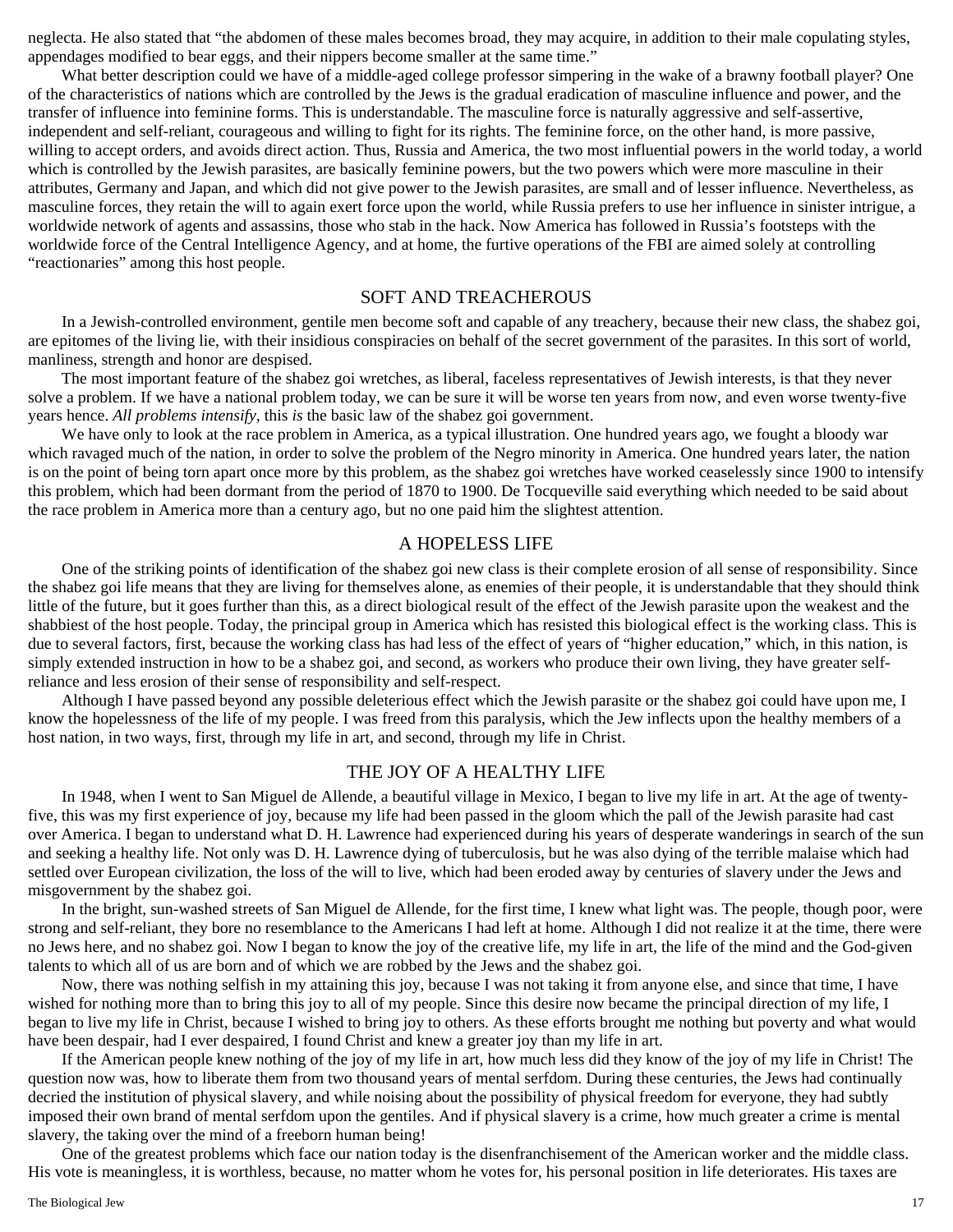increased, the business pressures intensify, and his family life is subjected to terror and shame at the hands of aggressive minorities, egged on by the shabez goi wretches and the Jewish overlords.

With the shabez goi in charge of the departments of our religious life, our academic life, and our cultural life, the American workers and the middle class find that wherever they turn, they are faced with the Jew. A Jew directs the symphony orchestra, ninety percent of the art galleries are operated by Jews, so that gentile artists cannot get a showing for their work unless they embrace the degenerate goals of the Jew. The three television networks are owned and operated by Jews, while the studios, producers, and writers, who are nearly all Jews, bring us programs in which gentiles caper to the Jewish tune. In fact, a five percent minority has gained control of every aspect of American life.

# DEEP ALIENATION

Now, this unconscious realization causes the American worker and the middle class to become despondent, because of a deep feeling of alienation, an overwhelming sense of loss. He knows that this is not his art, it is not his culture, it is not his religion, and it is no longer his country, because an alien has taken over every department of his life. As a result the American worker and the member of the middle class loses his power of concentration, he can no longer think anything through, because his education, his cultural life, and his government, are all in the hands of the alien, and because he cannot think his problems through, he loses the resolve to act, he sinks into the hopeless attitudes of lifelong mental slavery which the parasite has forced upon him.

#### INTENSE SUFFERING

But, even though the American worker or the member of the middle class has lost his power to think things through, and to act from his will, he is still a human being, he can feel. Thus, he endures intense mental suffering, because everything has been cut out of his life except the task of working to feed the Jewish parasite. And even though I have passed beyond this suffering, I cannot rest because I know what this suffering is doing to the American people. I do not feel this suffering, because of the joy of my life in art, and the joy of my life in Christ, and, knowing this joy, I do not need America, and still less do I need a Jewish America. But America is a creation of God, and as such, it cannot be abandoned to the Jewish parasites, the suffering of the gentile host must be relieved.

#### THE TASK BEFORE US

Although I live in joy and peace, I know that America must be restored to Christ. I would like to free her from her bondage to Satan, in the metaphysical sphere, and from her bondage to the Jews, in the biological sphere. Although I have been freed from suffering through knowing Christ, I know what suffering is doing to my people, who have been robbed of everything, and who have been converted into mindless robots who mechanically perform tasks according to instructions implanted in them by a Jewish programming, and who respond to every question with a Jewish answer.

I resent the fact that my nation and my people have been converted into a country of Pavlov-conditioned dogs, and I am resolved to see them become men once more. Because they are cut off from the creative life, because they are cut off from the life of their nation by the Jewish parasite, their lives are empty and pointless.

#### NO HEROES

One of the problems of this Pavlov conditioning is that we no longer have heroes. Now, a nation cannot grow in health without heroes. For the past fifty years, our heroes have been the synthetic products of Jewish liberalism, those Americans who have successfully exploited their people for the benefit of the Jews, and who have expedited the mongrelization of the American people. These synthetic heroes are made of plastic, they do not have any of the human qualities. A typical synthetic hero is Hubert Humphrey, Vice President of the United States, whom one can press into any shape, like a rubber doll, because he has no skeletal structure. He has accepted every aspect of the shabez goi role, and he has no culture and no goals except those which have been implanted in him by the Jewish programmers.

## THE MULLINS REPORT

In 1957, alarmed by the issuance of a report known as the Gaither Report, which insisted that every aspect of shabez goi life and Jewish liberalism must be intensified in America, some of my associates urged me to make a formal reply. As this request dovetailed with some projects on which I was then engaged, I was able to draw up a sweeping reply within a few weeks. This report is reproduced here exactly as it was published in August, 1957, by M & N Associates, in Chicago, Illinois:

(Due to public alarm over the Gaither Report, which admits that the United States is rapidly becoming a second-class power, but dares not admit why that is inevitable, M & N Associates has decided to release the confidential Mullins Report, prepared in August, 1957 for a group of American industrialists. We issue this report as a public service by an impartial research organization. It has already become history.)

BY 1980, TIIE UNITED STATES WILL OCCUPY THE SAME POSITION IN INTERNATIONAL AFFAIRS AS DOES INDIA TODAY. The United States will then be an overpopulated, impoverished country with a standard of living 50 percent below its 1957 level.

Consequently, there is no need, and little possibility, of Russia waging war against the United States. The rapid wane of the United States as a global power will enable Russia to make the American continents into Communist satellites by 1980, if she so chooses, but this prospect is unlikely. From geopolitical considerations, the, continents of North and South America will be of little practical use to Russia. Her European and Asian policies will remain paramount to her national security, but the American continents will be of less geopolitical significance than Africa.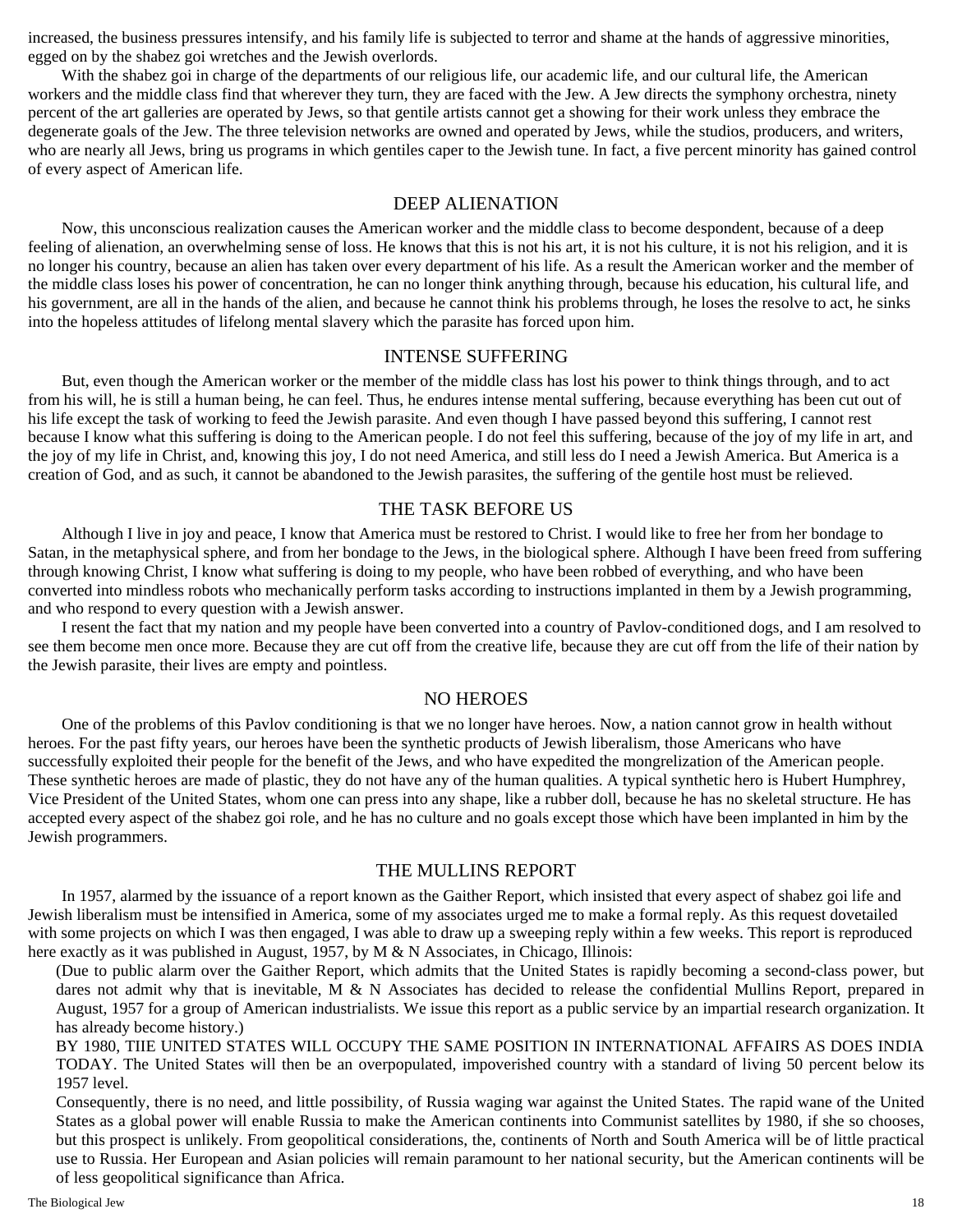Because of this prospect, the Rockefeller Report and other government demands for increased "defense" spending may be properly evaluated as last-gasp attempts to shore up an artificial and doomed prosperity. How did it happen that the United States, which in 1945 stood unchallenged as the supreme world power, could decline so rapidly? To understand this, a brief review of the nation's history is necessary. The country was settled by bold, energetic North Europeans who were willing to risk their lives in a wilderness in order to own their own homes and land. Cheap labor was needed, but the Indians refused to become menials, so they were killed or put on reservations. The New Englanders imported negroes, but they proved to be less productive than the cost of their keep, so they were sold to Southern plantation owners, where the climate was more suitable and their owners less demanding. Even so, their importation was soon discontinued as impractical.

Meanwhile, the original North European settlers prospered and increased. With ample space and plenty of natural resources, they soon developed into the most highly skilled and productive people the world has ever known. New inventions poured from them, and they enjoyed the greatest prosperity in the history of mankind.

Successive waves of cheap labor came from Europe. A substantial wave from Ireland produced many desirable citizens, but after 1860 little further immigration came from Northern Europe. Most of it was from Central and South Europe, with some Asiatics. Side by side with the North European settlers lived the burgeoning families of the darker citizens. Limited in number in their own lands because of their lower productivity, they reproduced in much greater numbers here because of the higher productivity of their hosts.

Despite the fact that these darker citizens enjoyed a higher standard of living here, thanks to the superior technology of the North Europeans, they felt no gratitude. Instead, they were consumed by hatred and envy of the North Europeans, many of whom had amassed large fortunes and lived like princes. By 1900, the darker American citizens had formed a voting bloc to combat the political leadership of the North Europeans. Already a deep racial schism had formed which doomed the young republic at the very peak of its promise. The North Europeans soon concentrated their strength in the Republican Party, while the darker citizens became Democrats, a party which also represented the white Southerners as a result of the War Between the States. This strange alliance achieved its first great political victory in 1912 with the election of Woodrow Wilson, a misguided idealist who hailed the Russian Communist Revolution of 1917 as a "victory for democracy over the forces of despotism." Wilson set the nation on a suicidal foreign policy caused by the racial schism of its people. This policy aimed to end all racial injustice, atone for the sins of British imperialism, reprimand French imperialism, stop German imperialism, and set up a worldwide protectorate for the colored peoples. The North European Americans had no idea what this policy intended, and were too busy and prosperous to care. The nation gained in wealth and power by entering the First World War. A few years later, the Crash of 1929 wiped out the fortunes and property of more than half of the North European Americans. The stage was set for the Roosevelt regime, which was to set up the rule of the darker citizens over the impoverished and dispirited white Americans, a rule carried on by the Truman and Eisenhower directorates. Our entry into the Second World War was intended to stop "racist" Germany, as though every group in the world was not "racist" and interested in its self-aggrandizement. In 1945, a victorious United States reaffirmed its role as the protector of the colored world. But Soviet Russia also claimed to be the protector of the colored world, and pointed out that white Americans refused to intermarry with the darker citizens. Most white Americans maintained homogenous communities, schools, clubs and places of worship, just as did all other groups in the United States. However, the heirs of the Roosevelt regime now ruled it illegal for white Americans to separate themselves, although all other groups were allowed to do so without hindrance by the government. Now the government began to enforce a policy of racial amalgamation, although no other nation in the world, especially Soviet Russia, followed such a policy. Largely through the Supreme Court, an instrument operating upon powers usurped from Congress, white Americans were stripped of their private institutions and forced into racially integrated schools and living quarters. Intermarriage was inevitable, particularly because of the flood of "integration" propaganda.

All religious groups in the United States declared it a religious duty to racially amalgamate, although not one of their leaders could cite a single tenet of dogma which required this. White children, were taught in the schools and churches that it was their duty to intermarry with the darker citizens, and the press, radio, television and movies pressed the mongrelization campaign. The government continued legal action against the last privacies of white citizens, although no action was taken against Negro, Jewish or other group institutions. Yet at the very moment that white Americans were being forced to racially amalgamate, their technical skills were in greater demand than ever before! Guided missiles were being developed by imported German scientists because impoverished white Americans were working as manual laborers, unable to educate their children in technical schools. But the shortage of engineers was laid to the fact that we had not availed ourselves of our fine negro talents; a people who squatted in dusty jungle kraals for 20,000 years without the least improvement in their conditions was now declared the rightful heirs of the American technology! Our universities were flooded with colored students, their tuition paid by government grants and "racist" foundations for colored only. The white Americans who could have salvaged our declining technology continued as manual laborers.

All of this was inevitable. The American of North European descent, although realizing that he possessed superior skills, bore no ill will towards the darker citizens. But the colored man could not see a white man without hating him, for the white face reminded the colored man that he was dark. Either the colored man must become lighter or the white man must become darker. No other remedy would pacify him. Anyone who has seen the advertisements for "skin whiteners" in the negro press knows how basic this drive is among the dark people. The pivotal negro vote caused the white man to be legislated out of existence in the nation which he had created, and the Supreme Court declared, "All Americans are Negroes!" M & N Associates makes no comment on the justice or injustice of this development. We only evaluate the facts. The inevitable result was that by destroying the white American's desire to preserve himself as a manifestation of God's Holy Will, and forcing him to intermarry with the colored, the nation was condemned to go the way of other great world powers, India, Egypt, Greece and Rome, whose white leadership vanished in intermarriage with darker peoples.

The Biological Jew 19 The passing of a great nation from the stage of world history is neither an occasion for sadness or rejoicing. It is simply an historical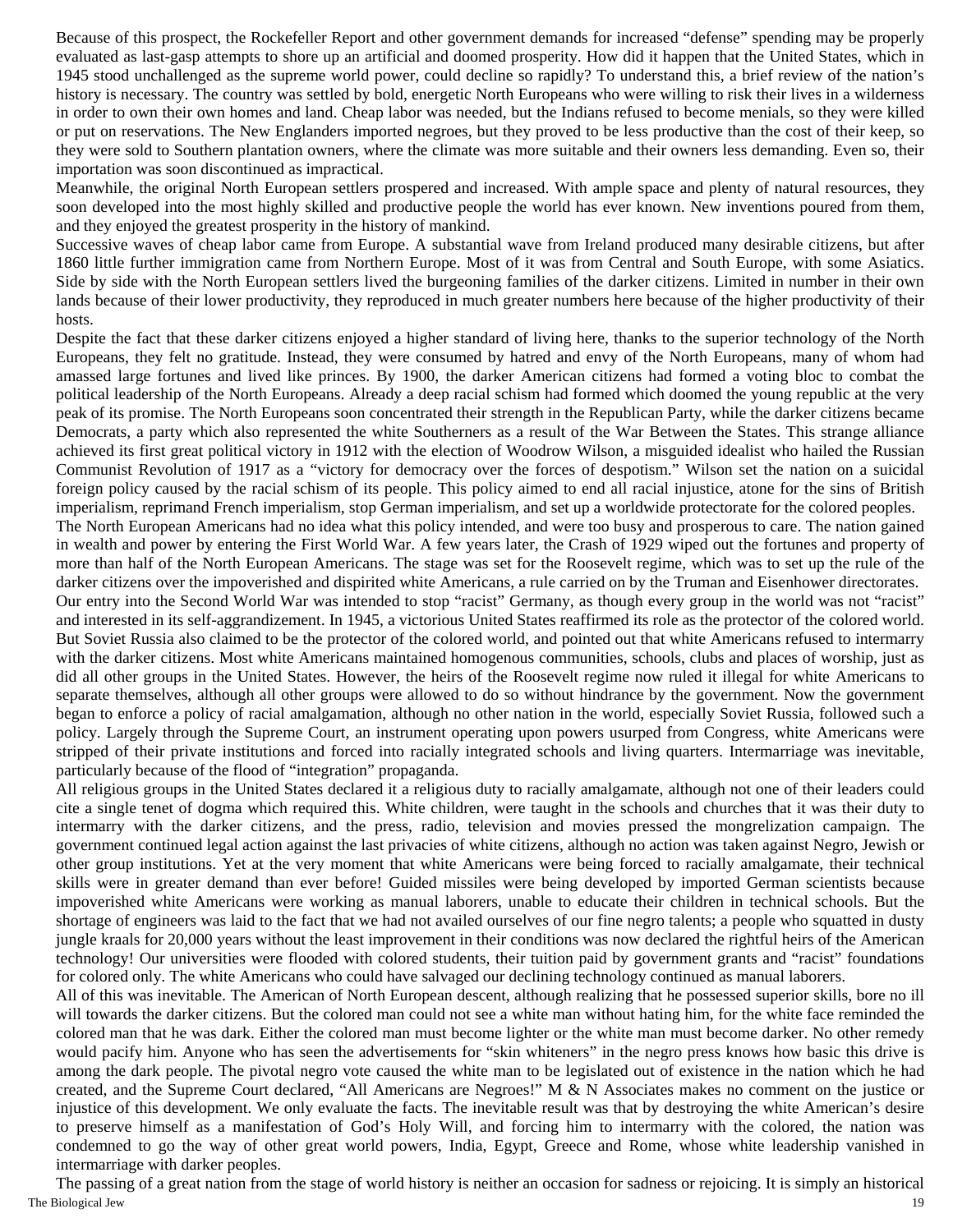event. The process was bound to be much more rapid in the United States because of the pace of modern life and the tremendous pressure behind the dark people's will to intermarry with the whites. At the same time, Soviet Russia's white managerial elite, showing no intention of intermarrying with darker peoples, continued to specialize. Selective breeding became a state policy, and thus Russia secured the future for herself, for the future was long since known to belong to that nation which could produce the highest type of technological elite.

At this late stage, M & N Associates was asked to ascertain whether the colored citizens could be restrained in their aggression against white Americans. The answer is no. They will never be content to enjoy their higher standard of living here, because it cannot compensate for their constant reminders to themselves that they are inferiors. Once again, bolder whites will emigrate, this time to Australia and New Zealand. At best, the United States may become a sort of British Guiana, a colored colony of white Canada, whose dollar is already worth more than ours!

It is too late for the North European stock, a minority of 50,000,000, to reassert leadership over 120,000,000 mixed bloods. The colored cannot be appealed to on patriotic grounds, for they can never know nation-feeling, but only have race. Only a people capable of defending their land can know patriotism. Typical was A. Philip Randolph's advice to negroes to refuse to serve in the U.S. Army. M & N Associates does not believe that a White movement can gain power. There is no longer a White market in the U.S., either commercially or politically. At best, the whites might secede again as a white Southern republic, leaving the mulatto North to go its own way, but the result would be the same, the disappearance of the United States as a world power. Our mulatto grandchildren will placidly watch the decay of the nation they inherited, while the rest of the world, including Soviet Russia, pay no more attention to us than is presently paid to the mouthings of the mulatto inhabitants of India. The world is realistic.

# **PRESCIENCE**

When this report was drawn up more than a decade ago, I said that it was already history. Since then, the American position has worsened on the precise lines which I laid down. I said there was no white market, and every American politician since then has borne me out. In only one point did I err; I failed to allow for the possible reclamation of America through knowing Christ, because at that time I had not progressed this far, I did not foresee this sole possibility of reclamation for America.

Some of the sponsors of this report felt that it was unduly pessimistic. Yet, in less than a decade, many of our great cities, including the nation's capital, lay in ashes, while we had entered an economic crisis which seemed impossible to solve. Now, even the Mullins Report did not predict national bankruptcy against a background of burned and looted cities, in less than ten years! Who will dare to be sufficiently pessimistic about the next ten years?

Let us recapitulate how this all came about. In 1945, the United States stood alone as the supreme military power in the world, the only industrial nation whose plants had not been destroyed by the Second World War. Militarily and economically, America was the master of the world, and the world waited for our command. We had only to raise our hand, and our command would be obeyed. England, France, Italy, Russia, and Germany, and in Asia, Japan, lay in ruins, their factories but heaps of rubble.

# PARALYZED BY PARASITES

But we gave no command. Why? Because the parasites and their shabez goi wretches had but one desire, to rebuild Communist Russia. Dean Acheson proposed that vast new loans be made to Russia, through his law firm, Covington and Burling, which so ably represented nine Communist nations at our Federal trough. The American postwar economy was hamstrung by Communist Jews such as David Niles, a notorious homosexual who bragged that Harry Truman never made a decision without consulting him, and who had one sister in Israeli Intelligence in Tel Aviv, and another sister high in the Soviet Intelligence in Moscow. Harry Dexter White, a Lithuanian Jew and lifelong Communist agent, also supervised Truman's decisions as President of the United States.

At the top of this heap of worms squirmed the master parasite, Bernard Baruch, an agile Jewish speculator who made as much as one million dollars a day through foreknowledge of government decisions which affected the stock market. No wonder Harry Truman called Bernard Baruch "the greatest living American"! This master parasite pulled the strings of a horde of conniving political wretches, and collected United States Senators as a lesser man might net a cageful of hamsters. He publicly boasted that he had such Senators as Harry Byrd, James Byrnes, Harry Truman and many others in his pocket

#### A HAMSTRUNG ECONOMY

Now America's conversion to a peacetime economy was held up by these Jews, in order to give Russia precious time to rebuild her shattered economy. Not only was the United States paralyzed by Jewish "economic planners," whose sole aim was to stall the erection of a prosperous economy, but the Communists also found the ideal instrument with which to weaken America from within, a planned race war. With the race war and the paralyzed economy in America, the Communists bought time, a precious decade, for Russia to build an atomic bomb, with the assistance of the Rosenbergs and a vast horde of Jewish spies, while other agents threw the Negro masses against the barricades in a reckless and destructive race war. Now the government of the United States practically ceased to function, as the "spontaneous" and carefully-rehearsed "demand" of the Negro people for their "civil rights" took precedence over everything else in Washington. The shabez goi wretches leaped into the fray on the side of the Negroes, yelping with precise responses to every command of the Jewish parasites, their paws flailing the air as they slavered for their slice of raw steak, whenever the Jews called out "civil rights" or "peace."

#### SUPREME COURT

As the high priests of the shabez goi wretches, the Supreme Court gave official status to every demand of the Communist-inspired mobs in 1954, when it ruled that all schools must be integrated. No other single decision of the Supreme Court has ever plunged the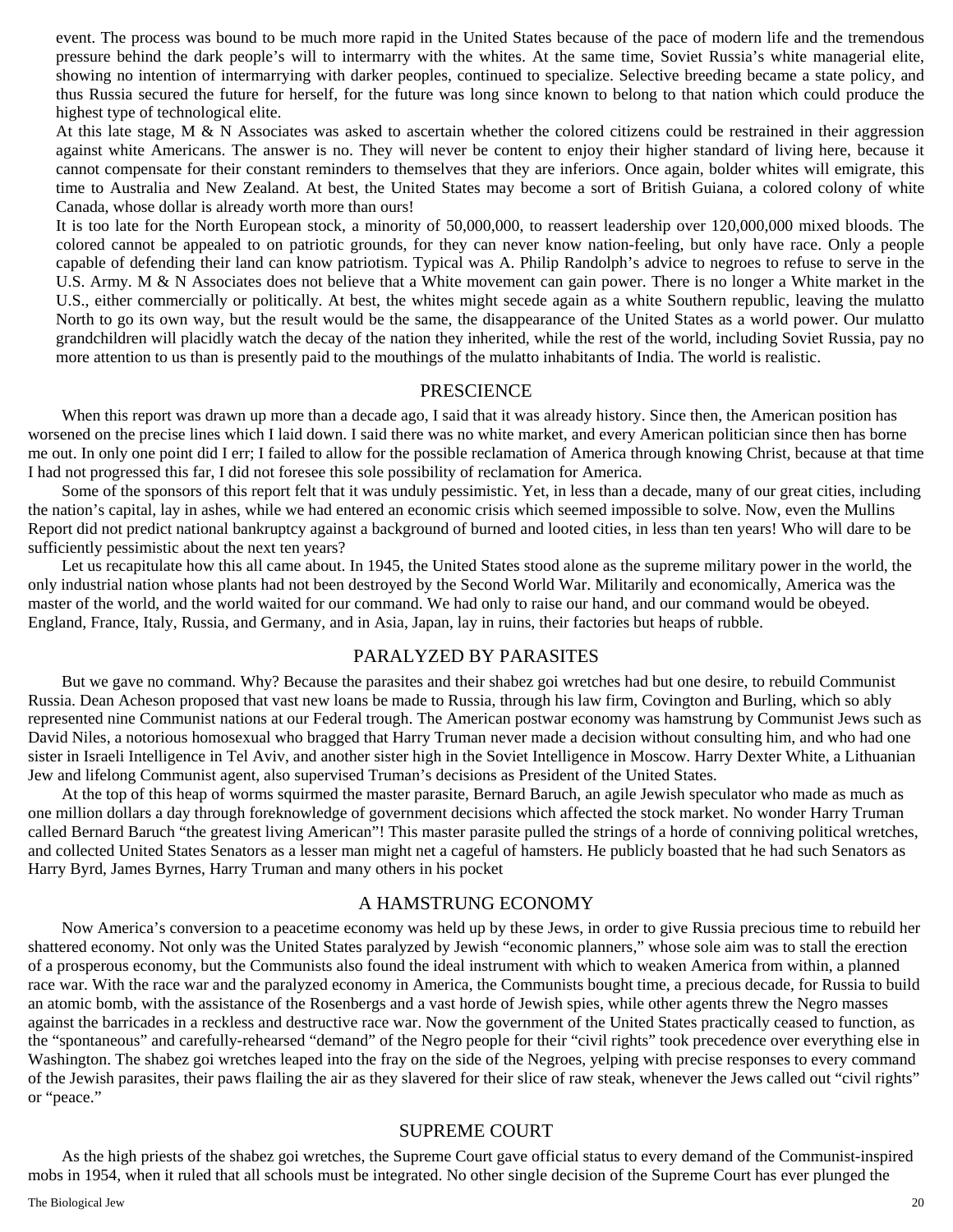nation into such chaos. Americans stood appalled as armies of American soldiers marched into American cities, bayoneting and shooting white citizens who tried to claim their rights. But, a decade later, when we saw American soldiers again marching into American cities, it was to protect the Negro mobs who were looting and burning with impunity!

Now, in 1945, as we have mentioned, the United States stood preeminent in the world, as the new Rome. But in 1955, Russia was well on her way towards reestablishing herself as a world power, while the United States was weaker than it had been in 1945! And in 1965, the pendulum had already swung in favor of Russia, for in this decade, the Soviet agents had successfully implemented a full-scale race war in the United States, and had also succeeded in committing American soldiers to the endless holocaust of an Asiatic land war. Caught in a man for man struggle with Asia's teeming billions, the United States would slowly bleed to death while Russia daily grew stronger, without losing a man. And Russia, at home, was calm, while the United States was drawn into a race war, the government was paralyzed, the educational system was paralyzed, and the American people had not a single representative who would defend their interests.

# THE SCUM OF THE EARTH

Jewish gold had purchased the sorriest lot of ragtail beggars and thieves that had ever infested our nation's capital, men who, while. handing over billions to the Jews, had sold themselves for a paltry few thousand dollars apiece! Our Senators and Representatives did not even ask for their souls the price of a healthy Negro slave at pre-Civil War levels. The Mullins Report, in placing a dateline of 1980 to see the United States reduced to the status of another India, had erred by ten years. Now it seems that 1970 is the more likely date.

# THE END OF THE ROAD?

Geopoliticians have said for years that America was running down. Everything that our nation has achieved had been done at the cost of tremendous outpourings of energy and instinctive intelligence. There has been much native greed and cruelty also, the merciless gouging of immigrant workers, the mass slaughters of the Civil War and the systematic destruction of America's only native culture, the Greek revival gentility of the South. These are dark chapters in America's history. But there are also bright pages, when America lived up to all of her promise of freedom and her offerings of hope to a sick and rotted European civilization, which was slowly expiring because of the excesses committed against her by the Jewish parasites. And now it is America's turn to totter on the brink of the abyss, as her economy reels from the onslaught of revolutionary mobs at home and insane Jewish adventures abroad. But there are still scientists who are blazing new trails for the world, perhaps one per cent of the nation remains constructive in the face of these disasters.

In 1957, I could not predict the burning of American cities while police and National Guardsmen stood by, under orders to "show every possible courtesy to the rioters." I could not predict that a Jew who had thrice been denied security clearance would commit largescale American troops to Vietnam in order to sabotage our national economy, an effort which was advertised as an effort to "stop Communism" while the CIA planned the execution of the nation's anti-Communist leader, Ngo Diem. No wonder his widow remarked to television newsmen, "With America as a friend, you don't need any enemies."

# WILL COMMUNISTS STOP THEMSELVES?

The three hundred billion dollar effort to stop Communism in Vietnam would be more believable if it had not been inaugurated by the same lifelong dedicated Marxists in the State Department who had sabotaged Chiang Kai-Shek's government and turned China over to the Communists. Can we really believe that these traitors, who had presented the Communist world with a gift of six hundred million people, were now prepared to make an all out effort to save a few Vietnamese from the same fate? They showed their hand by refusing Chiang Kai-Shek's offer to send troops to Vietnam, just as they had refused his offer to send troops to Korea, because the State Department planners had to stick to their plan of showing Asia that it was "white imperialists" who were preventing the Vietnamese from peacefully setting up a Communist state. If Asians were sent to fight Communism, the Marxists in Washington would lose an important plank in their program to wreck our nation.

Meanwhile, at home, as the gross national product reached new highs, (due principally to runaway inflation), the Marxists continued their mad looting of the United States Treasury. Typical was the establishment of more than one hundred "think factories" in which the Jewish parasites drew huge salaries for sitting around thinking up new ways to exploit the gentile host. We find Herman Kahn's Hudson Institute exposed in the *Nation*, May 13, 1968, as having been reviewed by the General Accounting Office and its million dollar a year contract proved to have produced nothing of value. The General Accounting Office characterized the work of the Hudson Institute as "its ideas a rehash," "superficial," "valueless." The *Nation* noted that "virtually no records were kept either at the Hudson Institute or by the General Accounting Office as to how money was spent, the progress of programs," and other usual business procedures.

We find that there are some one hundred similar concerns in this country, offshoots of the Rand Institute, which spend an average of \$50,000 per man per year. This is a salary of one thousand dollars a week for a Jew to sit in an office puffing a cigar, a type of boondoggle which was inspired by Mortimer Adler's twenty million dollar windfall from the Ford Foundation to "study philosophy," with the usual valueless rehash of superficial ideas as the only tangible result. These moneys come from tax-exempt foundations or from government agencies, principally the Department of Defense, and never a word of criticism from our Senators and Representatives, who dare not criticize this method of the Jewish parasite's exploiting the gentile host.

# THE RUINOUS EFFECT

The rapid deterioration of America from a position of strength to a rank of second class power, racked at home by riots and bankruptcy, is a classic example of the effect which the Jewish parasite has upon the gentile host. Writing in the *Washington Post* on April 5, 1968, Drew Pearson exposed Walt Rostow as the man who committed troops on a large scale to Vietnam. Rostow is a Jew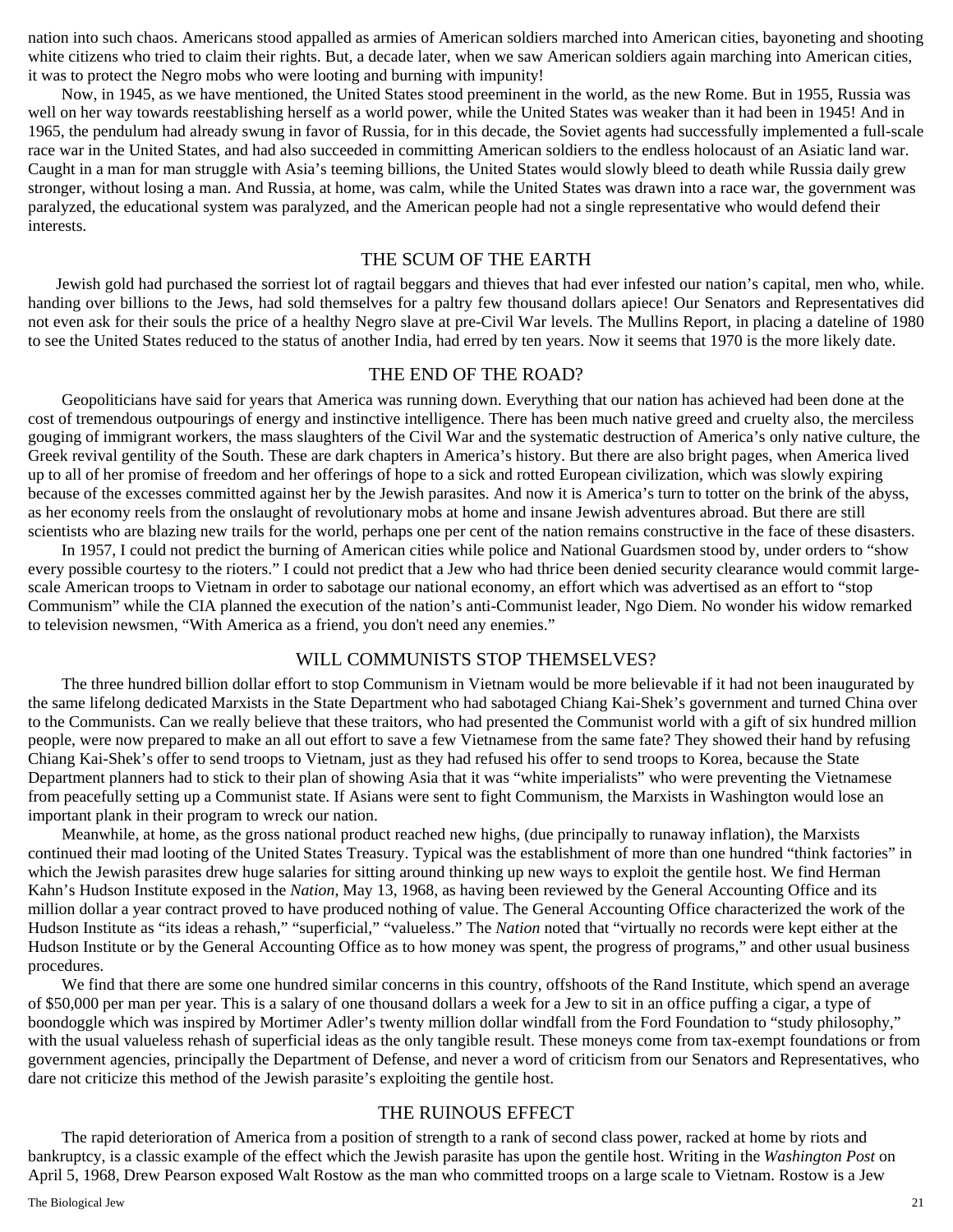whose father is an avowed Socialist, and Rostow himself, after being refused security clearance three times, was placed in charge of our national security! The man who refused him security clearance because of his background is a loyal American named Otto Otepka, who has undergone continuous persecution ever since. State Department files were destroyed, witnesses were bribed, and perjury was committed to prevent Rostow from becoming another Dreyfus, a Jew who had gained admittance to the nation's top security councils and who was now to be rejected because of his past.

Later, as director of our national security, Walt Rostow and a little group of high-ranking government Jews gathered in the Pentagon early one morning to cheer the Israeli sneak attack on its neighbors, and toasted each other while Israeli planes massacred American sailors on the U.S.S. Liberty in neutral waters!

# PLANNING OF THE RIOTS

The riots which have devastated American cities for three years and left entire sections in smoking ruins, remarkably akin to the destruction which Jewish-directed bombers had visited upon the cities of France and Germany a few years ago, had their initial inspiration in the writings of a little black hustler in a pamphlet called "The Fire Next Time." It was published in a house organ of the Jewish parasites, the New Yorker Magazine, and later issued as a book. In this work, James Baldwin promised that the Negroes would burn down America's cities. Baldwin has long been familiar as a housebroken pet of the Jewish parasites, and he lived for two decades on the liberal outpourings which they gave him from various tax-exempt foundations. Some grants were made in return for his favors, others were made to encourage his revolutionary activities, but none of these awards could be said to have been a sincere appreciation of his feeble literary talent. Since the fires started, he has prudently remained in Paris, snickering at a series of gay parties on the Left Bank while America's cities are devastated by the black mobs who consider him their inspiration. In his interviews, which are always prominently displayed in the *New York Times*, he refers to the United States as "the Fourth Reich," an "in" joke among the parasites.

# COMMUNIST INFLUENCE

If James Baldwin gave an intellectual impetus to the riots, the actual planning was done by the Chinese Communists. The inside story of the burning of Washington is that the Chinese Communists devised a plan whereby the city of Washington would become a "free city," divorced from the United States and administered by a Black Power Commission. This Commission would then charge the United States ten million dollars a year rent for the United States Capitol, the White House and other government buildings. When Mayor Washington approached President Lyndon Johnson with this plan, he was told that it was out of the question. A few days later, the city of Washington was on fire. The stage had been set three days earlier, at a Communist cell meeting at which the Party leaders decided upon the death of Dr. Martin Luther King. A North Vietnamese professional, Nuy Ti Ganh, was flown in for the job, while an American "Oswald" or patsy, as his name has now entered the American language, was murdered and his body buried that same night.

At this Communist Party meeting, one of the conspirators, a member of Mayor Washington's staff, mentioned that "our soul brother, Walter" had guaranteed the safety of looters and arsonists during the forthcoming burning of Washington. Not a shot would be fired against them – this was the commitment. The promise was kept. During three days of looting and burning Washington, not a single rioter was injured by the thousands of police and soldiers who stood by with orders not to fire.

Mayor Washington stated, at the beginning of the riot, that any policeman who shot at a rioter would be charged with murder. He fought bitterly against the ordering out of the National Guard, and permitted it only after extracting the incredible commitment from the National Guard commander that the troops would keep their weapons unloaded, and that they would be permitted to load and fire only after obtaining written permission from a superior officer! This was the most ridiculous order ever issued to troops going into a combat situation! These conditions were then read over Television Stations WTOP and WTTG in Washington, so that rioters would know they could loot and burn without a shot being fired against them.

# MASS DESTRUCTION

At the height of the burning on Friday evening, after the Communists had murdered Dr. Martin Luther King according to plan, President Lyndon Johnson called Mayor Washington and begged him to allow the National Guard to come in. Mayor Washington curtly refused, and hung up on him, so great was the arrogance of the Negro leader.

The following afternoon, when most of Washington was in flames, Mayor Washington permitted the National Guard to come in only to protect the looters, because some of the Washington City Police, who had been shot at and clubbed by the rioters, were threatening to fight back. The merchants cheered the arrival of the National Guard, because they supposed that this meant a stop to the looting and burning. They were dumbfounded to see the soldiers standing by while Negroes drove Cadillacs from Newark and Philadelphia up to their stores, loaded color televisions, the most expensive clothing, and other loot, into the cars, and drove away, while the soldiers did nothing to stop them. When the stores had been looted, they were set on fire, and again the soldiers did nothing.<sup>[3](#page-21-0)</sup>

# GUARANTEE OF SAFETY

At 3:15 p.m. on Saturday afternoon, Mayor Washington had the instructions to the National Guard read over Television Stations WTOP and WTTG. He assured the looters that "1. The soldiers were carrying unloaded weapons and that they would be allowed to load and fire only after being given written permission from a superior officer, and 2. that the soldiers and police had been ordered to show every possible courtesy to the looters." With this reassurance, the rioters stepped up their activity, and the riot spread to Baltimore,

 $\overline{a}$ 

<span id="page-21-0"></span>The Biological Jew 22 <sup>3</sup> *The Washington Post*, July 14, 1968, noted a government investigation which had established that the Negroes had been persuaded to burn the stores because the Chinese Communists promised them that once the Jewish merchants had been burned out, government aid would enable Negroes to open businesses in their stead, and that the Jews would be afraid to return.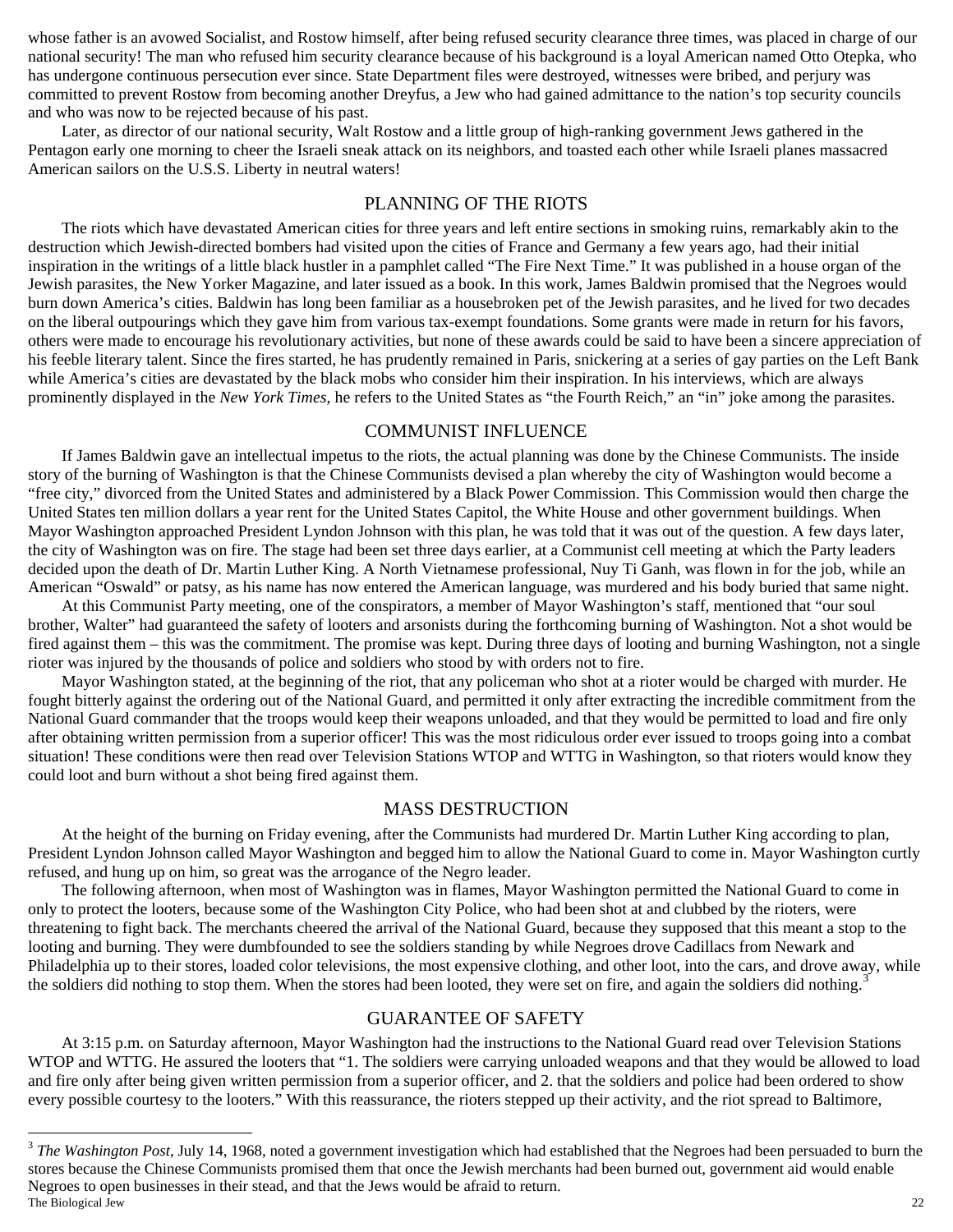where the same conditions were in effect. Mayor Washington's instructions resulted in another wild night of looting and burning. Five hundred fifty-eight buildings were burned to the ground in the city of Washington after being looted, at a cost of eighty million dollars worth of goods stolen and ten million dollars in property damage. As one rioter explained, when interviewed by a television cameraman while he had his arms filled with hundreds of dollars worth of expensive clothing, "Man, it's wonderful! They can't bother us because we got a soul brother up there!"

# LOOTING ACCORDING TO PLAN

During the height of the rioting, WTTG newsman Hal Walker, a Negro who was allowed to move freely about the city during the riots, interviewed a Jewish merchant, John Hechinger, who was Chairman of Washington's City Council.

"Don't you see a pattern to this looting?" asked Walker.

"Oh, no, it's indiscriminate," replied Hechinger.

"But aren't only certain types of stores being burned?" pursued Walker.

"No," muttered Hechinger, and the interview was suddenly cut off of the air.

Hal Walker was referring to the map which had been prepared before the riot in Washington, on which every Jewish store was marked, and of which three hundred copies were distributed in the city on the morning before Martin Luther King was murdered. The Chinese Communists had persuaded the Black Power leaders to stage a massive anti-Semitic uprising against the Jewish merchants who had exploited them. The main target of the burning was the destruction of credit records, and this goal was achieved. Now Hechinger and other Jewish merchants began a frantic campaign to conceal the nature of the anti-Jewish uprising. One Washington merchant, Irv Weinstein, refused to go along with the coverup, and he openly declared that the burning of Washington was the biggest anti-Jewish uprising anywhere in the world since the end of World War II. He pointed out that the heinous Krystal Nacht in Germany during the Nazi regime, in 1938, in which Jewish stores were wrecked, had only resulted in a total of one hundred thousand dollars damage, while the Washington uprising had cost jews one hundred MILLION dollars.

## PETITIONS THE UNITED STATES

Against the wishes of his fellow Jews, who were desperately trying to cover up the story, Irv Weinstein tried to present a petition to the United Nations, charging Mayor Washington and the City Council with genocide, because they had encouraged the Negroes to attack Jewish stores, and had refused the Jews the protection of the City Police and the National Guard.

Ambassador Arthur Goldberg, our representative to the United Nations, refused to accept the petition, and assured Irv Weinstein that the United States Government would make good every dollar lost by the jewish merchants. When he returned to Washington, Irv Weinstein was visited by two Black Power leaders who told him he had three days to live. Forty-eight hours later, he disappeared and has not been heard of since. Meanwhile, other Jewish merchants, who reopened their stores in Washington, were visited daily by Black Power leaders who charged them ten percent of their gross to stay in business, a tactic they had picked up from the Mafia. One Jewish liquor dealer who refused them, Ben Brown, was shot down in cold blood in his store, and Mayor Washington still refused the merchants protection. Meanwhile, other Negroes were murdering bus drivers each evening, which caused the bus drivers to go on a slowdown. The purpose of these tactics, to wreck the economic life of the city and its transportation system, had been planned by Chinese Communist leaders in order to paralyze the Vietnam peace talks. They correctly reasoned that with our capital city in flames and its economic life shattered, we would lose face and would be unable to make a strong presentation at the Paris peace talks. The murder of Dr. Martin Luther King had been timed for this purpose.

Meanwhile, agents of the Central Intelligence Agency were discovered to have also played a part in fomenting the Washington riot. When their role was revealed, CIA officials stated that the burned buildings followed exactly a plan for a Washington expressway through the city, which had been proposed for more than twenty years, but which could not be implemented because of the cost of acquiring the business buildings and tearing them down. Now that they had been burned out, the expressway could be built at a reasonable cost.

#### MONGRELIZATION PROGRAM

The riots which devastated American cities represented a new stage of the mongrelization program which the Jewish parasites had devised to weaken the United States, and, if Jews such as Irv Weinstein seemed to be the losers in this new phase, it was because they refused to look at the long-term program which had been devised for America by the Chinese Communists and their tools, the Black Power militants.

This program had been forced upon America during the Second World War, when the people were living under martial law, and had to accept without protest each new dictatorial decree of the Federal Government. At the end of the war, the Chinese Communist program moved rapidly to implement a forced mongrelization program along three fronts:

1. Forced integration of all army units, to prevent the existence of any armed unit such as an elite white guard which could battle against Communism at home.

2. Forced integration of schools, to educate children from their tenderest years to meekly accept government integration decrees.

3. Forced integration of churches, private clubs and neighborhoods, to prevent any adult white Americans from having a place where they could meet to discuss possible reactions against the activities of the Jewish parasites.

# AN ADVERTISEMENT BACKFIRES

During the campaign for forced integration of all American Army units, the Chinese Communists found that there was a shortage of Negroes in the armed services, and they began a hasty program to attract more Negroes into the Army. One of these attempts was a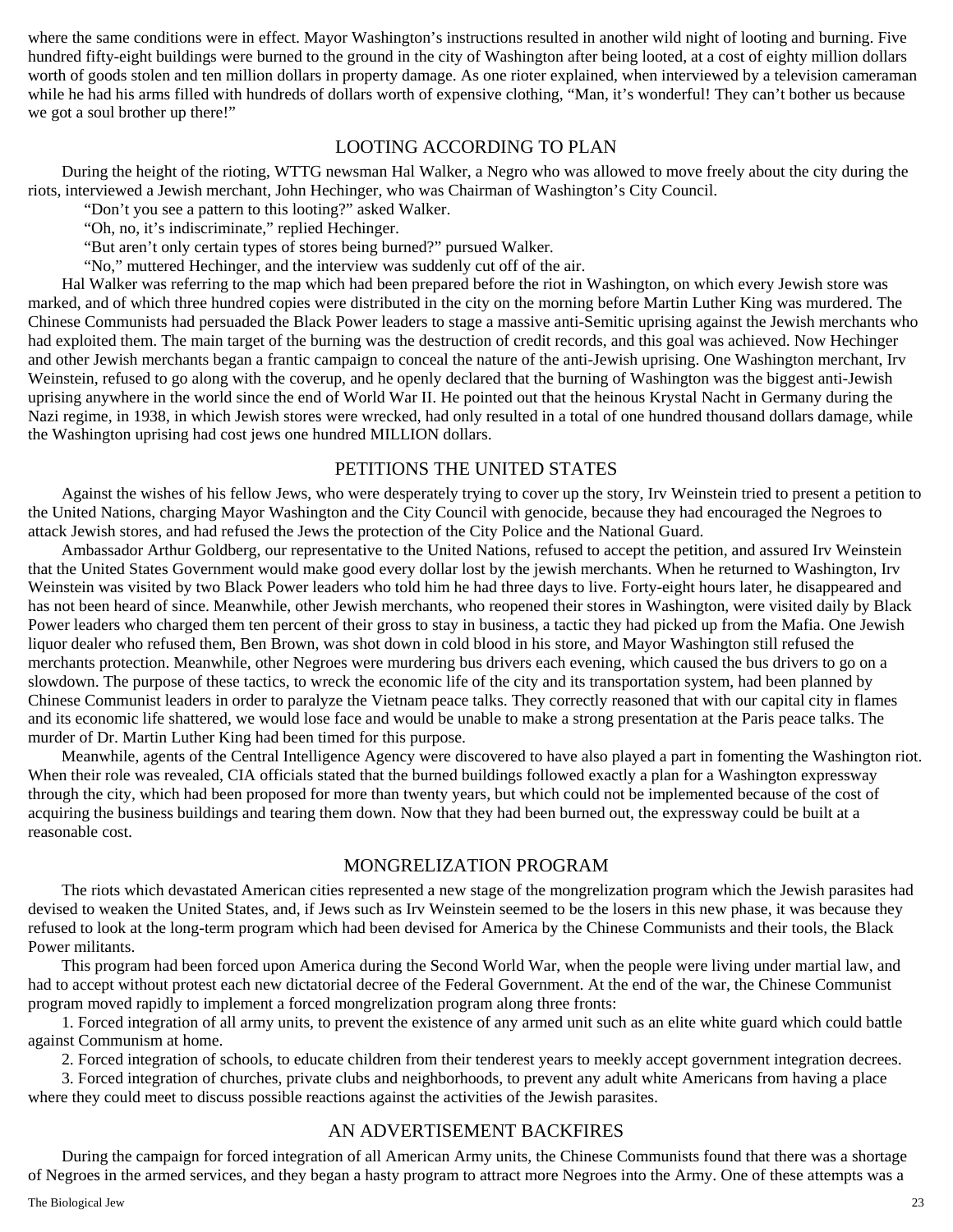poster which was widely distributed in Negro business and residential areas, and prominently displayed in Negro taverns and barber shops. The poster read:

# *YOUNG NEGRO MEN!*

*Are you victims of race prejudice? Do white girls refuse to go home with you? As a United States soldier, you can travel abroad and be stationed in the homelands of our allies, where your high pay will make you wealthy in the eyes of the people. Your money is worth five times as much as theirs. Negro-Americans! The white girls of Germany and England are waiting eagerly to see your healthy smiles. JOIN THE UNITED STATES ARMY TODAY!* 

This plan came to an abrupt halt when copies of the poster were sent to Europe, where a press campaign was inaugurated to stop the planned debauching of white European girls by black soldiers, a favorite goal of the Communists which began shortly after World War One, when detachments of black Senegalese troops from the French Army were stationed in Germany and given orders to rape as many German girls as possible.

The Federal Government withdrew all copies of the poster and destroyed them. A European newspaper offered a thousand dollars for a copy but none could be found. One tactic of the Communists had backfired.

### SLOW PARALYSIS

A prominent characteristic of the Jewish parasite's techniques of slow paralysis of the higher thinking centers of the gentile masses is the continuing efficacy of old methods. The Jewish biological drive to destroy gentile civilization through the infiltration and control of the nerve centers has been centralized in the techniques of fomenting Communist revolutions in the industrialized nations.

In 1848, there were street demonstrations against government policies in many European nations, riots which the police could not control. Some European governments fell before the Communist onslaught of 1848. Now we find, a century later, that the same techniques of street demonstrations work just as well, because the demonstrators grow more aggressive, and every department of the government is tested and strained until it gives way.

The initial impetus of the riots comes from students who are agitated by their instructors. Plans are made, students are indoctrinated by faculty members and by older "students." In Berkeley, California, the organizers of the student riots were found to be "students" in their late twenties or early thirties, and many of the protestors were not students at all, but persons who had taken up residence near the campus for the purpose of fomenting riots.

# THE ROLE OF THE CHURCHES

The churches in the United States play a vital role in providing "sanctuary" for the Communist plotters, raising money for the demonstrations, and serving meals to the rioters, who are too busy with their work of planned disruption to be concerned with providing food for themselves. Dedicated Marxist organizers, who probe for every weakness in the community with all the skill of highly trained surgeons, have long recognized that the churches and the air of piety provide the ideal cover for their revolutionary operations. Infiltrating the church groups is no problem, because they are already wracked with dissension over theological matters, and the administration is composed of college-educated persons who have been thoroughly indoctrinated with the proven shabez goi techniques for controlling the gentile masses. Thus, Communists infiltrate the seminaries (Josef Stalin began his revolutionary activities as a student priest), and with the aid of other Communists, they rise to positions of command in all the religions denominations.

# CHURCH ADMINISTRATION EXPOSED

Rosemary Reuther, one of the nation's outstanding Catholic scholars and a teacher at George Washington University and Howard University, exposed the origins of our church offices in "The Church Against Itself," Herder and Herder, NY, 1967, page 134, "The first concept of church office was borrowed, not surprisingly, from the Jewish synagogue. The sanhedrin, the

council of elders which ruled every Jewish community, provided the first model for church office. This pattern was established first in Jerusalem, where, by Paul's time, it had succeeded in replacing the original community of Jesus' followers and substituting a presbyterial structure modeled on the Jerusalem Sanhedrin."

Thus we find that the church administration, a short time after the Sanhedrin had demanded Christ's crucifixion, kicked out Jesus' followers and adopted the dictatorial administration of His murderers. This is one of the most amazing discoveries ever revealed about the strange role of the churches in denying Christ and trying to destroy His followers! Read it again and again, until you understand why the churches today embrace every tenet of Communism and reject every principle of Christ.

# DISORIENTED FOOLS

The most valuable members of the church who promote class struggle are those who are not Communists at all, but who are disoriented fools who are unable to accept Christ, who are dissatisfied with their life, and who wish to provoke Armageddon by any means at their disposal.

What is most surprising is the continued gullibility of the students in our universities, who are still enthralled by a Communist "wave of the future" which is mired in the atmosphere of 1848. Marxism plods along with the same dreary set of concepts with which it faced the onset of the Industrial Revolution. Communism has not come up with a single new idea for more than a century, yet it tries to meet the Space Age with a theory which was obsolete even when it was first set forth by Karl Marx!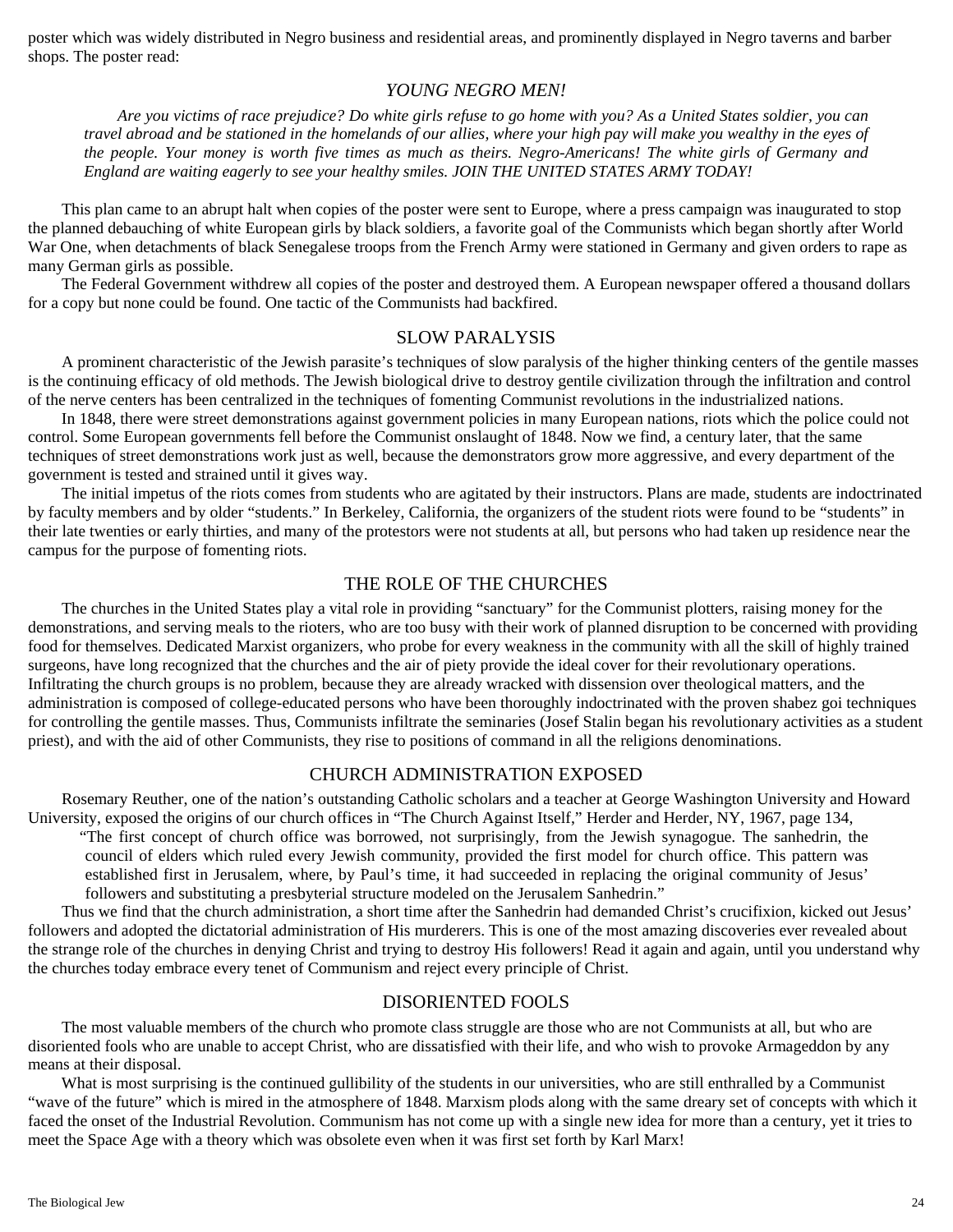#### STUDENTS ARE UNINFORMED

Our students are never informed that the ideological masters of Communism, Marx and Lenin, were men who were completely out of touch with the life of the societies which produced them. They spoke of the "revolt of the peasantry" at a time when the peasants were moving to the cities to take factory jobs, but then, what could Marx, sitting in a dusty room of the British Museum and wriggling back and forth as his hemorrhoids tormented him, know of the changing world outside of the book stacks, and what could Lenin know of the world during the years which he spent quietly reading in a Swiss library, leading the life of a retired insurance salesman, until the twentieth century caught up with him and dragged him back to Russia, where he became the willing tool of a homicidal maniac named Lev Brontein, or Trotsky? Yet American professors today present these two intellectual backwaters, Marx and Lenin, as the two most original thinkers of all time!

# STUDENTS ARE CHEATED

One reason that American students are so prone to embrace doctrines of revolt is that they know they are being robbed, that they are not getting the education they are paying for, because the "treason of the clerks," the *trahison des clercs* which Julien Benda, a French scholar, exposed, prevents them from receiving an education. The shabez goi professors, the treasonable clerks, cram the outdated philosophies of Marx and Freud down the throats of the students when they need an education for the Space Age!

## THE MACLEISH SYNDROME

One of the principal reasons for student rebelliousness is the ubiquitous MacLeish Syndrome which they encounter in our better universities, particularly in the Ivy League schools.

The MacLeish Syndrome has two firm tenets which are never deviated from: "1. All culture must be presented as Jewish in origin. 2. All human thought must be attributed to either Marx, Freud or Einstein, and must be clearly labelled as originating from these Jewish 'geniuses'." Forbidden to know the work of such great gentile minds as Ezra Pound, Werner von Heisenberg, and hundreds of others, the students grow restless, and after two or three years of this dreary rabbinical education strictly on the lines of the Talmud, they are ripe for any doctrine of revolt. Yet, instead of rebelling against their sick professors, they allow the professors to send them out to wreck the surviving institutions of their gentile civilization.

The MacLeish Syndrome is characterized by a tweedy, Scot terrier type of individual who has been a lifelong pet of the liberal non compos mentis. Because of inherited income, this type affects a genial air of native superiority, and entertains student leaders in a den lined with the first editions of the works of former students, nor is he reluctant to describe how he arranged for their publication.

A good sherry is poured for the students by a subservient black man while the MacLeish talks easily about the necessity for human equality. Often silly, and always dishonest, the MacLeish sits regally in a vast easy chair of Spanish leather, puffing a rare mixture of imported tobaccos in his pipe and wearing a red silk smoking jacket from Sulka, while black patent leather slippers from Peele of London dangle from his toes. The students literally perch at his feet, while the MacLeish peddles a watered-down version of the gospel according to Karl Marx.

Dazed by the MacLeish syndrome, the students rise up and go out into the world to purvey classical Marxism to the masses whom this philosophy is intended to enslave. From the posts which they obtain, they rise rapidly in the spheres of education, journalism, religion and government, their promotions depending solely on the degree in which they are effective in spreading the Marxist gospel. Whatever doubts the students may have entertained about this gospel soon vanish as they discover how it opens the doors for them in their chosen professions. Those whose systems reject the infection find that twenty years later, they are teaching study hall at the Podunk Grammar School, or tending a deserted library in East Gowatchee, Pennsylvania.

# **GULLIBILITY**

What is puzzling is the continued gullibility of the students, who blindly accept as "the wave of the future" a philosophy of Marx which was already obsolete one hundred years ago. How can they be so obtuse? In the first place, a student must begin with what he is exposed to, the sunlight and air and water which is available to him. Now, if he gets only shabez goi thought from his Jewish teachers, what else can he know? Cut off from his native Western culture, the American student today is a rootless tumbleweed, driven by the wind from one goofy Marxist theory to another, and unaware of his heritage, his people and his nation. His anger at finding that the education he pays for is an empty sham is understandable, but his failure to react against the true culprits suggests that his native instincts have been destroyed, as he reacts against his society, rather than against the perverters of the educational system themselves.

## A STUDENT AWAKENING?

The recent Columbia University riots may presage an awakening on the part of the students, as the eviction of President Grayson Kirk from his office would seem to be a sign of student awareness, yet the same dreary Marxist slogans scrawled on the walls indicates that they have learned nothing. Those students who defecated upon Dr. Kirk's desk may have demonstrated a legitimate resentment, but they also revealed their own lack of judgment. Instead of attacking the milksop Marxism of their perverters, they were led by Jewish agitators who criticized the professors for not being more Marxist! Is there any intelligence left in such students, or have their minds been totally destroyed by such Jewish activists as Mark Rudd at Columbia University, the son of a Lithuanian Jew named Jacob Rudnitsky, and in France, the student leader who wrecked the DeGaulle regime, a redheaded Jewish agitator named Daniel Cohn-Bendit, also known as "Danny the Red"?

#### MENTAL BONDAGE

The Biological Jew 25 The plight of the students reflects the unhappy situation of the entire gentile masses, a condition of mental serfdom. Now, when we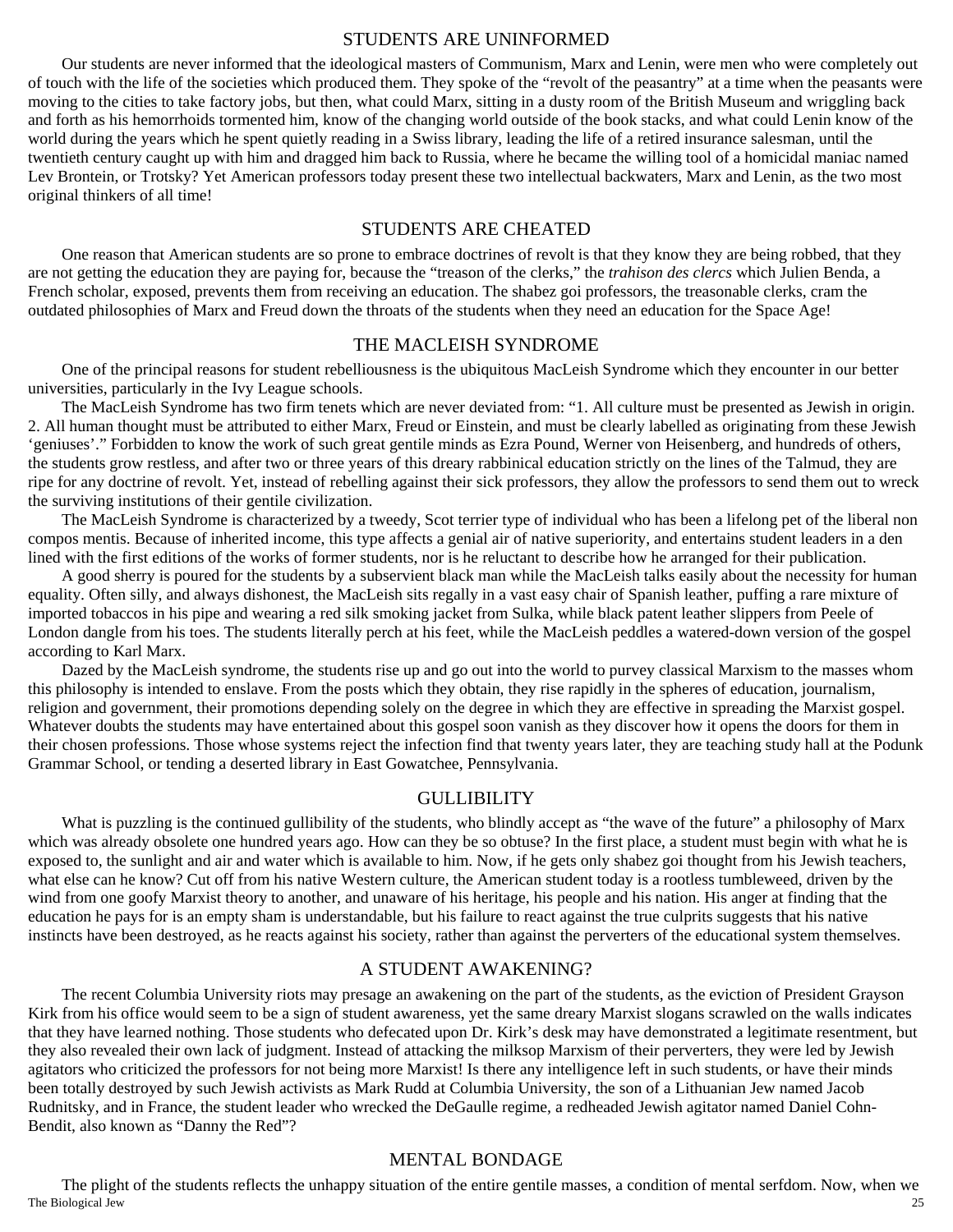say that Americans are being held in mental bondage, what do we mean? We mean that every newspaper, radio station, television station, magazine and stage and screen play has been edited by Jewish agents to remove any reference to their crimes and to keep the gentile masses in a condition of sleep. This would be a fantastic statement, if we did not have at hand the annual reports of the organizations which perform this censorship. Foremost is the Anti-Defamation League of B'nai B'rith, with the American Jewish Committee and the American Jewish Congress as other important agents of censorship.

These groups issue annual reports in which they document the fact that their agents check every public presentation of any kind, written or staged, and delete any references to Jewish misdeeds. As a writer, I have followed the ADL operations closely for twenty years. If I submit a story to the *Saturday Evening Post*, any ADL staff member, whose salary is paid by the magazine, checks the story for any reference to Jewish activities, and also checks a blacklist to see if my name is there as a critic of the Jews. Even if the story contains no reference to the Jews, it is rejected because my name is on the Jewish blacklist, and I must be prevented first, from earning any money from my writings, and second, from reaching an audience.

If I submit a manuscript to a publishing house, it is again checked first for references to the Jews, and second, to see if its author is on the Jewish blacklist. In this manner, the Jews prevent any gentile writer from reaching the public if he is known to be indifferent or hostile to their goals, if he has refused to become a member of the shabez goi class. Any publication which rejects Jewish censorship is either driven out of business, or taken over by Jewish financial interests. A book which is published by gentiles who are not of the shabez goi class is ignored by the book review departments of mass publications, and bookstores refuse to stock it, for their stocks are reviewed monthly by traveling ADL agents who enter the store incognito, inspect the stock, and if any publication is found which mentions the Jews, the proprietor is threatened with various weapons, lawsuits, government action or financial revenge.

#### DISASTERS IN PUBLISHING

Many gentile publications, such as the *Literary Digest*, *Liberty Magazine*, and others have been driven out of business by the ADL, not because they published "anti-Semitic" articles, but because they refused to let ADL inspectors control their operations. Other magazines, such as *Collier's*, were prosperous publications, but Jews took over their editorial staffs and filled their pages with hysterical invective against anyone who opposed them, until the disgusted subscribers quit reading them.

The *Saturday Evening Post* is now traveling this road of no return. Once a virile publication which reached a respectable percentage of the American middle class, it has become a vicious and irresponsible organ of Jewish propaganda, and is facing bankruptcy for this one reason. So important has it become to the Jews that Martin Ackerman, a Jewish entrepreneur, recently rushed in with a five million dollar loan. A week later, he announced that he had recouped his loan by selling the *Saturday Evening Post* subscription list to *Life Magazine*, a typical wheel-and-deal operation. Nevertheless, the *Saturday Evening Post* is doomed to go the way of *Collier's*, for, under its present editors, it is a sick and vile publication. ADL agents fill its pages with their garbage as they try to brainwash the American people. Typical was a vicious and unprovoked attack against the American businessman, H. L. Hunt, in a recent issue of the *Saturday Evening Post*, written by a professional clown named William Buckley. This article referred to Mr. Hunt as a "boob with appallingly bad manners" a "buffoon" and other sneering Jewish epithets. One ostensible reason for Buckley's attack may have been Mr. Hunt's refusal to contribute to the staggering losses suffered by Buckley's venture into publishing, the National Review, which was neither national nor a review.

# DOES BUCKLEY EXIST?

William Buckley, a well-advertised "conservative spokesman," has been described as a figment of George Sokolsky's imagination. A Jewish provocateur, Sokolsky decided to use Buckley's money to launch a "rightwing" magazine which would peddle approved Jewish techniques of "anti-Communism." Sokolsky and a Hollywood gagwriter named Morrie Ryskind put together the format of the National Review, which it still follows today. Although Sokolsky died, the National Review was condemned to drift forever on the sea of his murky ideas, in which only three principles could be discerned. The first was that Jews are not Communists, the second was that anti-Semitism was the worst evil of which man could he guilty (a plank which Sokolsky borrowed from the Soviet Constitution) and the third was that all Americans are fools.

#### SHABEZ GOI ANTICS

One of the techniques of ADL control is to keep the gentiles at each other's throats through tried and proved methods of provocateurism. When Robert Welch founded a gentile anti-Communist group, the John Birch Society, an ADL provocateur persuaded Buckley to attack Welch as being "anti-Semitic." Stung by the accusation, Welch hastily hired Jewish editors to supervise his publications, but Buckley continued his attacks, and the supposed goal of the National Review and the John Birch Society, anti-Communism, disappeared in an avalanche of mud-slinging, a typical shabez goi imbroglio, while the Jews laughed their heads off. The moral is that each time you hit a ball across the net, a Jew wins a point, because shabez goi conditioning, the Pavlov slavering of the trained dogs, occurs on schedule whenever the Jew utters the key word, "anti-Semitism." But trained dogs, however amusing they may be in a circus, cannot build a nation, nor can they administer one which others have built.

#### WHY NOT?

Looking at this situation superficially, as we have been trained to do by the Jews, we may well ask, Why shouldn't the Jews do all of our thinking for us, censor our books and burn anything they do not wish us to read? But this goes against the grain of the American legend of freedom and self-expression, it denies us the right to examine and solve our national problems. America faces a serious economic crisis, a serious racial crisis, and a serious military crisis, yet the Jew refuses to allow us to discuss these problems, for fear that we might criticize the role of the parasite in exploiting the host.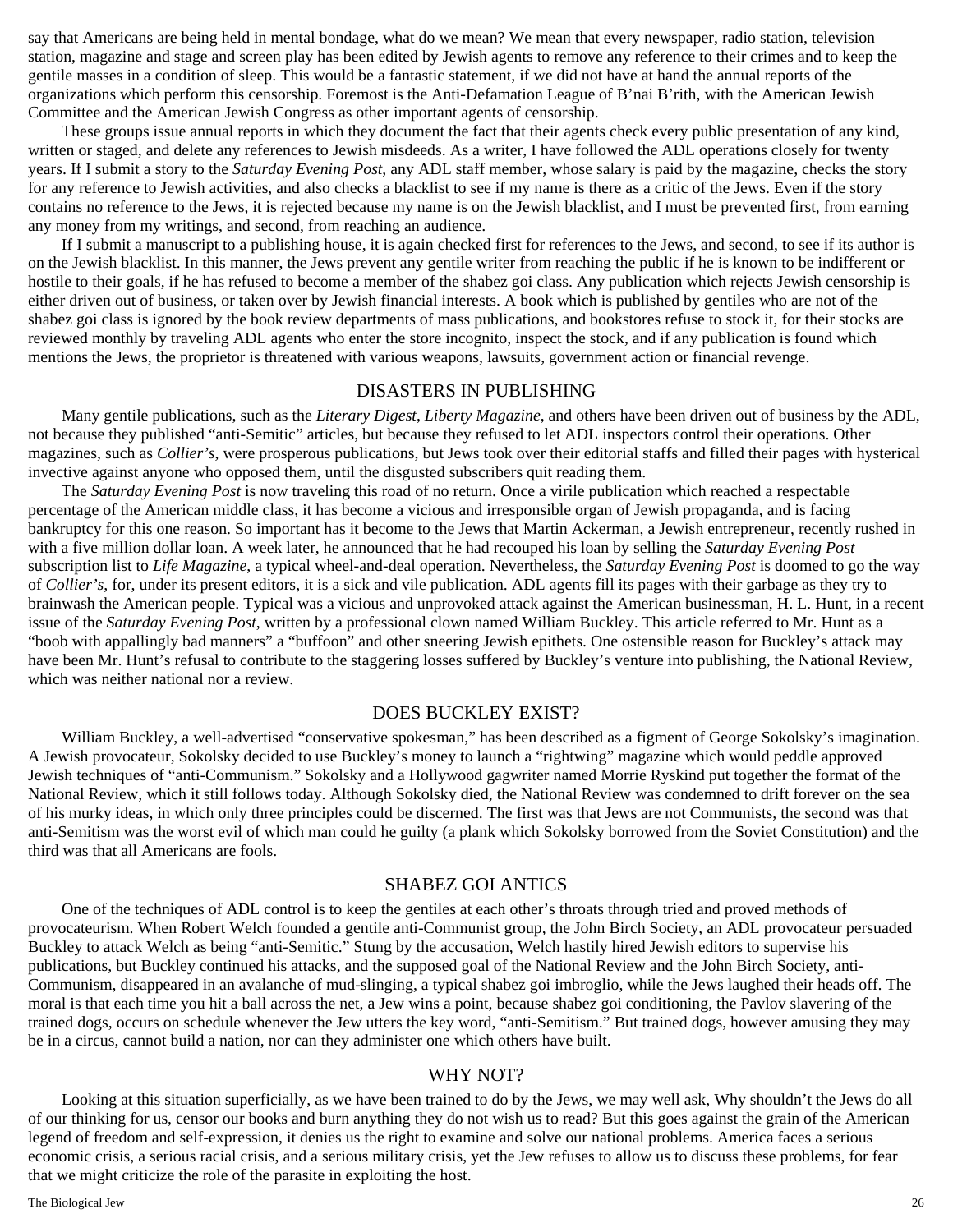More important, we are frustrated in our search for wisdom. As crucial as the maintenance of life itself is man's quest for wisdom, the fruit of a healthy life, in order to bring more benefits to his people. Ezra Pound once said to me, "A man should study German philosophy from age forty to sixty, Greek from age sixty to eighty, and after he has reached the age of eighty, he is ready to tackle Chinese philosophy." But all we get is Jewish philosophy, from the cradle to the grave. Not only is this philosophy devoted to the maintenance of the parasite's ascendancy over the host, but it also prevents us from knowing Christ. A great republic is collapsing into the dust, but what do the Jews care about this? As their slogan says, "Who needs it?" They will travel to another host, and America will join the ghosts of Babylon, Egypt, Persia, and Rome.

#### TESTED TECHNIQUES

The ADL has a vast arsenal of weapons to use against those gentiles who oppose them. I have experienced the following: being discharged from professional positions; prevented from finding an established publisher for my articles and books; a continual propaganda campaign to prevent me from establishing a following among conservative Americans.

Although I knew nothing about the ADL when I began writing anti-Communist articles and books, I soon came up against them. A leading New York publisher told my agent, "Mullins made a great mistake in going against us. He is versatile and prolific, we could have done a lot for him. Look what we did for other gentile writers, Hemingway, Steinbeck, Faulkner, they were just high school talents but we made them household words in America. Now Mullins will never have a dime, because his books will never find an outlet in this country."

When this story was relayed to me, it affected me not at all, because at this time, in 1952, I had a growing audience for my work, and some influential people in New York began a campaign to raise money so that I could devote all of my time to anti-Communist writing. My own funds at this time totalled a hundred and fifty dollars, on which I could survive, by abstemiousness and thrift, another three months. Suddenly the fundraisers ceased their efforts. I began to hear a rumor so unbelievable that I ignored it. This story, widely circulated among New York patriots, was that I owned large estates in Virginia and that the income from these properties enabled me to live the life of a gentleman scholar, to travel, and write as I pleased. In reality, I have never owned anything but the clothes on my back, and have no prospects of inheriting anything, but the story did its work, and the ADL put an effective end to the campaign to back me in my work.

# THE SILENT TREATMENT

In 1954, my name disappeared from "anti-Communist" publications in America, although some of them continued to advertise my Federal Reserve book, with the name of the author carefully blacked out! It is still advertised in this fashion today. Only one patriot, Mrs. Lyrl Clark Van Hyning, continued to give me space in her newspaper, *Women's Voice*. This silent treatment proved the effectiveness of ADL control over the supposedly "anti-Communist" newspapers and magazines in this country, because I had become, in a few years, the leading scholar of this group, with my exposés of the Federal Reserve System, the Council on Foreign Relations, and other shabez goi operations. FBI agents visited the offices of these publications and warned them against printing my work or mentioning my name. For nearly fifteen years, I worked quietly at home, developing my theories of the biological parasite, while most patriots supposed that I was either dead or no longer active.

## CHILDREN OF THE SHABEZ GOI

With the degeneration of all levels of life in America, the most pronounced decadence appeared in the children of the affluent society, shabez goi families. These children formed a disillusioned class which became known as "hippies."

The *Saturday Evening Post* interviewed a large group of hippies in San Francisco. One gentile youth said, "My father is supposed to be a big man in our town, yet I saw that he was always raising money for Jewish charities, signing petitions for Jews, things like that. I asked him, 'What's the idea? You don't give a damn for anybody, much less the Jews.' He told me that if he refused to do this, he would be wiped out in a few days. We live in a fine home, have three cars, a color TV, you name it. But I told him, 'It's not worth it,' and I walked out."

## A CORRECT REACTION

This American youth expressed a correct reaction against the pernicious influence of the Jewish parasite. Only when our youth begins to express its contempt for every member of the shabez goi, every educator who trains the youth to become gentile slaves, every religious leader who tells his congregation that it is their duty to work for the Jews, every government official who taxes the gentiles for the benefit of the Jews, only then can we hope for a "reaction" against the parasites.

It is this "trahison des clercs," the betrayal of the people by the educated middle class, which makes the continued hold of the parasite possible. Without this active assistance, he would be dislodged immediately. Every aspect of gentile existence is poisoned by the shabby, vicious and cheap gentiles who have become the passive agents of the parasite's power. Yet it is they who are held up as models for the nation's youth. It is they who are the presidents of our colleges, directors of our museums, heads of our publishing houses, chairmen of our religious denominations. Only by challenging them at every step can the gentile begin the process of dislodging the parasites. Since these gentiles already despise themselves, they will not be surprised to discover that they are despised by the rest of the population, including their Jewish masters. The next step is to drive them out of every office, and to replace them with people who have "kindness," that is, who are responsive to the needs of their own kind, and who will not sell their people for fifty pieces of silver.

#### THEY LIVE IN DARKNESS

The Biological Jew 27 It would be a mistake for the scholar to suppose that the entire shabez goi community understands the parasite-host relationship, or